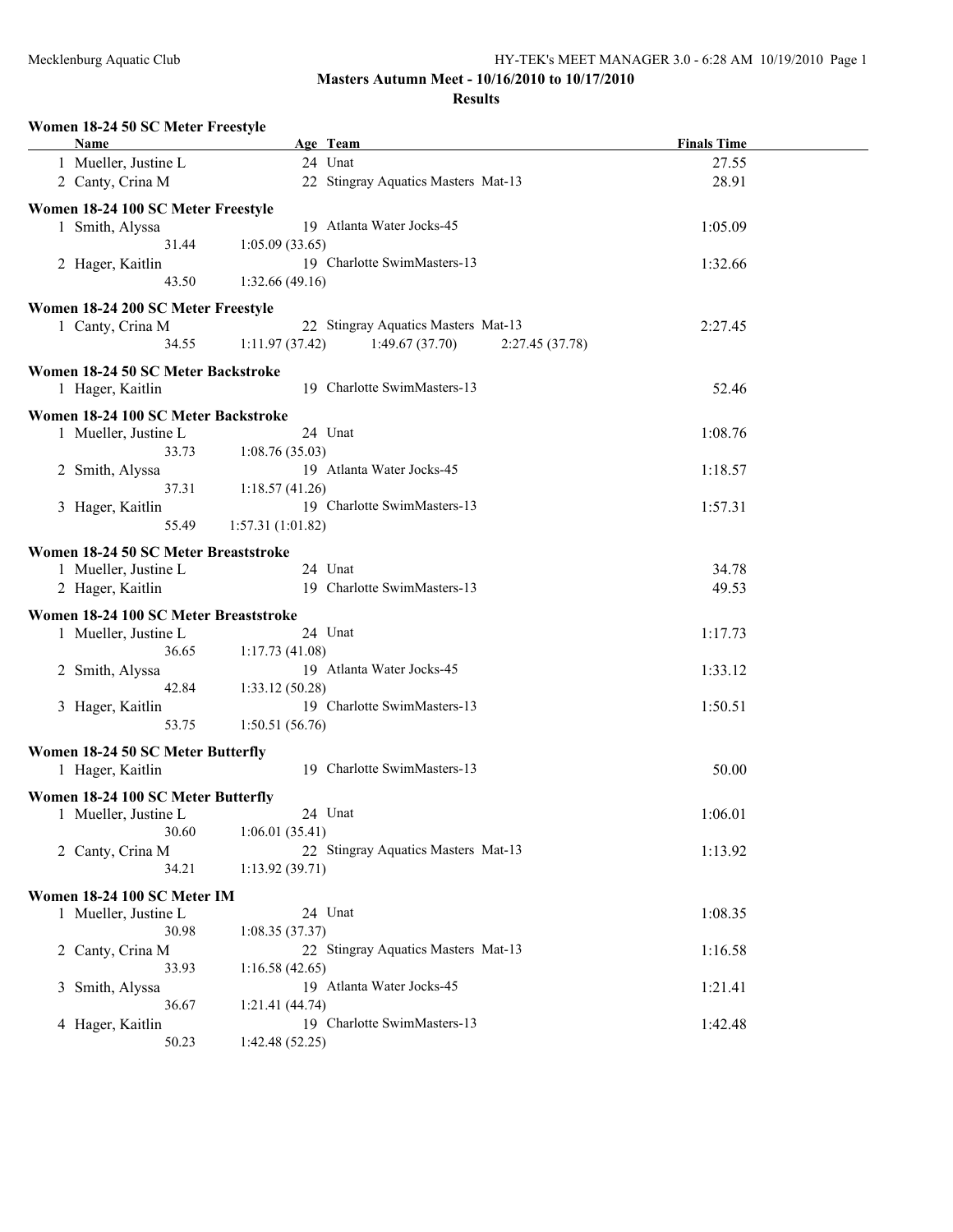| Women 18-24 200 SC Meter IM           |                  |                                     |                  |          |
|---------------------------------------|------------------|-------------------------------------|------------------|----------|
| 1 Mueller, Justine L                  | 24 Unat          |                                     |                  | 2:27.81  |
| 31.29                                 | 1:09.89(38.60)   | 1:52.99(43.10)                      | 2:27.81 (34.82)  |          |
| Women 25-29 50 SC Meter Freestyle     |                  |                                     |                  |          |
| 1 Sater, Katy                         |                  | 26 Duke Aquatics-13                 |                  | 29.61    |
| 2 Humes, Jessica                      |                  | 29 Triad Masters Swimming Greens-13 |                  | 31.25    |
|                                       |                  |                                     |                  |          |
| Women 25-29 100 SC Meter Freestyle    |                  |                                     |                  |          |
| 1 Sater, Katy                         |                  | 26 Duke Aquatics-13                 |                  | 1:04.62  |
| 31.70                                 | 1:04.62(32.92)   |                                     |                  |          |
| Women 25-29 200 SC Meter Freestyle    |                  |                                     |                  |          |
| 1 Sater, Katy                         |                  | 26 Duke Aquatics-13                 |                  | 2:20.19  |
| 32.74                                 | 1:08.37(35.63)   | 1:43.92(35.55)                      | 2:20.19(36.27)   |          |
|                                       |                  | 29 Triad Masters Swimming Greens-13 |                  | 2:28.75  |
| 2 Humes, Jessica<br>34.52             | 1:11.06(36.54)   | 1:49.82(38.76)                      |                  |          |
|                                       |                  |                                     | 2:28.75 (38.93)  |          |
| Women 25-29 1500 SC Meter Freestyle   |                  |                                     |                  |          |
| 1 Farlow, Alexandra                   | 26 Sfsm          |                                     |                  | 21:21.53 |
| 36.32                                 | 1:16.30(39.98)   | 1:57.57(41.27)                      | 2:38.92(41.35)   |          |
| 3:20.94(42.02)                        | 4:02.85(41.91)   | 4:45.18(42.33)                      | 5:27.35(42.17)   |          |
| 6:09.62(42.27)                        | 6:51.99(42.37)   | 7:34.76 (42.77)                     | 8:17.17(42.41)   |          |
| 9:00.24(43.07)                        | 9:42.86 (42.62)  | 10:25.98 (43.12)                    | 11:08.86 (42.88) |          |
| 11:53.16 (44.30)                      | 12:36.57 (43.41) | 13:20.21 (43.64)                    | 14:03.66 (43.45) |          |
| 14:47.47 (43.81)                      | 15:31.47 (44.00) | 16:14.73 (43.26)                    | 16:58.42 (43.69) |          |
| 17:42.46 (44.04)                      | 18:27.05 (44.59) | 19:11.12 (44.07)                    | 19:54.59 (43.47) |          |
| 20:37.91 (43.32)                      | 21:21.53 (43.62) |                                     |                  |          |
| 2 Raschke, Karen J                    |                  | 26 Twin Rivers YMCA Masters New-13  |                  | 23:57.99 |
| 41.22                                 | 1:26.56(45.34)   | 2:13.14(46.58)                      | 3:01.06 (47.92)  |          |
| 3:49.46(48.40)                        | 4:37.71(48.25)   | 5:27.15 (49.44)                     | 6:15.54(48.39)   |          |
| 7:03.76(48.22)                        | 7:52.80(49.04)   | 8:41.16 (48.36)                     | 9:28.93 (47.77)  |          |
| 10:16.74(47.81)                       | 11:04.54(47.80)  | 11:53.01 (48.47)                    | 12:40.51 (47.50) |          |
| 13:29.55 (49.04)                      | 14:17.17 (47.62) | 15:05.31 (48.14)                    | 15:53.04 (47.73) |          |
| 16:41.54 (48.50)                      | 17:30.16 (48.62) | 18:19.05 (48.89)                    | 19:07.81 (48.76) |          |
| 19:56.41 (48.60)                      | 20:45.18 (48.77) | 21:33.72 (48.54)                    | 22:21.98 (48.26) |          |
| 23:10.89 (48.91)                      | 23:57.99 (47.10) |                                     |                  |          |
|                                       |                  |                                     |                  |          |
| Women 25-29 50 SC Meter Backstroke    |                  |                                     |                  |          |
| 1 Sater, Katy                         |                  | 26 Duke Aquatics-13                 |                  | 34.11    |
| Women 25-29 100 SC Meter Backstroke   |                  |                                     |                  |          |
| 1 Sater, Katy                         |                  | 26 Duke Aquatics-13                 |                  | 1:13.64  |
| 35.76                                 | 1:13.64(37.88)   |                                     |                  |          |
|                                       | 26 Sfsm          |                                     |                  |          |
| 2 Farlow, Alexandra                   |                  |                                     |                  | 1:19.63  |
| 39.01                                 | 1:19.63(40.62)   |                                     |                  |          |
| Women 25-29 200 SC Meter Backstroke   |                  |                                     |                  |          |
| 1 Sater, Katy                         |                  | 26 Duke Aquatics-13                 |                  | 2:38.39  |
| 36.98                                 | 1:16.66 (39.68)  | 1:57.42(40.76)                      | 2:38.39(40.97)   |          |
|                                       |                  |                                     |                  |          |
| Women 25-29 200 SC Meter Breaststroke | 26 Sfsm          |                                     |                  |          |
| 1 Farlow, Alexandra                   |                  |                                     |                  | 3:28.39  |
| 46.78                                 | 1:40.47(53.69)   | 2:35.33(54.86)                      | 3:28.39(53.06)   |          |
| Women 25-29 50 SC Meter Butterfly     |                  |                                     |                  |          |
| 1 Sater, Katy                         |                  | 26 Duke Aquatics-13                 |                  | 33.36    |
|                                       |                  |                                     |                  |          |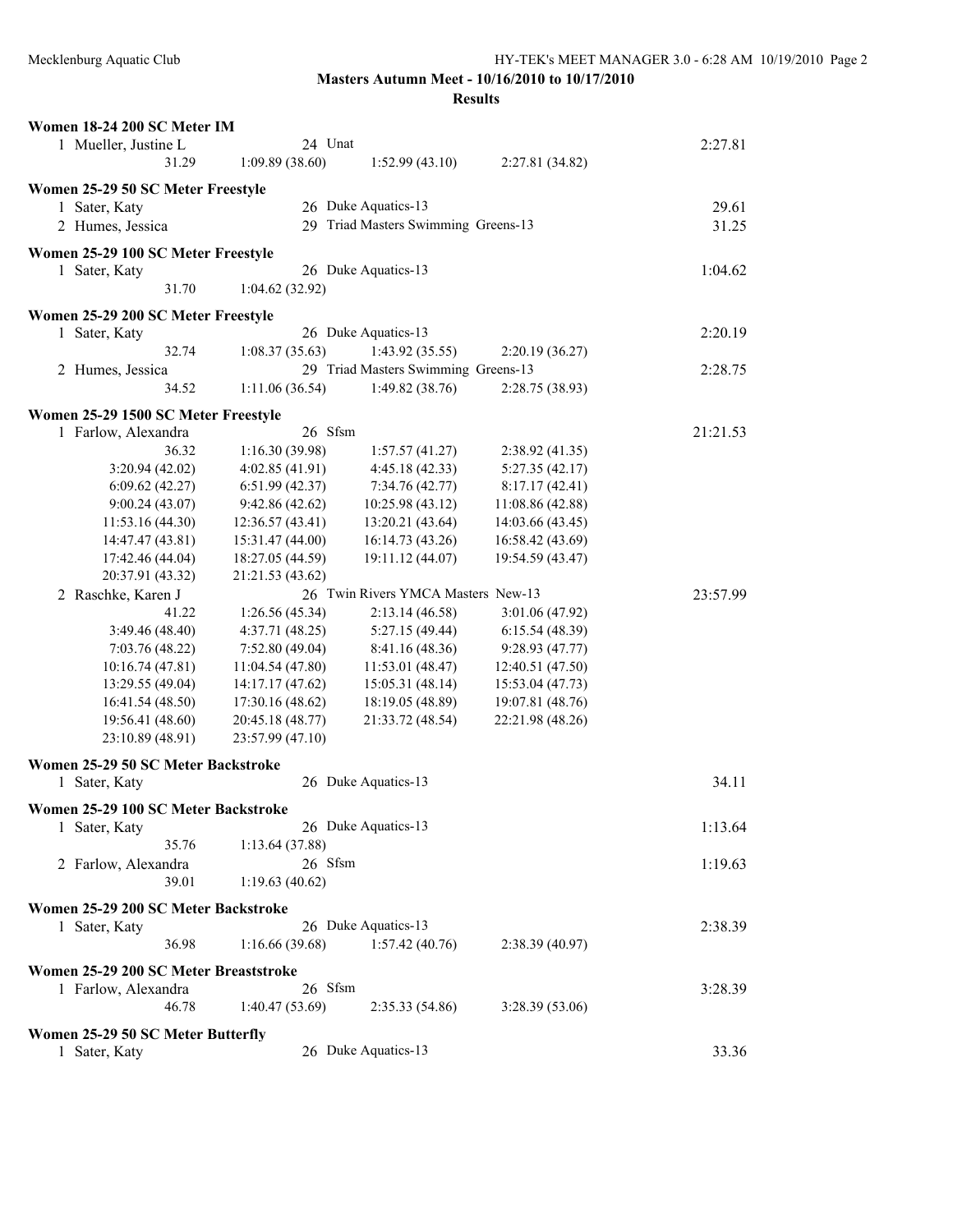| Women 25-29 100 SC Meter Butterfly    |                                                          |          |
|---------------------------------------|----------------------------------------------------------|----------|
| 1 Sater, Katy                         | 26 Duke Aquatics-13                                      | 1:14.18  |
| 34.48                                 | 1:14.18(39.70)                                           |          |
| 2 Farlow, Alexandra                   | 26 Sfsm                                                  | 1:19.76  |
| 36.38                                 | 1:19.76(43.38)                                           |          |
|                                       |                                                          |          |
| Women 25-29 100 SC Meter IM           |                                                          |          |
| 1 Humes, Jessica                      | 29 Triad Masters Swimming Greens-13                      | 1:20.61  |
| 38.51                                 | 1:20.61(42.10)                                           |          |
| Women 30-34 50 SC Meter Freestyle     |                                                          |          |
| 1 Darner, Tera P                      | 34 Unat                                                  | 30.46    |
| Women 30-34 100 SC Meter Freestyle    |                                                          |          |
| 1 Darner, Tera P                      | 34 Unat                                                  | 1:09.94  |
| 33.63                                 | 1:09.94(36.31)                                           |          |
|                                       |                                                          |          |
| Women 30-34 200 SC Meter Freestyle    |                                                          |          |
| 1 Amweg, Meri L                       | 31 Triad Masters Swimming Greens-13                      | 2:50.52  |
| 38.00                                 | 2:05.73(44.70)<br>1:21.03(43.03)<br>2:50.52(44.79)       |          |
| Women 30-34 1500 SC Meter Freestyle   |                                                          |          |
| 1 Deal, Melanie J                     | 30 Triad Masters Swimming Greens-13                      | 20:32.52 |
| 35.87                                 | 1:15.46 (39.59)<br>1:55.94(40.48)<br>2:36.70(40.76)      |          |
| 3:18.09(41.39)                        | 3:59.33(41.24)<br>4:40.52(41.19)<br>5:21.73(41.21)       |          |
| 6:03.26(41.53)                        | 6:44.88(41.62)<br>7:26.20(41.32)<br>8:07.86 (41.66)      |          |
| 8:49.67(41.81)                        | 10:12.16(41.21)<br>9:30.95(41.28)<br>10:53.28(41.12)     |          |
| 11:34.91 (41.63)                      | 12:15.93 (41.02)<br>12:57.78 (41.85)<br>13:39.09 (41.31) |          |
| 14:20.55 (41.46)                      | 15:02.09 (41.54)<br>15:43.65 (41.56)<br>16:24.98 (41.33) |          |
| 17:06.98 (42.00)                      | 19:11.26 (41.55)<br>17:48.44 (41.46)<br>18:29.71 (41.27) |          |
| 19:52.21 (40.95)                      | 20:32.52 (40.31)                                         |          |
| Women 30-34 50 SC Meter Backstroke    |                                                          |          |
| 1 Darner, Tera P                      | 34 Unat                                                  | 34.06    |
|                                       |                                                          |          |
| Women 30-34 100 SC Meter Backstroke   |                                                          |          |
| 1 Darner, Tera P                      | 34 Unat                                                  | 1:15.22  |
| 36.89                                 | 1:15.22(38.33)                                           |          |
| Women 30-34 200 SC Meter Backstroke   |                                                          |          |
| 1 Deal, Melanie J                     | 30 Triad Masters Swimming Greens-13                      | 2:42.41  |
| 38.12                                 | 2:00.46(41.78)<br>1:18.68(40.56)<br>2:42.41 (41.95)      |          |
| Women 30-34 50 SC Meter Breaststroke  |                                                          |          |
| 1 Darner, Tera P                      | 34 Unat                                                  | 39.97    |
| 2 Deal, Melanie J                     | 30 Triad Masters Swimming Greens-13                      | 40.58    |
|                                       | 31 Triad Masters Swimming Greens-13                      |          |
| 3 Amweg, Meri L                       |                                                          | 45.14    |
| Women 30-34 100 SC Meter Breaststroke |                                                          |          |
| 1 Darner, Tera P                      | 34 Unat                                                  | 1:24.63  |
| 40.55                                 | 1:24.63(44.08)                                           |          |
| Women 30-34 50 SC Meter Butterfly     |                                                          |          |
| 1 Darner, Tera P                      | 34 Unat                                                  | 33.70    |
| 2 Deal, Melanie J                     | 30 Triad Masters Swimming Greens-13                      | 35.05    |
|                                       |                                                          |          |
| Women 30-34 100 SC Meter IM           |                                                          |          |
| 1 Darner, Tera P                      | 34 Unat                                                  | 1:15.89  |
| 35.88                                 | 1:15.89(40.01)                                           |          |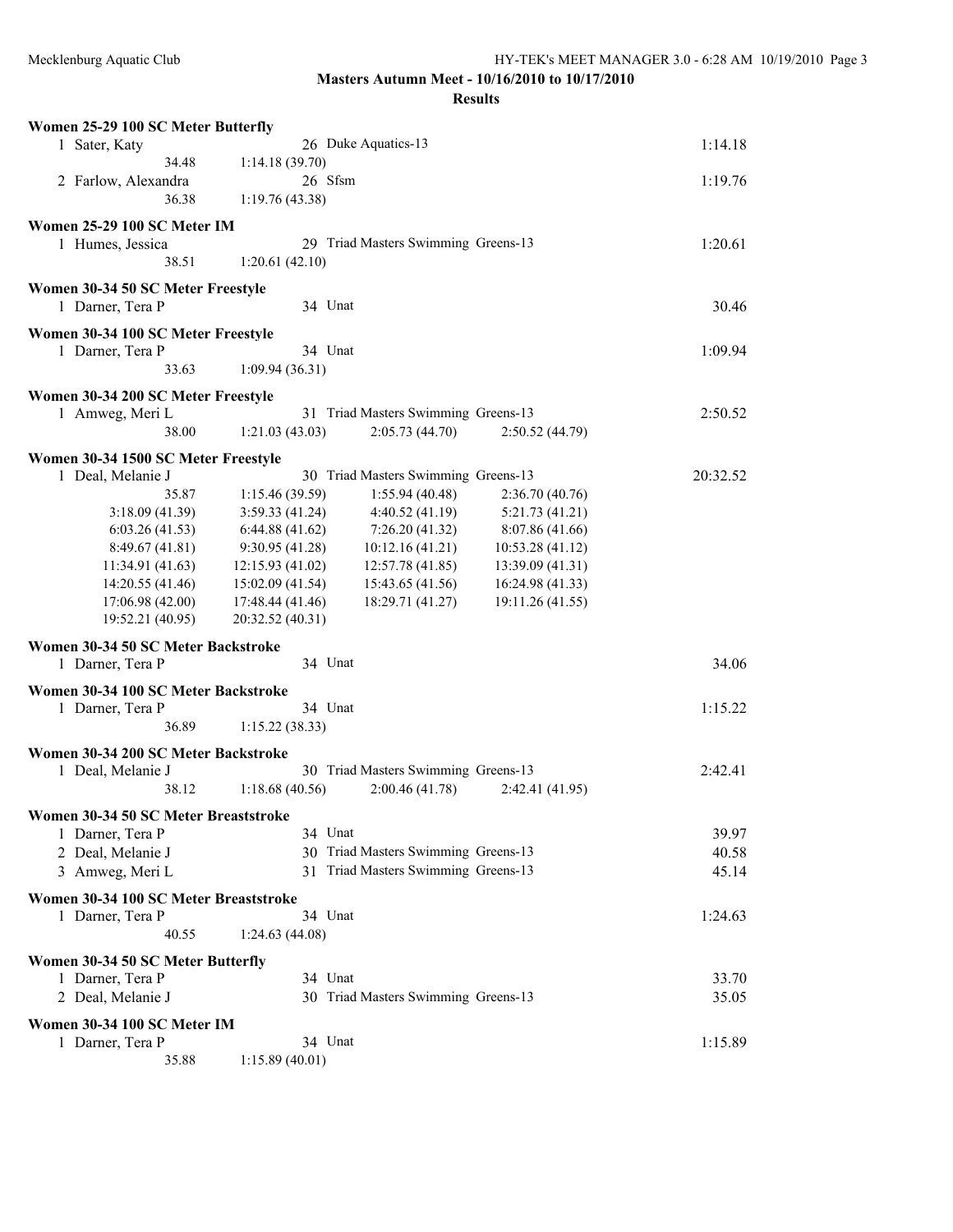| (Women 30-34 100 SC Meter IM)         |                  |                                     |                  |          |
|---------------------------------------|------------------|-------------------------------------|------------------|----------|
| 2 Deal, Melanie J                     |                  | 30 Triad Masters Swimming Greens-13 |                  | 1:17.95  |
| 35.54                                 | 1:17.95(42.41)   |                                     |                  |          |
| 3 Amweg, Meri L                       |                  | 31 Triad Masters Swimming Greens-13 |                  | 1:29.03  |
| 41.65                                 | 1:29.03(47.38)   |                                     |                  |          |
| Women 35-39 200 SC Meter Freestyle    |                  |                                     |                  |          |
| 1 Packard, Andrea H                   |                  | 36 Twin Rivers YMCA Masters New-13  |                  | 2:22.22  |
| 34.31                                 | 1:11.08(36.77)   | 1:46.92(35.84)                      | 2:22.22(35.30)   |          |
| 2 Natkin, Heidi                       |                  | 36 Atlanta Water Jocks-45           |                  | 2:29.53  |
| 35.47                                 | 1:13.40(37.93)   | 1:51.69(38.29)                      | 2:29.53 (37.84)  |          |
| Women 35-39 400 SC Meter Freestyle    |                  |                                     |                  |          |
| 1 Packard, Andrea H                   |                  | 36 Twin Rivers YMCA Masters New-13  |                  | 4:57.19  |
| 34.36                                 | 1:11.24(36.88)   | 1:48.37(37.13)                      | 2:26.18(37.81)   |          |
| 3:03.56 (37.38)                       | 3:41.36 (37.80)  | 4:19.17(37.81)                      | 4:57.19 (38.02)  |          |
| 2 Natkin, Heidi                       |                  | 36 Atlanta Water Jocks-45           |                  | 5:16.60  |
| 36.26                                 | 1:15.72(39.46)   | 1:55.40(39.68)                      | 2:35.62(40.22)   |          |
| 3:15.88(40.26)                        | 3:56.50(40.62)   | 4:36.87(40.37)                      | 5:16.60(39.73)   |          |
| Women 35-39 1500 SC Meter Freestyle   |                  |                                     |                  |          |
| 1 Packard, Andrea H                   |                  | 36 Twin Rivers YMCA Masters New-13  |                  | 18:49.38 |
| 35.19                                 | 1:13.35(38.16)   | 1:52.31(38.96)                      | 2:31.25 (38.94)  |          |
| 3:09.27 (38.02)                       | 3:47.41(38.14)   | 4:25.39 (37.98)                     | 5:03.39 (38.00)  |          |
| 5:41.98 (38.59)                       | 6:19.87(37.89)   | 6:57.79(37.92)                      | 7:36.17(38.38)   |          |
| 8:14.04(37.87)                        | 8:51.94 (37.90)  | 9:29.73 (37.79)                     | 10:07.13(37.40)  |          |
| 10:44.53 (37.40)                      | 11:22.25 (37.72) | 11:59.85 (37.60)                    | 12:36.71 (36.86) |          |
| 13:14.08 (37.37)                      | 13:51.34 (37.26) | 14:28.87 (37.53)                    | 15:06.09 (37.22) |          |
| 15:43.23 (37.14)                      | 16:20.73 (37.50) | 16:58.36 (37.63)                    | 17:35.79 (37.43) |          |
| 18:12.84 (37.05)                      | 18:49.38 (36.54) |                                     |                  |          |
| Women 35-39 50 SC Meter Breaststroke  |                  |                                     |                  |          |
| 1 Packard, Andrea H                   |                  | 36 Twin Rivers YMCA Masters New-13  |                  | 36.03    |
| 2 Natkin, Heidi                       |                  | 36 Atlanta Water Jocks-45           |                  | 40.81    |
| Women 35-39 100 SC Meter Breaststroke |                  |                                     |                  |          |
| 1 Packard, Andrea H                   |                  | 36 Twin Rivers YMCA Masters New-13  |                  | 1:18.62  |
| 37.73                                 | 1:18.62(40.89)   |                                     |                  |          |
| 2 Natkin, Heidi                       |                  | 36 Atlanta Water Jocks-45           |                  | 1:31.84  |
| 44.91                                 | 1:31.84(46.93)   |                                     |                  |          |
| Women 35-39 200 SC Meter Breaststroke |                  |                                     |                  |          |
| 1 Packard, Andrea H                   |                  | 36 Twin Rivers YMCA Masters New-13  |                  | 2:50.66  |
| 39.49                                 | 1:22.64(43.15)   | 2:06.31(43.67)                      | 2:50.66 (44.35)  |          |
|                                       |                  |                                     |                  |          |
| Women 35-39 200 SC Meter Butterfly    |                  |                                     |                  |          |
| 1 Packard, Andrea H                   |                  | 36 Twin Rivers YMCA Masters New-13  |                  | 2:42.47  |
| 37.09                                 | 1:18.93(41.84)   | 2:00.88(41.95)                      | 2:42.47 (41.59)  |          |
| Women 35-39 200 SC Meter IM           |                  |                                     |                  |          |
| 1 Packard, Andrea H                   |                  | 36 Twin Rivers YMCA Masters New-13  |                  | 2:38.65  |
| 34.51                                 | 1:17.58(43.07)   | 2:01.91 (44.33)                     | 2:38.65(36.74)   |          |
| 2 Natkin, Heidi                       |                  | 36 Atlanta Water Jocks-45           |                  | 2:53.09  |
| 38.14                                 | 1:21.94(43.80)   | 2:12.66(50.72)                      | 2:53.09(40.43)   |          |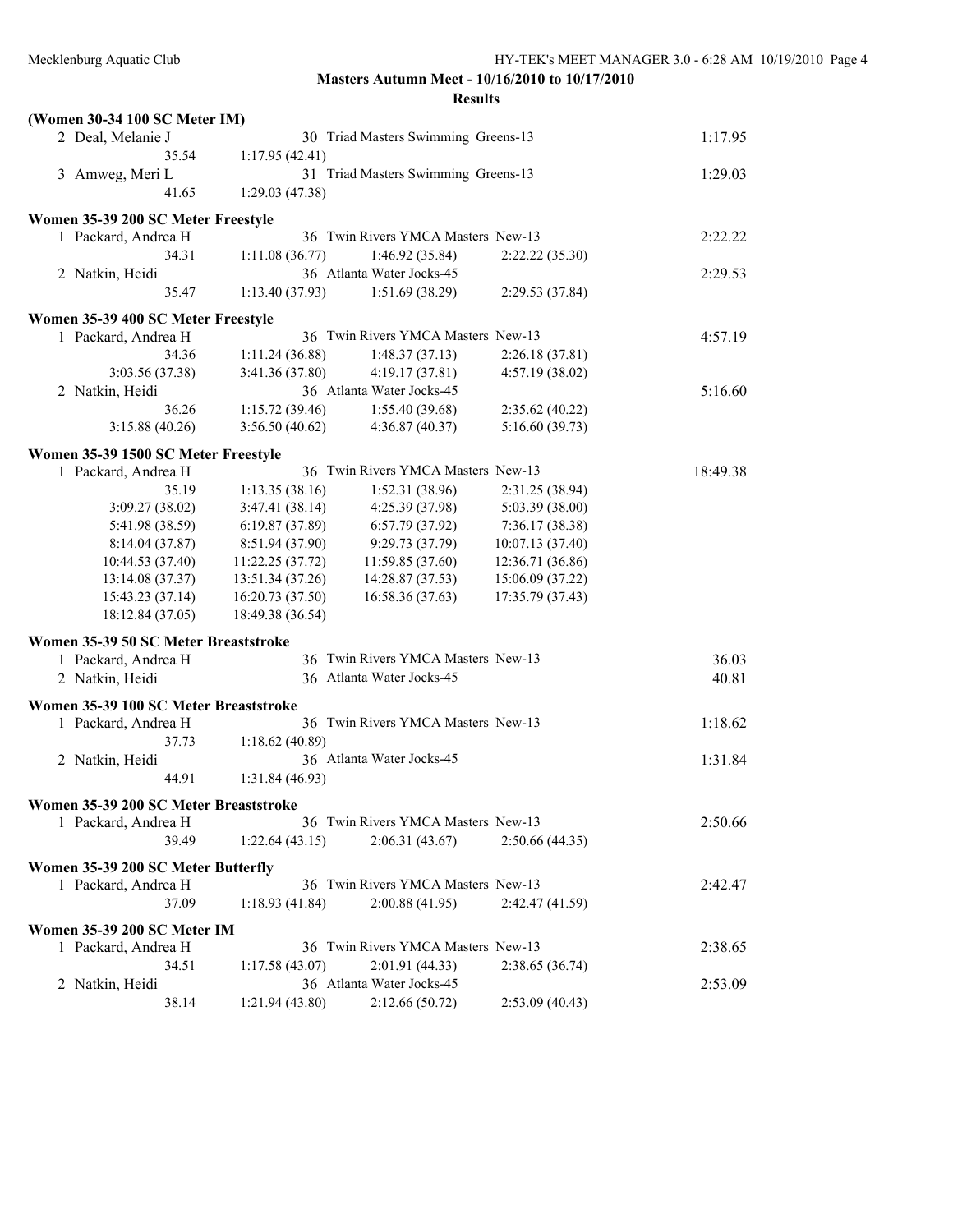| Women 35-39 400 SC Meter IM           |                  |                                                                          |                 |          |
|---------------------------------------|------------------|--------------------------------------------------------------------------|-----------------|----------|
| 1 Packard, Andrea H                   |                  | 36 Twin Rivers YMCA Masters New-13                                       |                 | 5:33.15  |
| 35.86                                 | 1:16.04(40.18)   | 2:02.50(46.46)                                                           | 2:47.91(45.41)  |          |
| 3:33.20 (45.29)                       | 4:18.27(45.07)   | 4:56.55 (38.28)                                                          | 5:33.15 (36.60) |          |
| 2 Natkin, Heidi                       |                  | 36 Atlanta Water Jocks-45                                                |                 | 6:00.01  |
| 38.07                                 | 1:22.67(44.60)   | 2:08.77(46.10)                                                           | 2:54.27(45.50)  |          |
| 3:44.84(50.57)                        | 4:37.63 (52.79)  | 5:19.52 (41.89)                                                          | 6:00.01(40.49)  |          |
| Women 40-44 50 SC Meter Freestyle     |                  |                                                                          |                 |          |
| 1 Bonfilio, Dawn A                    |                  | 42 SwimMAC Masters - Charlotte-13                                        |                 | 32.22    |
| 2 Dempsey, Michelle                   |                  | 40 SwimMAC Masters - Charlotte-13                                        |                 | 36.26    |
| 3 Jones, Rebecca L                    |                  | 42 SwimMAC Masters - Charlotte-13                                        |                 | 36.70    |
| --- Bear, Shelley L                   |                  | 43 Stingray Aquatics Masters Mat-13                                      |                 | DQ       |
|                                       |                  |                                                                          |                 |          |
| Women 40-44 100 SC Meter Freestyle    |                  |                                                                          |                 |          |
| 1 Bonfilio, Dawn A                    |                  | 42 SwimMAC Masters - Charlotte-13                                        |                 | 1:10.11  |
| 33.82                                 | 1:10.11(36.29)   |                                                                          |                 |          |
| 2 Castro, Natalie                     |                  | 40 James J Harris YMCA Masters -- 13                                     |                 | 1:47.55  |
| 52.28                                 | 1:47.55(55.27)   |                                                                          |                 |          |
| Women 40-44 200 SC Meter Freestyle    |                  |                                                                          |                 |          |
| 1 Bonfilio, Dawn A                    |                  | 42 SwimMAC Masters - Charlotte-13                                        |                 | 2:36.03  |
| 36.05                                 | 1:15.13(39.08)   | 1:55.46(40.33)                                                           | 2:36.03(40.57)  |          |
| 2 Dempsey, Michelle                   |                  | 40 SwimMAC Masters - Charlotte-13                                        |                 | 2:55.15  |
| 38.97                                 | 1:22.24(43.27)   | 2:08.43(46.19)                                                           | 2:55.15(46.72)  |          |
| Women 40-44 800 SC Meter Freestyle    |                  |                                                                          |                 |          |
| 1 Haruta, Deborah Martel              |                  | 43 Charlotte SwimMasters-13                                              |                 | 12:20.52 |
| 40.86                                 | 1:25.00(44.14)   | 2:10.25(45.25)                                                           | 2:55.88(45.63)  |          |
| 3:42.19(46.31)                        | 4:28.40(46.21)   | 5:15.05(46.65)                                                           | 6:01.61(46.56)  |          |
| 6:47.99(46.38)                        | 7:34.12(46.13)   | 8:20.56 (46.44)                                                          | 9:07.70(47.14)  |          |
| 9:55.45(47.75)                        | 10:43.73 (48.28) | 11:32.46 (48.73)                                                         | 12:20.52(48.06) |          |
|                                       |                  |                                                                          |                 |          |
| Women 40-44 50 SC Meter Backstroke    |                  |                                                                          |                 |          |
| 1 Castro, Natalie                     |                  | 40 James J Harris YMCA Masters -- 13                                     |                 | 1:02.99  |
| Women 40-44 100 SC Meter Backstroke   |                  |                                                                          |                 |          |
| 1 Gillman, Regina M                   |                  | 44 SwimMAC Masters - Charlotte-13                                        |                 | 1:26.85  |
| 43.15                                 | 1:26.85(43.70)   |                                                                          |                 |          |
| 2 Dempsey, Michelle                   |                  | 40 SwimMAC Masters - Charlotte-13                                        |                 | 1:32.75  |
| 44.95                                 | 1:32.75 (47.80)  |                                                                          |                 |          |
| 3 Bear, Shelley L                     |                  | 43 Stingray Aquatics Masters Mat-13                                      |                 | 1:34.66  |
| 45.26                                 | 1:34.66(49.40)   |                                                                          |                 |          |
| Women 40-44 50 SC Meter Breaststroke  |                  |                                                                          |                 |          |
| 1 Bonfilio, Dawn A                    |                  | 42 SwimMAC Masters - Charlotte-13                                        |                 | 40.14    |
|                                       |                  | 44 SwimMAC Masters - Charlotte-13                                        |                 | 42.13    |
| 2 Gillman, Regina M                   |                  |                                                                          |                 |          |
| 3 Bear, Shelley L                     |                  | 43 Stingray Aquatics Masters Mat-13<br>40 SwimMAC Masters - Charlotte-13 |                 | 43.48    |
| 4 Atkinson, Caroline C                |                  |                                                                          |                 | 44.13    |
| 5 Jones, Rebecca L                    |                  | 42 SwimMAC Masters - Charlotte-13                                        |                 | 45.22    |
| Women 40-44 100 SC Meter Breaststroke |                  |                                                                          |                 |          |
| 1 Bonfilio, Dawn A                    |                  | 42 SwimMAC Masters - Charlotte-13                                        |                 | 1:29.60  |
| 42.82                                 | 1:29.60(46.78)   |                                                                          |                 |          |
| 2 Castro, Natalie                     |                  | 40 James J Harris YMCA Masters --13                                      |                 | 2:02.59  |
| 1:01.25                               | 2:02.59(1:01.34) |                                                                          |                 |          |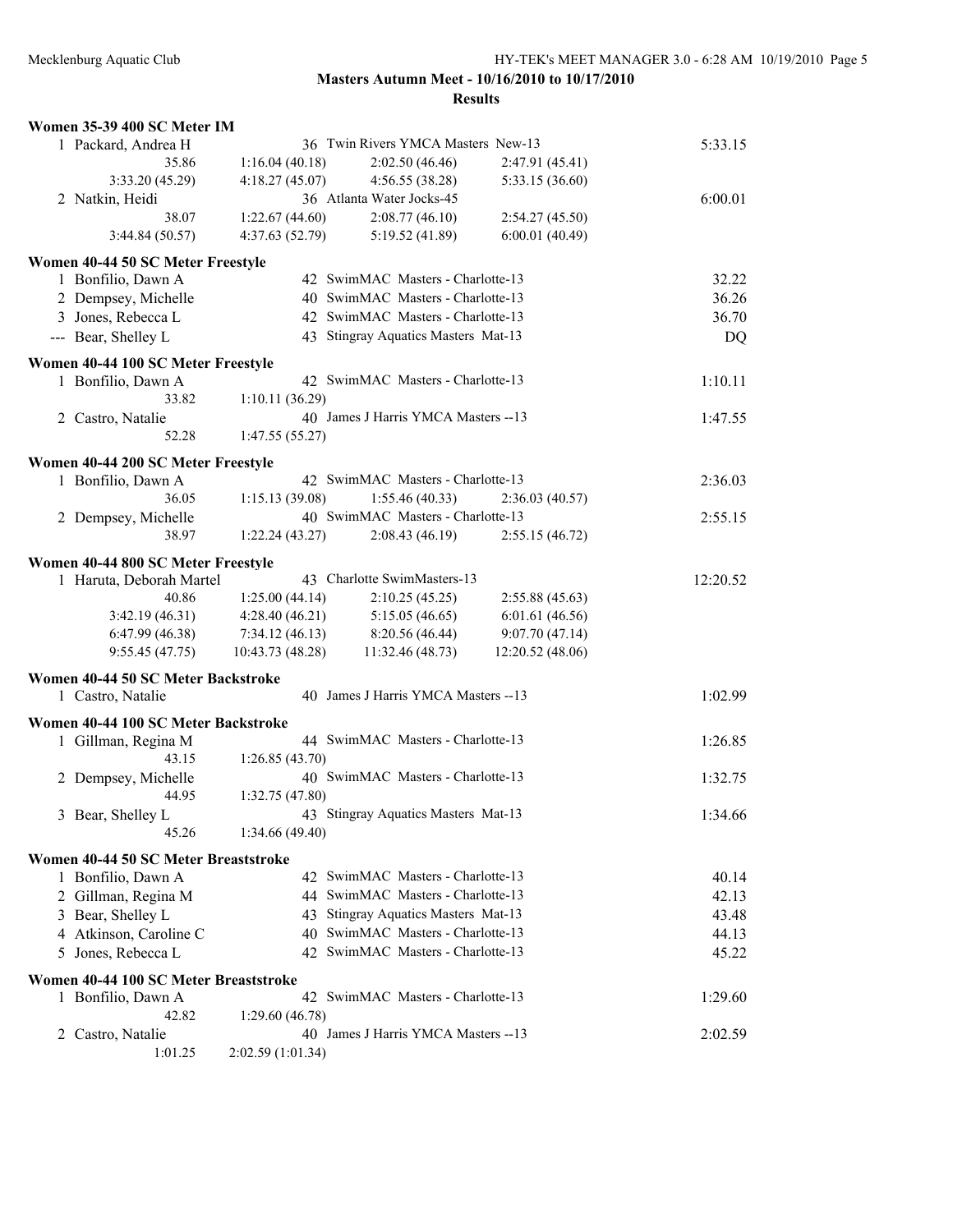| Women 40-44 200 SC Meter Breaststroke                   |                   |                                     |                 |          |
|---------------------------------------------------------|-------------------|-------------------------------------|-----------------|----------|
| 1 Gillman, Regina M                                     |                   | 44 SwimMAC Masters - Charlotte-13   |                 | 3:11.78  |
| 44.59                                                   | 1:33.34(48.75)    | 2:22.60(49.26)                      | 3:11.78(49.18)  |          |
| 2 Jones, Rebecca L                                      |                   | 42 SwimMAC Masters - Charlotte-13   |                 | 3:29.65  |
| 48.41                                                   | 1:41.00(52.59)    | 2:35.72(54.72)                      | 3:29.65(53.93)  |          |
| 3 Atkinson, Caroline C                                  |                   | 40 SwimMAC Masters - Charlotte-13   |                 | 3:33.49  |
| 47.27                                                   | 1:42.13(54.86)    | 2:37.37 (55.24)                     | 3:33.49(56.12)  |          |
| Women 40-44 50 SC Meter Butterfly                       |                   |                                     |                 |          |
| 1 Castro, Natalie                                       |                   | 40 James J Harris YMCA Masters --13 |                 | 1:01.11  |
|                                                         |                   |                                     |                 |          |
| Women 40-44 100 SC Meter IM                             |                   |                                     |                 |          |
| 1 Bonfilio, Dawn A                                      |                   | 42 SwimMAC Masters - Charlotte-13   |                 | 1:21.16  |
| 39.42                                                   | 1:21.16(41.74)    |                                     |                 |          |
| 2 Gillman, Regina M                                     |                   | 44 SwimMAC Masters - Charlotte-13   |                 | 1:23.02  |
| 40.02                                                   | 1:23.02(43.00)    |                                     |                 |          |
| 3 Atkinson, Caroline C                                  |                   | 40 SwimMAC Masters - Charlotte-13   |                 | 1:31.06  |
| 42.04                                                   | 1:31.06(49.02)    |                                     |                 |          |
| 4 Jones, Rebecca L                                      |                   | 42 SwimMAC Masters - Charlotte-13   |                 | 1:33.62  |
| 45.33                                                   | 1:33.62 (48.29)   |                                     |                 |          |
| --- Bear, Shelley L                                     |                   | 43 Stingray Aquatics Masters Mat-13 |                 | DQ       |
| 40.66                                                   | DQ (45.74)        |                                     |                 |          |
| Women 40-44 200 SC Meter IM                             |                   |                                     |                 |          |
| 1 Bonfilio, Dawn A                                      |                   | 42 SwimMAC Masters - Charlotte-13   |                 | 3:02.82  |
| 41.30                                                   | 1:28.06(46.76)    | 2:18.96(50.90)                      | 3:02.82(43.86)  |          |
|                                                         |                   |                                     |                 |          |
| Women 45-49 50 SC Meter Freestyle                       |                   |                                     |                 |          |
| 1 Dore, Mary G                                          |                   | 47 SwimMAC Masters - Charlotte-13   |                 | 32.03    |
| 2 Aziz, Kristin A                                       |                   | 45 Georgia Masters-45               |                 | 32.16    |
| 3 Roeth, Cynthia H                                      |                   | 49 SwimMAC Masters - Charlotte-13   |                 | 41.34    |
| Women 45-49 100 SC Meter Freestyle                      |                   |                                     |                 |          |
| 1 Aziz, Kristin A                                       |                   | 45 Georgia Masters-45               |                 | 1:09.68  |
| 33.89                                                   | 1:09.68(35.79)    |                                     |                 |          |
|                                                         |                   |                                     |                 |          |
| Women 45-49 200 SC Meter Freestyle<br>1 Aziz, Kristin A |                   | 45 Georgia Masters-45               |                 | 2:30.02  |
| 35.71                                                   | 1:13.72(38.01)    | 1:52.47(38.75)                      | 2:30.02(37.55)  |          |
|                                                         |                   | 47 SwimMAC Masters - Charlotte-13   |                 | 2:33.01  |
| 2 Dore, Mary G<br>35.32                                 | 1:14.69(39.37)    | 1:54.40(39.71)                      |                 |          |
|                                                         |                   |                                     | 2:33.01(38.61)  |          |
| Women 45-49 400 SC Meter Freestyle                      |                   |                                     |                 |          |
| 1 Elias-Williams, Maria L                               |                   | 46 Grand Strand Masters Swimming-55 |                 | 4:54.03  |
| 33.43                                                   | 1:09.09(35.66)    | 1:46.17 (37.08)                     | 2:23.63(37.46)  |          |
| 3:01.38 (37.75)                                         | 3:39.21 (37.83)   | 4:16.78 (37.57)                     | 4:54.03 (37.25) |          |
| 2 Aziz, Kristin A                                       |                   | 45 Georgia Masters-45               |                 | 5:14.67  |
| 36.33                                                   | 1:15.70(39.37)    | 1:55.46 (39.76)                     | 2:35.80 (40.34) |          |
| 3:15.90(40.10)                                          | 3:56.19(40.29)    | 4:36.24(40.05)                      | 5:14.67(38.43)  |          |
| Women 45-49 800 SC Meter Freestyle                      |                   |                                     |                 |          |
| 1 Dore, Mary G                                          |                   | 47 SwimMAC Masters - Charlotte-13   |                 | 11:19.09 |
| 39.19                                                   | 1:21.66(42.47)    | 2:04.74 (43.08)                     | 2:47.48 (42.74) |          |
| 3:30.48(43.00)                                          | 4:13.93 (43.45)   | 4:56.96(43.03)                      | 5:40.94 (43.98) |          |
| 6:23.17(42.23)                                          | 7:48.60 (1:25.43) | 8:30.80 (42.20)                     | 9:13.29(42.49)  |          |
| 9:55.54(42.25)                                          | 10:38.05 (42.51)  | 11:19.09 (41.04)                    | 11:19.09()      |          |
|                                                         |                   |                                     |                 |          |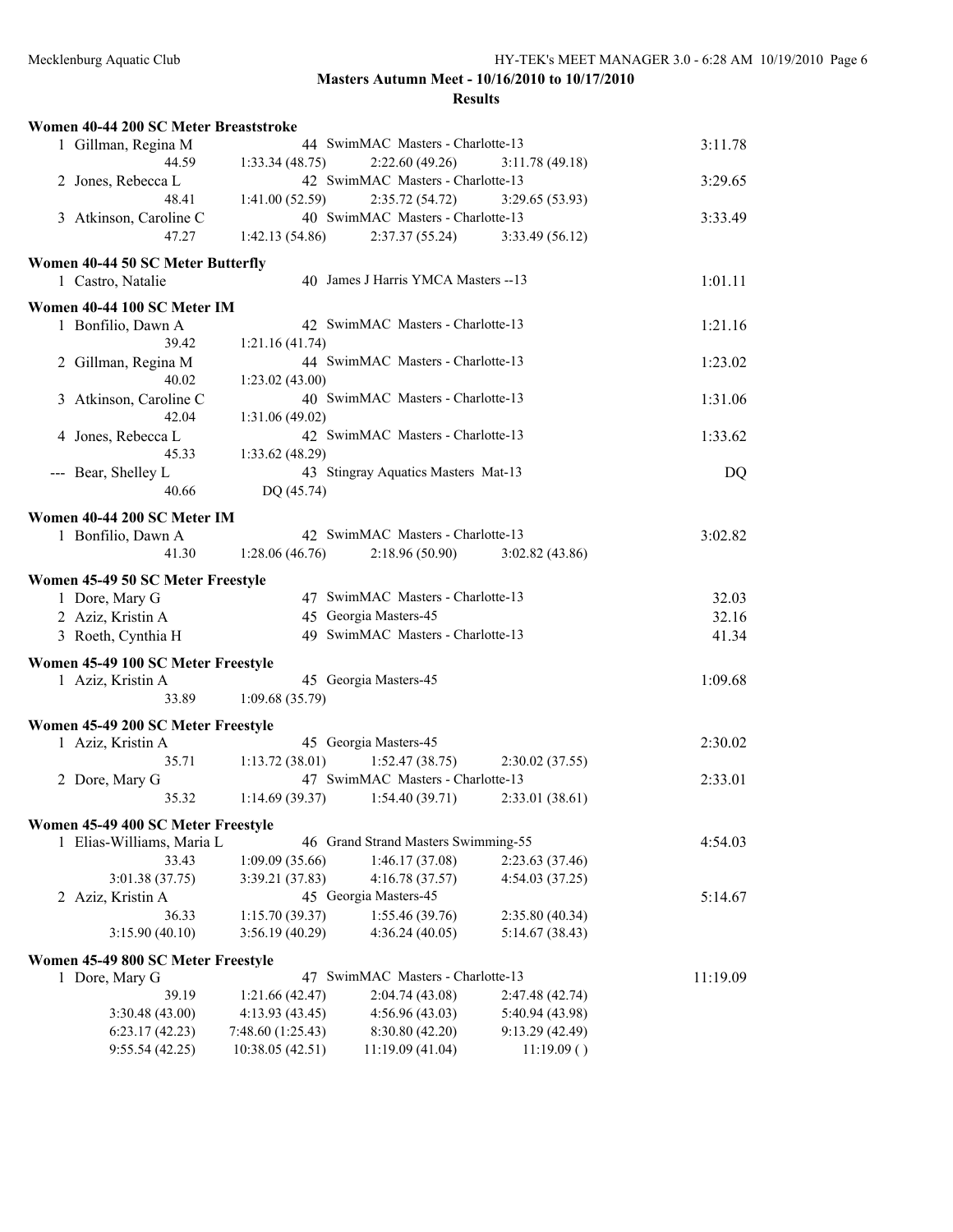| Women 45-49 1500 SC Meter Freestyle                            |                                  |                                              |                                   |          |
|----------------------------------------------------------------|----------------------------------|----------------------------------------------|-----------------------------------|----------|
| 1 Aziz, Kristin A                                              |                                  | 45 Georgia Masters-45                        |                                   | 20:42.51 |
| 37.86                                                          | 1:18.99(41.13)                   | 2:00.05(41.06)                               | 2:41.38 (41.33)                   |          |
| 3:23.10(41.72)                                                 | 4:04.75(41.65)                   | 4:46.36(41.61)                               | 5:27.89(41.53)                    |          |
| 6:09.38(41.49)                                                 | 6:51.15(41.77)                   | 7:32.69(41.54)                               | 8:14.53 (41.84)                   |          |
| 8:56.06(41.53)                                                 | 9:37.60(41.54)                   | 10:19.16(41.56)                              | 11:00.53 (41.37)                  |          |
| 11:41.99 (41.46)                                               | 12:23.79 (41.80)                 | 13:05.33 (41.54)                             | 13:46.93 (41.60)                  |          |
| 14:28.55 (41.62)                                               | 15:10.34 (41.79)                 | 15:52.12 (41.78)                             | 16:33.86 (41.74)                  |          |
| 17:15.54(41.68)                                                | 17:57.27 (41.73)                 | 18:39.27 (42.00)                             | 19:21.08 (41.81)                  |          |
| 20:02.82 (41.74)                                               | 20:42.51 (39.69)                 |                                              |                                   |          |
| Women 45-49 50 SC Meter Breaststroke<br>1 Roeth, Cynthia H     |                                  | 49 SwimMAC Masters - Charlotte-13            |                                   | 50.02    |
| Women 45-49 100 SC Meter Breaststroke                          |                                  |                                              |                                   |          |
| 1 Elias-Williams, Maria L                                      |                                  | 46 Grand Strand Masters Swimming-55          |                                   | 1:31.82  |
| 42.80                                                          | 1:31.82(49.02)                   |                                              |                                   |          |
|                                                                |                                  |                                              |                                   |          |
| Women 45-49 50 SC Meter Butterfly<br>1 Elias-Williams, Maria L |                                  | 46 Grand Strand Masters Swimming-55          |                                   | 34.78    |
| Women 45-49 100 SC Meter IM                                    |                                  |                                              |                                   |          |
| 1 Dore, Mary G                                                 |                                  | 47 SwimMAC Masters - Charlotte-13            |                                   | 1:26.26  |
| 40.88                                                          | 1:26.26(45.38)                   |                                              |                                   |          |
| 2 Roeth, Cynthia H                                             |                                  | 49 SwimMAC Masters - Charlotte-13            |                                   | 1:49.74  |
| 51.75                                                          | 1:49.74 (57.99)                  |                                              |                                   |          |
|                                                                |                                  |                                              |                                   |          |
| Women 45-49 400 SC Meter IM                                    |                                  |                                              |                                   |          |
| 1 Dore, Mary G                                                 |                                  | 47 SwimMAC Masters - Charlotte-13            |                                   | 6:25.02  |
| 40.33                                                          | 1:27.26(46.93)                   | 2:19.37(52.11)                               | 3:09.02(49.65)                    |          |
| 4:05.88(56.86)                                                 | 5:01.77 (55.89)                  | 5:44.16(42.39)                               | 6:25.02(40.86)                    |          |
| Women 50-54 50 SC Meter Freestyle                              |                                  |                                              |                                   |          |
| 1 Tiska, Patty A                                               |                                  | 50 Triad Masters Swimming Greens-13          |                                   | 34.00    |
| 2 Ruebel, Deb                                                  |                                  | 54 Bowker Aquatic Club-13                    |                                   | 40.16    |
| Women 50-54 100 SC Meter Freestyle                             |                                  |                                              |                                   |          |
| 1 Woodard, Alis Rojas                                          |                                  | 50 SwimMAC Masters - Charlotte-13            |                                   | 1:20.19  |
| 39.05                                                          | 1:20.19(41.14)                   |                                              |                                   |          |
| 2 Ruebel, Deb                                                  |                                  | 54 Bowker Aquatic Club-13                    |                                   | 1:34.52  |
| 44.34                                                          | 1:34.52(50.18)                   |                                              |                                   |          |
| Women 50-54 200 SC Meter Freestyle                             |                                  |                                              |                                   |          |
| 1 Montgomery, Victoria J                                       |                                  | 50 SwimMAC Masters - Charlotte-13            |                                   | 3:12.65  |
| 42.44                                                          | 1:30.28(47.84)                   | 2:21.13 (50.85)                              | 3:12.65(51.52)                    |          |
| 2 Ruebel, Deb                                                  |                                  | 54 Bowker Aquatic Club-13                    |                                   | 3:22.82  |
| 45.54                                                          | 1:37.45(51.91)                   | 2:30.27 (52.82)                              | 3:22.82(52.55)                    |          |
|                                                                |                                  |                                              |                                   |          |
| Women 50-54 400 SC Meter Freestyle                             |                                  |                                              |                                   |          |
| 1 Woodard, Alis Rojas                                          |                                  | 50 SwimMAC Masters - Charlotte-13            |                                   | 6:22.01  |
| 45.14                                                          | 1:33.98 (48.84)                  | 2:23.88 (49.90)                              | 3:13.33(49.45)                    |          |
| 4:02.21 (48.88)                                                | 4:50.40 (48.19)                  | 5:38.03 (47.63)<br>54 Bowker Aquatic Club-13 | 6:22.01(43.98)                    |          |
| 2 Ruebel, Deb                                                  |                                  |                                              |                                   | 7:14.79  |
| 47.97                                                          | 1:41.68(53.71)<br>5:26.70(56.64) | 2:37.50 (55.82)<br>6:22.20(55.50)            | 3:33.53(56.03)<br>7:14.79 (52.59) |          |
| 4:30.06(56.53)                                                 |                                  |                                              |                                   |          |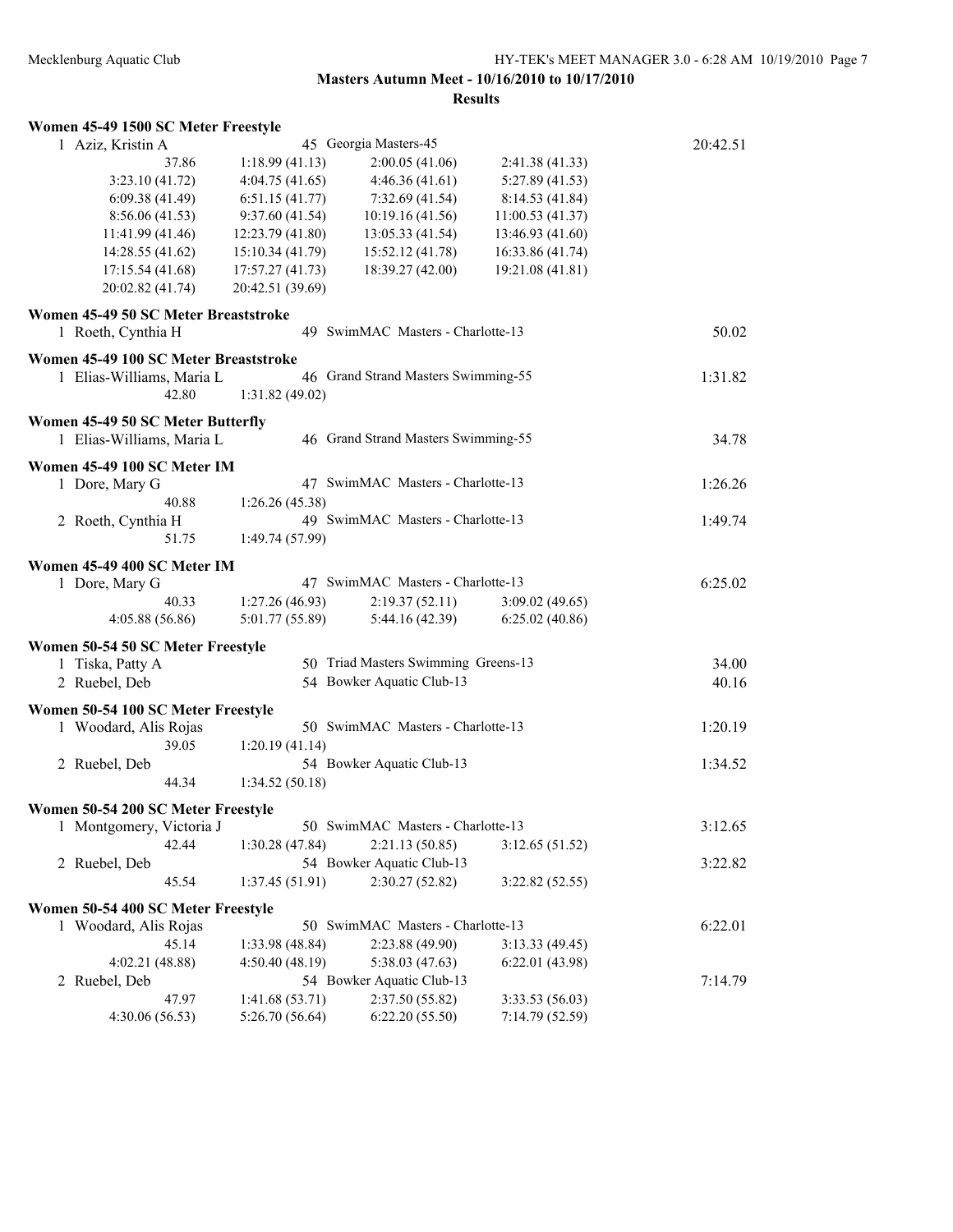| Women 50-54 800 SC Meter Freestyle                    |                   |                                      |                   |          |
|-------------------------------------------------------|-------------------|--------------------------------------|-------------------|----------|
| 1 Montgomery, Victoria J                              |                   | 50 SwimMAC Masters - Charlotte-13    |                   | 13:23.18 |
| 45.05                                                 | 1:35.46 (50.41)   | 2:26.63(51.17)                       | 3:18.30(51.67)    |          |
| 4:09.51 (51.21)                                       | 5:00.63(51.12)    | 5:51.47 (50.84)                      | 6:42.81(51.34)    |          |
| 7:33.53(50.72)                                        | 8:24.20 (50.67)   | 9:15.06(50.86)                       | 10:06.07(51.01)   |          |
| 10:56.53(50.46)                                       | 11:46.12 (49.59)  | 12:35.76 (49.64)                     | 13:23.18 (47.42)  |          |
| Women 50-54 1500 SC Meter Freestyle                   |                   |                                      |                   |          |
| 1 Montgomery, Victoria J                              |                   | 50 SwimMAC Masters - Charlotte-13    |                   | 24:52.61 |
| 44.88                                                 | 1:34.42(49.54)    | 2:25.09(50.67)                       | 3:15.66(50.57)    |          |
| 4:06.04(50.38)                                        | 4:56.64(50.60)    | 5:47.02 (50.38)                      | 6:37.23(50.21)    |          |
| 7:26.55(49.32)                                        | 8:16.79 (50.24)   | 9:07.40(50.61)                       | 9:58.12(50.72)    |          |
| 10:48.06 (49.94)                                      | 11:37.96 (49.90)  | 12:27.52 (49.56)                     | 13:17.48 (49.96)  |          |
| 14:07.85 (50.37)                                      | 14:58.07 (50.22)  | 15:47.65 (49.58)                     | 16:37.89 (50.24)  |          |
| 17:27.83 (49.94)                                      | 18:18.60 (50.77)  | 19:08.57 (49.97)                     | 19:58.44 (49.87)  |          |
| 20:48.19 (49.75)                                      | 21:38.87 (50.68)  | 22:29.07 (50.20)                     | 23:18.35 (49.28)  |          |
| 24:06.84 (48.49)                                      | 24:52.61 (45.77)  |                                      |                   |          |
| Women 50-54 50 SC Meter Backstroke                    |                   |                                      |                   |          |
| 1 Woodard, Alis Rojas                                 |                   | 50 SwimMAC Masters - Charlotte-13    |                   | 46.68    |
| 2 Ruebel, Deb                                         |                   | 54 Bowker Aquatic Club-13            |                   | 52.71    |
| Women 50-54 100 SC Meter Backstroke                   |                   |                                      |                   |          |
| 1 Montgomery, Victoria J                              |                   | 50 SwimMAC Masters - Charlotte-13    |                   | 1:49.64  |
| 54.52                                                 | 1:49.64(55.12)    |                                      |                   |          |
|                                                       |                   |                                      |                   |          |
| Women 50-54 50 SC Meter Breaststroke<br>1 Ruebel, Deb |                   | 54 Bowker Aquatic Club-13            |                   | 55.07    |
| Women 50-54 50 SC Meter Butterfly                     |                   |                                      |                   |          |
| 1 Ruebel, Deb                                         |                   | 54 Bowker Aquatic Club-13            |                   | 46.98    |
| Women 50-54 100 SC Meter IM                           |                   |                                      |                   |          |
| 1 Tiska, Patty A                                      |                   | 50 Triad Masters Swimming Greens-13  |                   | 1:32.41  |
| 42.94                                                 | 1:32.41 (49.47)   |                                      |                   |          |
| 2 Montgomery, Victoria J                              |                   | 50 SwimMAC Masters - Charlotte-13    |                   | 1:47.14  |
| 53.73                                                 | 1:47.14(53.41)    |                                      |                   |          |
| 3 Ruebel, Deb                                         |                   | 54 Bowker Aquatic Club-13            |                   | 1:50.29  |
| 52.03                                                 | 1:50.29(58.26)    |                                      |                   |          |
| Women 55-59 50 SC Meter Freestyle                     |                   |                                      |                   |          |
| 1 Amick, Beverly O                                    |                   | 56 Bowker Aquatic Club-13            |                   | 34.36    |
|                                                       |                   |                                      |                   |          |
| Women 55-59 100 SC Meter Freestyle                    |                   |                                      |                   |          |
| 1 Amick, Beverly O                                    |                   | 56 Bowker Aquatic Club-13            |                   | 1:16.06  |
| 36.27                                                 | 1:16.06(39.79)    |                                      |                   |          |
| 2 Maynard, Rita                                       |                   | 59 Twin Rivers YMCA Masters New-13   |                   | 2:06.64  |
| 59.55                                                 | 2:06.64 (1:07.09) |                                      |                   |          |
| Women 55-59 200 SC Meter Freestyle                    |                   |                                      |                   |          |
| 1 Amick, Beverly O                                    |                   | 56 Bowker Aquatic Club-13            |                   | 2:47.05  |
| 38.11                                                 | 1:20.11(42.00)    | 2:03.64(43.53)                       | 2:47.05 (43.41)   |          |
| Smith, Alison J<br>2                                  |                   | 56 James J Harris YMCA Masters -- 13 |                   | 3:35.52  |
| 51.97                                                 | 1:47.63(55.66)    | 2:43.01 (55.38)                      | 3:35.52(52.51)    |          |
| Richardson, Anita<br>3                                |                   | 55 North Carolina Masters Swimmin-13 |                   | 4:03.94  |
| 53.89                                                 | 1:56.01(1:02.12)  | 3:00.18(1:04.17)                     | 4:03.94(1:03.76)  |          |
| Maynard, Rita<br>4                                    |                   | 59 Twin Rivers YMCA Masters New-13   |                   | 4:35.92  |
| 1:05.10                                               | 2:15.40 (1:10.30) | 3:26.43(1:11.03)                     | 4:35.92 (1:09.49) |          |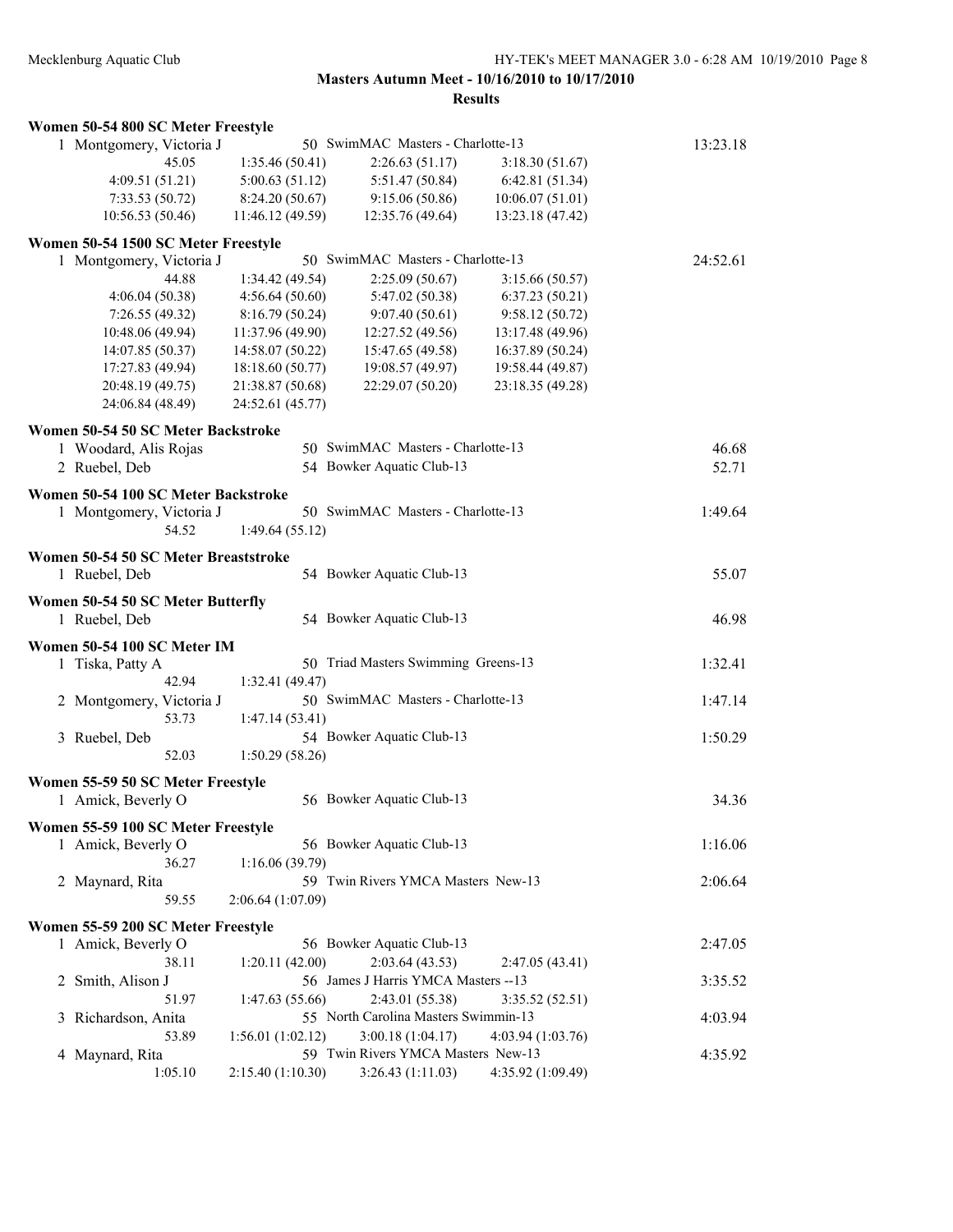| Women 55-59 400 SC Meter Freestyle |
|------------------------------------|
|------------------------------------|

| 1 Amick, Beverly O                                           |                    | 56 Bowker Aquatic Club-13            |                    | 5:59.81  |
|--------------------------------------------------------------|--------------------|--------------------------------------|--------------------|----------|
| 38.74                                                        | 1:21.94 (43.20)    | 2:07.54(45.60)                       | 2:53.33(45.79)     |          |
| 3:39.88 (46.55)                                              | 4:26.48(46.60)     | 5:13.65(47.17)                       | 5:59.81 (46.16)    |          |
| 2 Smith, Alison J                                            |                    | 56 James J Harris YMCA Masters -- 13 |                    | 7:18.50  |
| 52.01                                                        | 1:47.75 (55.74)    | 2:43.96(56.21)                       | 3:40.26 (56.30)    |          |
| 4:36.44(56.18)                                               | 5:31.71 (55.27)    | 6:26.56(54.85)                       | 7:18.50(51.94)     |          |
| 3 Richardson, Anita                                          |                    | 55 North Carolina Masters Swimmin-13 |                    | 8:22.66  |
| 57.33                                                        | 2:00.41 (1:03.08)  | 3:05.07(1:04.66)                     | 4:09.25 (1:04.18)  |          |
| 5:12.63 (1:03.38)                                            | 6:16.86(1:04.23)   | 7:20.99 (1:04.13)                    | 8:22.66 (1:01.67)  |          |
| 4 Maynard, Rita                                              |                    | 59 Twin Rivers YMCA Masters New-13   |                    | 9:22.96  |
| 1:06.45                                                      | 2:17.11 (1:10.66)  | 3:29.38(1:12.27)                     | 4:39.98 (1:10.60)  |          |
| 5:50.81(1:10.83)                                             | 7:02.32(1:11.51)   | 8:13.91 (1:11.59)                    | 9:22.96 (1:09.05)  |          |
| Women 55-59 800 SC Meter Freestyle                           |                    |                                      |                    |          |
| 1 Amick, Beverly O                                           |                    | 56 Bowker Aquatic Club-13            |                    | 12:08.90 |
| 39.75                                                        | 1:23.32(43.57)     | 2:07.89 (44.57)                      | 2:53.05(45.16)     |          |
| 3:38.30(45.25)                                               | 4:23.74 (45.44)    | 5:09.63 (45.89)                      | 5:55.42 (45.79)    |          |
| 6:41.62(46.20)                                               | 7:28.26 (46.64)    | 8:15.43(47.17)                       | 9:01.89 (46.46)    |          |
| 9:48.79 (46.90)                                              | 10:36.29 (47.50)   | 11:23.22 (46.93)                     | 12:08.90 (45.68)   |          |
| 2 Richardson, Anita                                          |                    | 55 North Carolina Masters Swimmin-13 |                    | 16:52.09 |
| 58.85                                                        | 2:02.35 (1:03.50)  | 3:06.83(1:04.48)                     | 4:10.90 (1:04.07)  |          |
| 5:15.17 (1:04.27)                                            | 6:19.60(1:04.43)   | 7:23.93 (1:04.33)                    | 8:27.68 (1:03.75)  |          |
| 9:31.35 (1:03.67)                                            | 10:34.45 (1:03.10) | 11:38.47 (1:04.02)                   | 12:42.21 (1:03.74) |          |
| 13:45.54 (1:03.33)                                           |                    | 15:51.88 (1:03.74)                   |                    |          |
|                                                              | 14:48.14 (1:02.60) |                                      | 16:52.09 (1:00.21) |          |
| 3 Maynard, Rita                                              |                    | 59 Twin Rivers YMCA Masters New-13   |                    | 19:02.11 |
| 1:03.00                                                      | 2:11.52 (1:08.52)  | 3:22.79(1:11.27)                     | 4:34.53 (1:11.74)  |          |
| 5:44.27 (1:09.74)                                            | 6:55.68 (1:11.41)  | 8:08.22 (1:12.54)                    | 9:20.62(1:12.40)   |          |
| 10:34.19 (1:13.57)<br>15:25.62 (1:15.08)                     | 11:44.25 (1:10.06) | 12:57.06 (1:12.81)                   | 14:10.54 (1:13.48) |          |
|                                                              | 16:36.75 (1:11.13) | 17:49.20 (1:12.45)                   | 19:02.11 (1:12.91) |          |
| Women 55-59 50 SC Meter Backstroke                           |                    |                                      |                    |          |
| 1 Amick, Beverly O                                           |                    | 56 Bowker Aquatic Club-13            |                    | 41.81    |
| Women 55-59 100 SC Meter Backstroke                          |                    |                                      |                    |          |
| 1 Amick, Beverly O                                           |                    | 56 Bowker Aquatic Club-13            |                    | 1:27.09  |
| 41.91                                                        | 1:27.09(45.18)     |                                      |                    |          |
| 2 Rogers, Jennie A                                           |                    | 58 Asheville Masters Swimming-13     |                    | 1:39.89  |
| 48.65                                                        | 1:39.89 (51.24)    |                                      |                    |          |
| 3 Richardson, Anita                                          |                    | 55 North Carolina Masters Swimmin-13 |                    | 1:55.46  |
| 55.80                                                        | 1:55.46 (59.66)    |                                      |                    |          |
|                                                              |                    |                                      |                    |          |
| Women 55-59 200 SC Meter Backstroke<br>--- Richardson, Anita |                    | 55 North Carolina Masters Swimmin-13 |                    | DQ       |
| 58.84                                                        | 2:00.37(1:01.53)   | 3:34.96(1:34.59)                     | DQ (19.97)         |          |
|                                                              |                    |                                      |                    |          |
| Women 55-59 50 SC Meter Breaststroke                         |                    |                                      |                    |          |
| 1 Smith, Alison J                                            |                    | 56 James J Harris YMCA Masters --13  |                    | 55.25    |
| Women 55-59 100 SC Meter Breaststroke                        |                    |                                      |                    |          |
| 1 Smith, Alison J                                            |                    | 56 James J Harris YMCA Masters --13  |                    | 1:59.12  |
| 57.84                                                        | 1:59.12(1:01.28)   |                                      |                    |          |
|                                                              |                    |                                      |                    |          |
| Women 55-59 200 SC Meter Breaststroke                        |                    |                                      |                    |          |
| 1 Smith, Alison J                                            |                    | 56 James J Harris YMCA Masters --13  |                    | 4:01.85  |
| 57.08                                                        | 1:58.46(1:01.38)   | 3:00.79(1:02.33)                     | 4:01.85(1:01.06)   |          |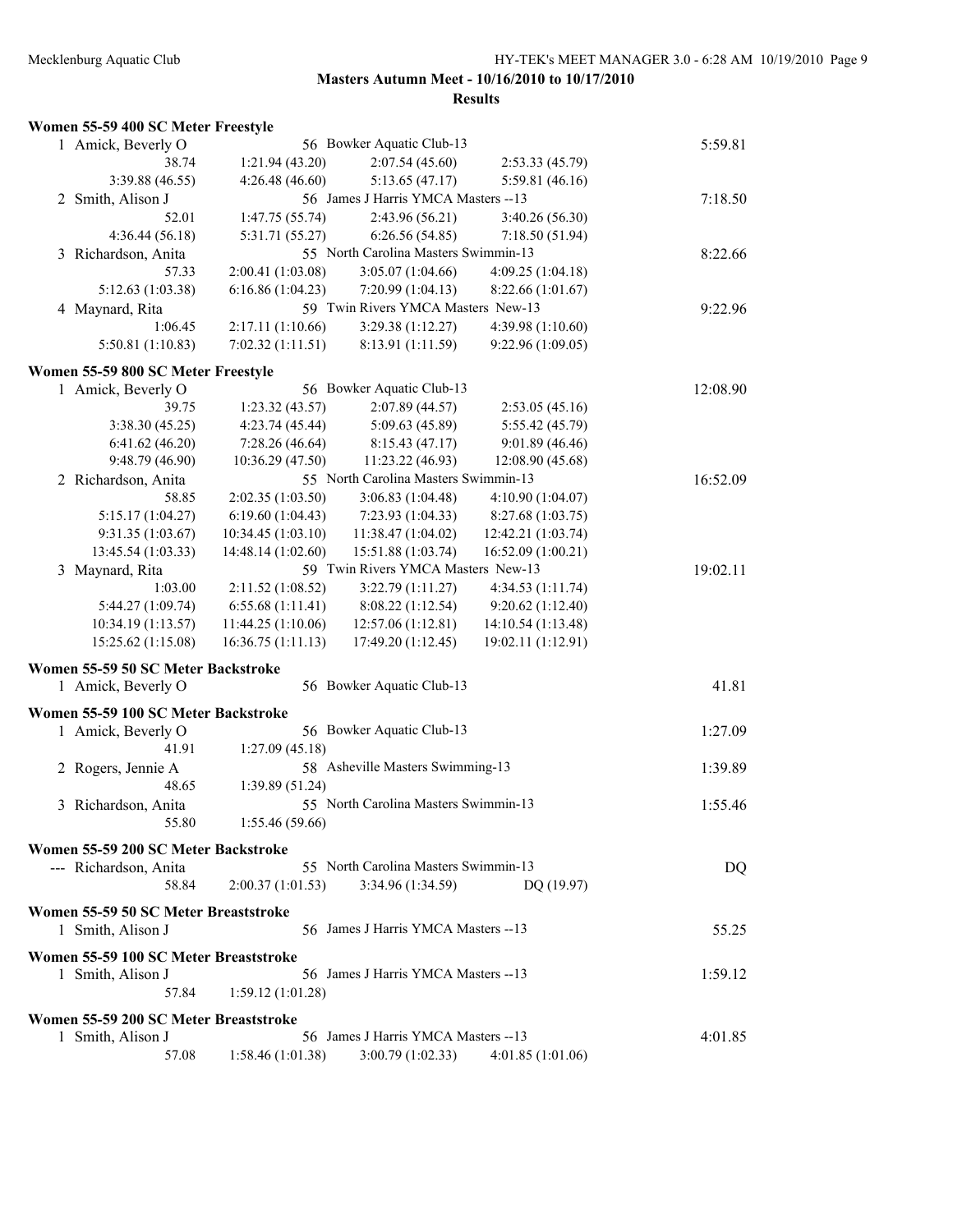| Women 55-59 50 SC Meter Butterfly<br>1 Amick, Beverly O |                   | 56 Bowker Aquatic Club-13            |                                   | 38.18   |
|---------------------------------------------------------|-------------------|--------------------------------------|-----------------------------------|---------|
| Women 55-59 100 SC Meter Butterfly                      |                   |                                      |                                   |         |
| 1 Murray, Cheryl A                                      |                   | 58 Charlotte SwimMasters-13          |                                   | 1:30.58 |
| 41.76                                                   | 1:30.58(48.82)    |                                      |                                   |         |
| Women 55-59 200 SC Meter Butterfly                      |                   |                                      |                                   |         |
| 1 Murray, Cheryl A                                      |                   | 58 Charlotte SwimMasters-13          |                                   | 3:22.60 |
| 44.52                                                   | 1:36.82(52.30)    | 2:32.76(55.94)                       | 3:22.60(49.84)                    |         |
| Women 55-59 100 SC Meter IM                             |                   |                                      |                                   |         |
| 1 Rogers, Jennie A                                      |                   | 58 Asheville Masters Swimming-13     |                                   | 1:40.77 |
| 47.52                                                   | 1:40.77(53.25)    |                                      |                                   |         |
| 2 Smith, Alison J                                       |                   | 56 James J Harris YMCA Masters -- 13 |                                   | 1:58.83 |
| 58.91                                                   | 1:58.83 (59.92)   |                                      |                                   |         |
| Women 55-59 200 SC Meter IM                             |                   |                                      |                                   |         |
| 1 Murray, Cheryl A                                      |                   | 58 Charlotte SwimMasters-13          |                                   | 3:11.18 |
| 43.53                                                   | 1:32.40 (48.87)   | 2:29.09(56.69)                       | 3:11.18(42.09)                    |         |
| 2 Smith, Alison J                                       |                   | 56 James J Harris YMCA Masters -- 13 |                                   | 3:59.18 |
| 55.80                                                   | 2:01.11(1:05.31)  | 3:03.56(1:02.45)                     | 3:59.18(55.62)                    |         |
| Women 55-59 400 SC Meter IM                             |                   |                                      |                                   |         |
| 1 Murray, Cheryl A                                      |                   | 58 Charlotte SwimMasters-13          |                                   | 6:48.08 |
| 48.15                                                   | 1:41.68(53.53)    | 2:32.63(50.95)                       | 3:24.62(51.99)                    |         |
| 4:24.07 (59.45)                                         | 5:22.41(58.34)    | 6:05.40(42.99)                       | 6:48.08(42.68)                    |         |
| 2 Rogers, Jennie A                                      |                   | 58 Asheville Masters Swimming-13     |                                   | 7:51.12 |
| 54.86                                                   | 2:03.73(1:08.87)  | 3:03.38(59.65)                       | 5:05.56 (2:02.18)                 |         |
| 6:10.80(1:05.24)                                        | 7:01.72(50.92)    | 7:51.12(49.40)                       |                                   |         |
| Women 60-64 50 SC Meter Freestyle                       |                   |                                      |                                   |         |
| 1 Daugherty, Donnie S                                   |                   | 62 James J Harris YMCA Masters -- 13 |                                   | 44.50   |
| 2 Van Meeteren, Greta                                   |                   | 63 Twin Rivers YMCA Masters New-13   |                                   | 47.40   |
| 3 Parsons, Donna                                        |                   | 60 Charlotte SwimMasters-13          |                                   | 48.41   |
|                                                         |                   |                                      |                                   |         |
| Women 60-64 100 SC Meter Freestyle                      |                   | 63 Twin Rivers YMCA Masters New-13   |                                   |         |
| 1 Van Meeteren, Greta<br>47.59                          |                   |                                      |                                   | 1:40.97 |
|                                                         | 1:40.97(53.38)    |                                      |                                   |         |
| Women 60-64 200 SC Meter Freestyle                      |                   |                                      |                                   |         |
| 1 Van Meeteren, Greta                                   |                   | 63 Twin Rivers YMCA Masters New-13   |                                   | 3:32.51 |
| 50.32                                                   | 1:44.33(54.01)    |                                      | $2:38.79(54.46)$ $3:32.51(53.72)$ |         |
| 2 Parsons, Donna                                        |                   | 60 Charlotte SwimMasters-13          |                                   | 3:46.44 |
| 50.84                                                   | 1:48.64(57.80)    | 2:48.07 (59.43)                      | 3:46.44(58.37)                    |         |
| 3 Daugherty, Donnie S                                   |                   | 62 James J Harris YMCA Masters -- 13 |                                   | 3:51.47 |
| 48.49                                                   | 1:49.05 (1:00.56) | 2:51.76(1:02.71)                     | 3:51.47 (59.71)                   |         |
| Women 60-64 400 SC Meter Freestyle                      |                   |                                      |                                   |         |
| 1 Van Meeteren, Greta                                   |                   | 63 Twin Rivers YMCA Masters New-13   |                                   | 7:15.50 |
| 49.71                                                   | 1:44.75 (55.04)   | 2:40.20 (55.45)                      | 3:35.17(54.97)                    |         |
| 4:30.05 (54.88)                                         | 5:25.33 (55.28)   | 6:20.67(55.34)                       | 7:15.50(54.83)                    |         |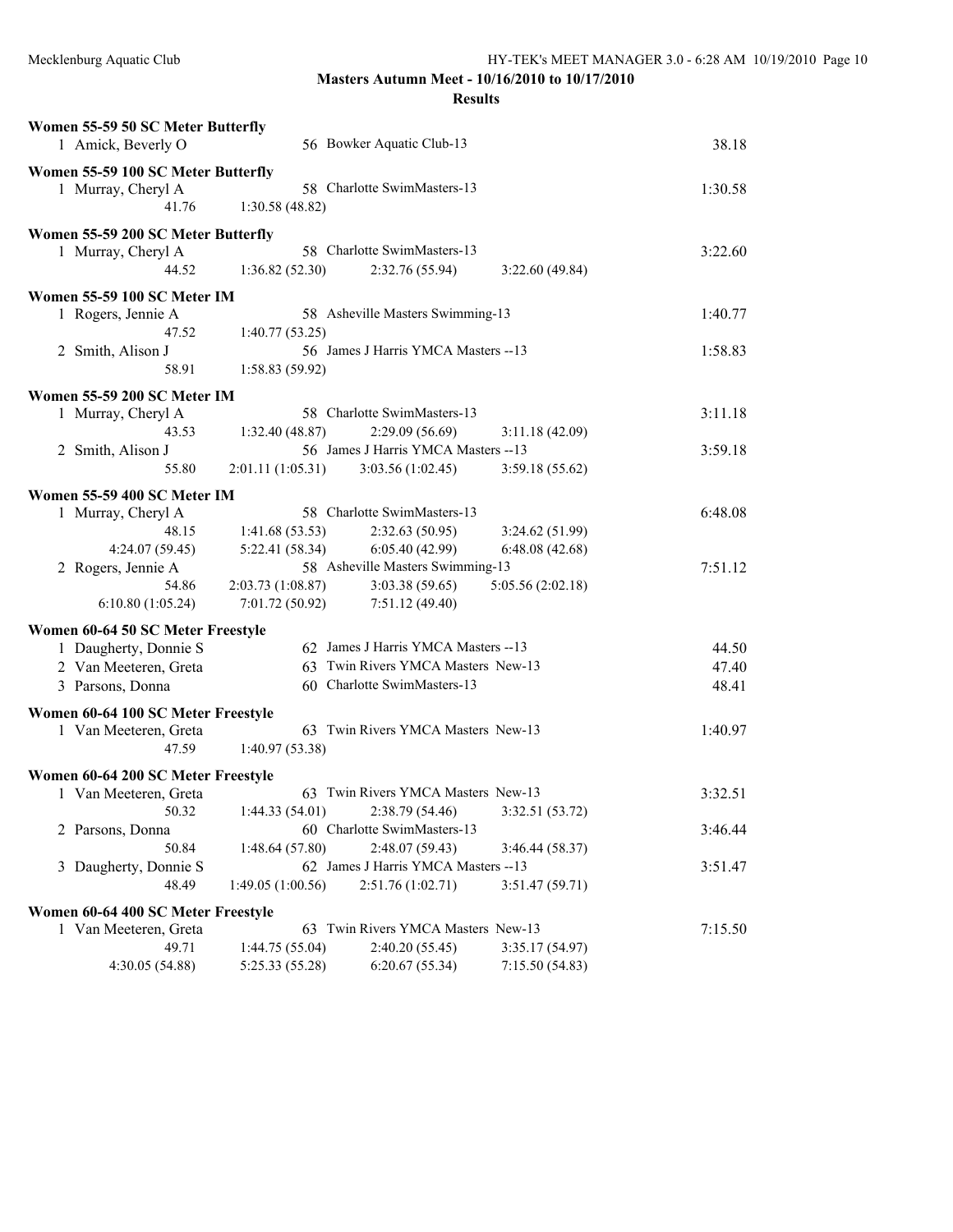| Women 60-64 800 SC Meter Freestyle                       |                   |                                     |                   |          |
|----------------------------------------------------------|-------------------|-------------------------------------|-------------------|----------|
| 1 Van Meeteren, Greta                                    |                   | 63 Twin Rivers YMCA Masters New-13  |                   | 14:47.04 |
| 50.37                                                    | 1:46.79(56.42)    | 2:42.47 (55.68)                     | 3:37.68 (55.21)   |          |
| 4:33.32(55.64)                                           | 5:28.38(55.06)    | 6:23.24(54.86)                      | 7:18.68(55.44)    |          |
| 8:13.89 (55.21)                                          | 9:09.50(55.61)    | 10:05.52 (56.02)                    | 11:02.02(56.50)   |          |
| 11:57.91 (55.89)                                         | 12:54.47 (56.56)  | 13:50.43 (55.96)                    | 14:47.04 (56.61)  |          |
| Women 60-64 100 SC Meter Backstroke                      |                   |                                     |                   |          |
| 1 Daugherty, Donnie S                                    |                   | 62 James J Harris YMCA Masters --13 |                   | 2:02.52  |
| 56.52                                                    | 2:02.52 (1:06.00) |                                     |                   |          |
| --- Parsons, Donna                                       |                   | 60 Charlotte SwimMasters-13         |                   | DQ       |
| 1:02.80                                                  | DQ (1:08.79)      |                                     |                   |          |
| Women 60-64 50 SC Meter Breaststroke                     |                   |                                     |                   |          |
| 1 Van Meeteren, Greta                                    |                   | 63 Twin Rivers YMCA Masters New-13  |                   | 54.03    |
| 2 Parsons, Donna                                         |                   | 60 Charlotte SwimMasters-13         |                   | 1:01.57  |
| Women 60-64 100 SC Meter Breaststroke                    |                   |                                     |                   |          |
| 1 Van Meeteren, Greta                                    |                   | 63 Twin Rivers YMCA Masters New-13  |                   | 1:57.00  |
| 54.65                                                    | 1:57.00(1:02.35)  |                                     |                   |          |
| Women 60-64 100 SC Meter IM                              |                   |                                     |                   |          |
| --- Parsons, Donna                                       |                   | 60 Charlotte SwimMasters-13         |                   | DQ       |
| 1:01.50                                                  | DQ (1:03.84)      |                                     |                   |          |
|                                                          |                   |                                     |                   |          |
| Women 65-69 200 SC Meter Freestyle                       |                   |                                     |                   |          |
| 1 Durrant, Betsy<br>43.84                                |                   | 69 Virginia Masters Swim Team-12    |                   | 3:14.01  |
|                                                          | 1:31.82(47.98)    | 2:22.74(50.92)                      | 3:14.01(51.27)    |          |
| 2 Martin, Judy                                           |                   | 68 Virginia Masters Swim Team-12    |                   | 3:48.19  |
| 52.57                                                    | 1:50.64(58.07)    | 2:50.93(1:00.29)                    | 3:48.19(57.26)    |          |
| Women 65-69 1500 SC Meter Freestyle                      |                   |                                     |                   |          |
| 1 Durrant, Betsy                                         |                   | 69 Virginia Masters Swim Team-12    |                   | 26:37.52 |
| 45.78                                                    | 1:35.04(49.26)    | 2:26.59(51.55)                      | 3:18.09(51.50)    |          |
| 4:11.12(53.03)                                           | 5:04.15(53.03)    | 5:58.32(54.17)                      | 6:51.56(53.24)    |          |
| 7:45.06(53.50)                                           | 8:39.25(54.19)    | 9:34.24(54.99)                      | 10:28.37(54.13)   |          |
| 11:22.48 (54.11)                                         | 12:15.87 (53.39)  | 13:09.98(54.11)                     | 14:03.21 (53.23)  |          |
| 14:56.98 (53.77)                                         | 15:51.09 (54.11)  | 16:45.37 (54.28)                    | 17:39.53 (54.16)  |          |
| 18:33.37 (53.84)                                         | 19:27.05 (53.68)  | 20:20.93 (53.88)                    | 21:15.58 (54.65)  |          |
| 22:09.27 (53.69)                                         | 23:03.29 (54.02)  | 23:57.29 (54.00)                    | 24:51.40 (54.11)  |          |
| 25:44.36 (52.96)                                         | 26:37.52 (53.16)  |                                     |                   |          |
| Women 65-69 50 SC Meter Backstroke                       |                   |                                     |                   |          |
| 1 Durrant, Betsy                                         |                   | 69 Virginia Masters Swim Team-12    |                   | 48.36    |
| 2 Martin, Judy                                           |                   | 68 Virginia Masters Swim Team-12    |                   | 53.07    |
| Women 65-69 100 SC Meter Backstroke                      |                   |                                     |                   |          |
| 1 Martin, Judy                                           |                   | 68 Virginia Masters Swim Team-12    |                   | 1:49.87  |
| 53.29                                                    | 1:49.87(56.58)    |                                     |                   |          |
| Women 65-69 200 SC Meter Backstroke                      |                   |                                     |                   |          |
| 1 Durrant, Betsy                                         |                   | 69 Virginia Masters Swim Team-12    |                   | 3:50.75  |
| 54.06                                                    | 1:51.92 (57.86)   | 2:50.65(58.73)                      | 3:50.75(1:00.10)  |          |
| 2 Martin, Judy                                           |                   | 68 Virginia Masters Swim Team-12    |                   | 4:00.60  |
| 55.80                                                    | 1:57.53 (1:01.73) | 3:00.53(1:03.00)                    | 4:00.60 (1:00.07) |          |
|                                                          |                   |                                     |                   |          |
| Women 65-69 50 SC Meter Breaststroke<br>1 Durrant, Betsy |                   | 69 Virginia Masters Swim Team-12    |                   | 51.06    |
|                                                          |                   |                                     |                   |          |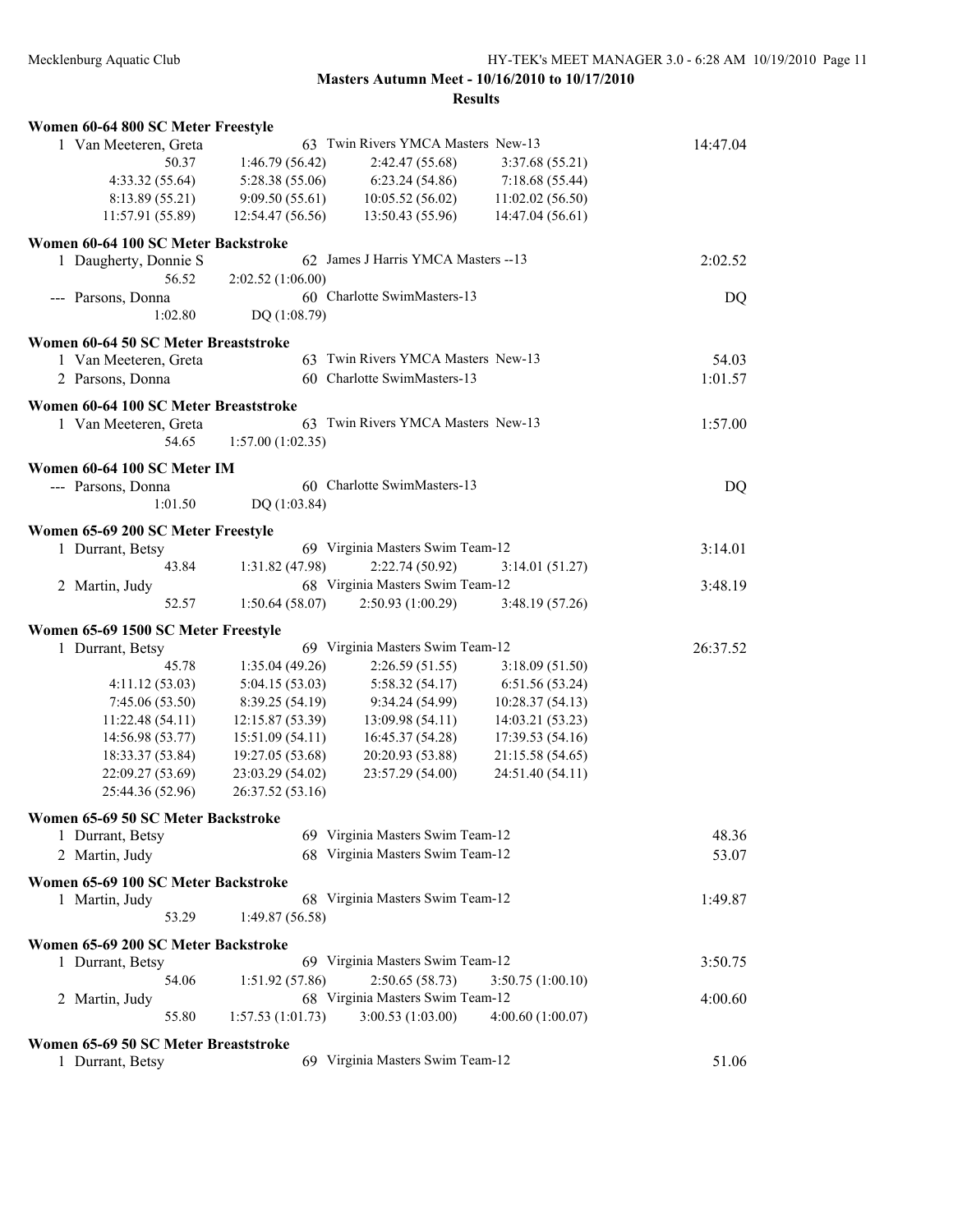**Masters Autumn Meet - 10/16/2010 to 10/17/2010 Results**

| (Women 65-69 50 SC Meter Breaststroke)                              |                                                                                            |         |
|---------------------------------------------------------------------|--------------------------------------------------------------------------------------------|---------|
| 2 Martin, Judy                                                      | 68 Virginia Masters Swim Team-12                                                           | 52.47   |
| Women 75-79 50 SC Meter Freestyle<br>1 Detrick, Johnnie             | 75 Virginia Masters Swim Team-12                                                           | 38.28   |
| Women 75-79 100 SC Meter Freestyle<br>1 Detrick, Johnnie<br>1:32.38 | 75 Virginia Masters Swim Team-12<br>1:32.86(0.48)                                          | 1:32.86 |
| Women 75-79 50 SC Meter Breaststroke<br>1 Detrick, Johnnie          | 75 Virginia Masters Swim Team-12                                                           | 52.93   |
| Women 75-79 100 SC Meter IM<br>1 Detrick, Johnnie<br>57.70          | 75 Virginia Masters Swim Team-12<br>1:52.70(55.00)                                         | 1:52.70 |
| <b>Women 75-79 200 SC Meter IM</b><br>1 Detrick, Johnnie<br>1:00.70 | 75 Virginia Masters Swim Team-12<br>2:05.76(1:05.06)<br>3:13.95(1:08.19)<br>4:12.16(58.21) | 4:12.16 |
| Women 80-84 100 SC Meter Freestyle<br>1 Derr, Carolyn M<br>1:07.39  | 82 Charlotte SwimMasters-13<br>2:25.51(1:18.12)                                            | 2:25.51 |
| Women 80-84 50 SC Meter Backstroke<br>Derr. Carolyn M               | 82 Charlotte SwimMasters-13                                                                | 1:14.49 |

| Women 80-84 100 SC Meter Backstroke<br>82 Charlotte SwimMasters-13<br>2:48.02 (1:24.17) | 2:48.02 |
|-----------------------------------------------------------------------------------------|---------|
| Men 25-29 50 SC Meter Freestyle<br>26 Triad Masters Swimming Greens-13                  | 28.30   |
| Men 25-29 50 SC Meter Breaststroke<br>26 Triad Masters Swimming Greens-13               | 36.87   |
| 26 Triad Masters Swimming Greens-13<br>1:18.91(45.20)                                   | 1:18.91 |
| Men 30-34 50 SC Meter Freestyle                                                         |         |
| 30 Unat                                                                                 | 24.73   |
| 34 Stingray Aquatics Masters Mat-13<br>2 Nino-Acosta, Hernan A                          | 32.37   |
|                                                                                         |         |

**Men 30-34 100 SC Meter Freestyle**<br>1 Hawkins Nathaniel

| Hawkins, Nathaniel      | 32 Demon Masters - Wake Forest Un-13 | 1:02.37 |
|-------------------------|--------------------------------------|---------|
| 29.46                   | 1:02.37(32.91)                       |         |
| 2 Nino-Acosta, Hernan A | 34 Stingray Aquatics Masters Mat-13  | 1:1311  |
| 34.53                   | 1:13.11(38.58)                       |         |

### **Men 30-34 400 SC Meter Freestyle**

| 1 Hawkins, Nathaniel    | 32 Demon Masters - Wake Forest Un-13 | 5:02.75                             |                |         |
|-------------------------|--------------------------------------|-------------------------------------|----------------|---------|
| 33.05                   | 1:09.07(36.02)                       | 1:46.69(37.62)                      | 2:25.95(39.26) |         |
| 3:05.41(39.46)          | 3:45.32(39.91)                       | 4:23.95(38.63)                      | 5:02.75(38.80) |         |
| 2 Nino-Acosta, Hernan A |                                      | 34 Stingray Aquatics Masters Mat-13 |                | 6:10.45 |
| 38.30                   | 1:22.71(44.41)                       | 2:09.06(46.35)                      | 2:56.23(47.17) |         |
| 3:44.00(47.77)          | 4:33.06(49.06)                       | 5:23.31(50.25)                      | 6:10.45(47.14) |         |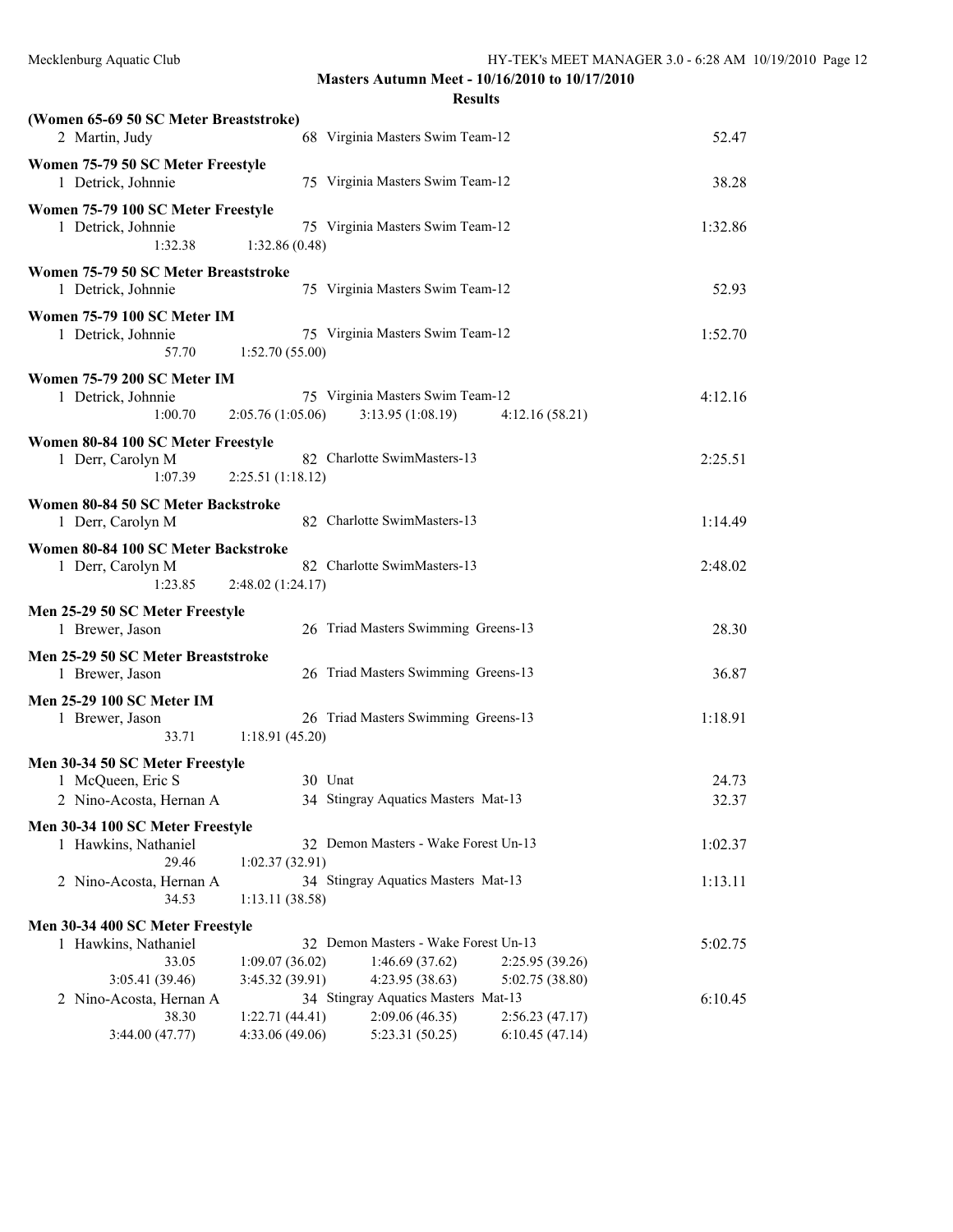| Men 30-34 1500 SC Meter Freestyle                     |                  |                                      |                  |          |
|-------------------------------------------------------|------------------|--------------------------------------|------------------|----------|
| 1 Terndrup, Seth P                                    |                  | 34 SwimMAC Masters - Charlotte-13    |                  | 19:47.73 |
| 36.99                                                 | 1:16.88 (39.89)  | 1:56.67(39.79)                       | 2:36.44 (39.77)  |          |
| 3:16.52(40.08)                                        | 3:56.49 (39.97)  | 4:36.64(40.15)                       | 5:16.65(40.01)   |          |
| 5:56.86(40.21)                                        | 6:37.13(40.27)   | 7:16.03(38.90)                       | 7:55.51(39.48)   |          |
| 8:35.03 (39.52)                                       | 9:14.21(39.18)   | 9:54.22(40.01)                       | 10:34.10 (39.88) |          |
| 11:14.84(40.74)                                       | 11:54.13(39.29)  | 12:33.87 (39.74)                     | 13:13.62(39.75)  |          |
| 13:52.92 (39.30)                                      | 14:32.78 (39.86) | 15:12.60 (39.82)                     | 15:52.07 (39.47) |          |
| 16:31.72 (39.65)                                      | 17:11.70 (39.98) | 17:51.54 (39.84)                     | 18:31.12 (39.58) |          |
| 19:09.83 (38.71)                                      | 19:47.73 (37.90) |                                      |                  |          |
| Men 30-34 50 SC Meter Breaststroke                    |                  |                                      |                  |          |
| 1 McQueen, Eric S                                     | 30 Unat          |                                      |                  | 33.27    |
| 2 Nino-Acosta, Hernan A                               |                  | 34 Stingray Aquatics Masters Mat-13  |                  | 41.46    |
|                                                       |                  |                                      |                  |          |
| Men 30-34 100 SC Meter Breaststroke                   |                  |                                      |                  |          |
| 1 Nino-Acosta, Hernan A                               |                  | 34 Stingray Aquatics Masters Mat-13  |                  | 1:30.17  |
| 43.04                                                 | 1:30.17(47.13)   |                                      |                  |          |
| Men 30-34 50 SC Meter Butterfly                       |                  |                                      |                  |          |
| 1 McQueen, Eric S                                     | 30 Unat          |                                      |                  | 26.32    |
| 2 Nino-Acosta, Hernan A                               |                  | 34 Stingray Aquatics Masters Mat-13  |                  | 35.72    |
|                                                       |                  |                                      |                  |          |
| Men 30-34 100 SC Meter Butterfly<br>1 McQueen, Eric S | 30 Unat          |                                      |                  | 59.72    |
| 27.45                                                 | 59.72 (32.27)    |                                      |                  |          |
|                                                       |                  |                                      |                  |          |
| <b>Men 30-34 100 SC Meter IM</b>                      |                  |                                      |                  |          |
| 1 Nino-Acosta, Hernan A                               |                  | 34 Stingray Aquatics Masters Mat-13  |                  | 1:25.70  |
| 40.21                                                 | 1:25.70 (45.49)  |                                      |                  |          |
| <b>Men 30-34 200 SC Meter IM</b>                      |                  |                                      |                  |          |
| 1 Hawkins, Nathaniel                                  |                  | 32 Demon Masters - Wake Forest Un-13 |                  | 2:43.10  |
| 33.83                                                 | 1:15.54(41.71)   | 2:04.93 (49.39)                      | 2:43.10(38.17)   |          |
| 2 Nino-Acosta, Hernan A                               |                  | 34 Stingray Aquatics Masters Mat-13  |                  | 3:10.38  |
| 39.05                                                 | 1:30.17(51.12)   | 2:25.47(55.30)                       | 3:10.38(44.91)   |          |
|                                                       |                  |                                      |                  |          |
| Men 35-39 50 SC Meter Freestyle                       |                  |                                      |                  |          |
| 1 Adcock, Ward E                                      | 39 Unat          |                                      |                  | 29.06    |
| 2 Sturgis, Jason                                      |                  | 38 SwimMAC Masters - Charlotte-13    |                  | 29.98    |
| Men 35-39 200 SC Meter Freestyle                      |                  |                                      |                  |          |
| 1 Sturgis, Jason                                      |                  | 38 SwimMAC Masters - Charlotte-13    |                  | 2:28.37  |
| 32.38                                                 | 1:08.46(36.08)   | 1:48.55(40.09)                       | 2:28.37 (39.82)  |          |
| Men 35-39 1500 SC Meter Freestyle                     |                  |                                      |                  |          |
| 1 Sturgis, Jason                                      |                  | 38 SwimMAC Masters - Charlotte-13    |                  | 20:17.01 |
| 36.07                                                 | 1:15.64(39.57)   | 1:55.06(39.42)                       | 2:34.72 (39.66)  |          |
| 3:14.51 (39.79)                                       | 3:54.19 (39.68)  | 4:34.11 (39.92)                      | 5:14.07 (39.96)  |          |
| 5:53.97 (39.90)                                       | 6:34.57(40.60)   | 7:15.03(40.46)                       | 7:55.53(40.50)   |          |
| 8:36.06 (40.53)                                       | 9:16.43(40.37)   | 9:56.98(40.55)                       | 10:37.84 (40.86) |          |
| 11:18.71 (40.87)                                      | 12:00.48 (41.77) | 12:41.59 (41.11)                     | 13:22.77 (41.18) |          |
| 14:04.61 (41.84)                                      | 14:46.44 (41.83) | 15:28.31 (41.87)                     | 16:09.88 (41.57) |          |
| 16:51.50 (41.62)                                      | 17:33.09 (41.59) | 18:14.30 (41.21)                     | 18:55.85 (41.55) |          |
| 19:37.16 (41.31)                                      | 20:17.01 (39.85) |                                      |                  |          |
|                                                       |                  |                                      |                  |          |
| Men 35-39 100 SC Meter Backstroke                     |                  |                                      |                  |          |
| 1 Sturgis, Jason                                      |                  | 38 SwimMAC Masters - Charlotte-13    |                  | 1:24.66  |
| 40.60                                                 | 1:24.66 (44.06)  |                                      |                  |          |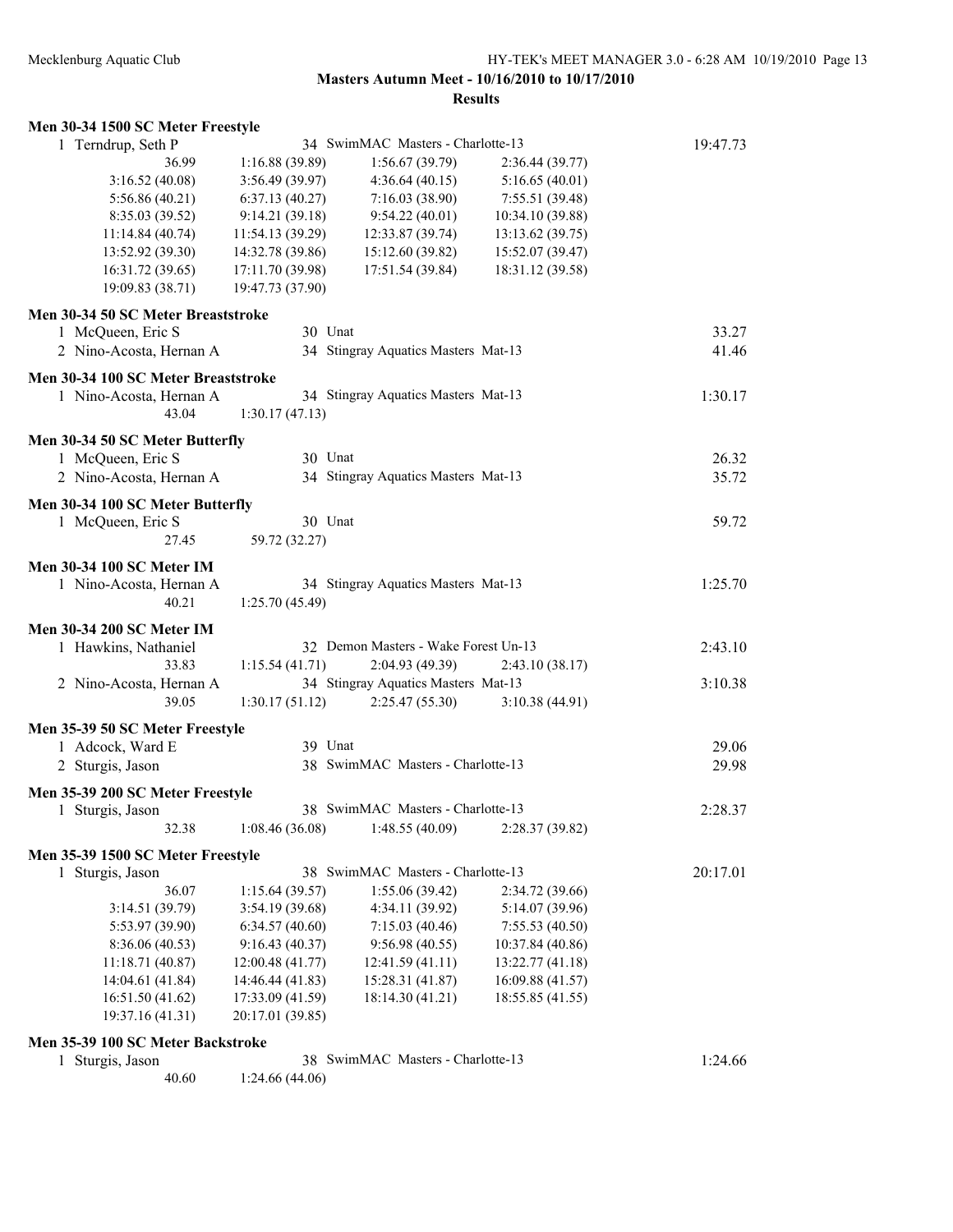| Men 35-39 50 SC Meter Breaststroke  |                  |                                      |                  |          |
|-------------------------------------|------------------|--------------------------------------|------------------|----------|
| 1 Adcock, Ward E                    | 39 Unat          |                                      |                  | 37.15    |
| <b>Men 35-39 100 SC Meter IM</b>    |                  |                                      |                  |          |
| 1 Adcock, Ward E                    | 39 Unat          |                                      |                  | 1:17.41  |
| 36.35                               | 1:17.41(41.06)   |                                      |                  |          |
|                                     |                  |                                      |                  |          |
| 2 Sturgis, Jason                    |                  | 38 SwimMAC Masters - Charlotte-13    |                  | 1:25.15  |
| 40.77                               | 1:25.15 (44.38)  |                                      |                  |          |
| Men 40-44 50 SC Meter Freestyle     |                  |                                      |                  |          |
| 1 Beatty, Mark S                    |                  | 41 Georgia Masters-45                |                  | 24.64    |
| 2 Moore, Rick                       |                  | 43 Stingray Aquatics Masters Mat-13  |                  | 33.70    |
| 3 Trogdon, Ray D                    |                  | 43 James J Harris YMCA Masters -- 13 |                  | 34.14    |
|                                     |                  |                                      |                  |          |
| Men 40-44 100 SC Meter Freestyle    |                  |                                      |                  |          |
| 1 Murray, Jeff L                    |                  | 41 SwimMAC Masters - Charlotte-13    |                  | 53.49    |
| 25.28                               | 53.49 (28.21)    |                                      |                  |          |
| 2 Butterfield, Pete                 |                  | 41 SwimMAC Masters - Charlotte-13    |                  | 1:07.70  |
| 33.47                               | 1:07.70(34.23)   |                                      |                  |          |
| 3 Moore, Rick                       |                  | 43 Stingray Aquatics Masters Mat-13  |                  | 1:29.03  |
|                                     |                  |                                      |                  |          |
| Men 40-44 200 SC Meter Freestyle    |                  |                                      |                  |          |
| 1 Beatty, Mark S                    |                  | 41 Georgia Masters-45                |                  | 2:05.66  |
| 30.00                               | 1:02.17(32.17)   | 1:34.55(32.38)                       | 2:05.66(31.11)   |          |
| Men 40-44 400 SC Meter Freestyle    |                  |                                      |                  |          |
| 1 Andersen, Morten                  |                  | 40 SwimMAC Masters - Charlotte-13    |                  | 4:38.53  |
| 31.15                               | 1:05.37(34.22)   | 1:40.41(35.04)                       | 2:16.11(35.70)   |          |
| 2:51.82(35.71)                      | 3:26.94(35.12)   | 4:02.68(35.74)                       | 4:38.53 (35.85)  |          |
| 2 Davis, William A                  |                  | 43 SwimMAC Masters - Charlotte-13    |                  | 4:42.17  |
| 31.83                               | 1:06.59(34.76)   | 1:42.06(35.47)                       | 2:17.87(35.81)   |          |
| 2:54.13(36.26)                      | 3:30.37(36.24)   | 4:06.73(36.36)                       | 4:42.17 (35.44)  |          |
| 3 Blake, Tom B                      |                  | 41 Stingray Aquatics Masters Mat-13  |                  | 5:34.29  |
| 36.64                               | 1:16.71(40.07)   | 1:58.79(42.08)                       | 2:41.63(42.84)   |          |
| 3:24.40(42.77)                      | 4:07.88(43.48)   | 4:51.57(43.69)                       | 5:34.29 (42.72)  |          |
|                                     |                  |                                      |                  |          |
| Men 40-44 1500 SC Meter Freestyle   |                  |                                      |                  |          |
| 1 Davis, William A                  |                  | 43 SwimMAC Masters - Charlotte-13    |                  | 18:59.43 |
| 34.43                               | 1:11.73(37.30)   | 1:49.87(38.14)                       | 2:28.70 (38.83)  |          |
| 3:07.25(38.55)                      | 3:45.50(38.25)   | 4:24.13(38.63)                       | 5:02.37(38.24)   |          |
| 5:40.80 (38.43)                     | 6:18.88(38.08)   | 6:57.38(38.50)                       | 7:35.29(37.91)   |          |
| 8:13.35 (38.06)                     | 8:51.11 (37.76)  | 9:29.21(38.10)                       | 10:07.14 (37.93) |          |
| 10:45.00 (37.86)                    | 11:22.57 (37.57) | 12:00.38 (37.81)                     | 12:38.32 (37.94) |          |
| 13:16.59 (38.27)                    | 13:54.34 (37.75) | 14:32.52 (38.18)                     | 15:11.16 (38.64) |          |
| 15:49.62 (38.46)                    | 16:27.77 (38.15) | 17:06.63 (38.86)                     | 17:45.24 (38.61) |          |
| 18:22.92 (37.68)                    | 18:59.43 (36.51) |                                      |                  |          |
| Men 40-44 50 SC Meter Backstroke    |                  |                                      |                  |          |
|                                     |                  | 41 SwimMAC Masters - Charlotte-13    |                  | 29.17    |
| 1 Murray, Jeff L                    |                  |                                      |                  |          |
| 2 Moore, Rick                       |                  | 43 Stingray Aquatics Masters Mat-13  |                  | 42.09    |
| Men 40-44 50 SC Meter Breaststroke  |                  |                                      |                  |          |
| 1 Moore, Rick                       |                  | 43 Stingray Aquatics Masters Mat-13  |                  | 42.89    |
| Men 40-44 100 SC Meter Breaststroke |                  |                                      |                  |          |
|                                     |                  | 40 SwimMAC Masters - Charlotte-13    |                  | 1:15.66  |
| 1 Andersen, Morten<br>35.63         |                  |                                      |                  |          |
|                                     | 1:15.66(40.03)   |                                      |                  |          |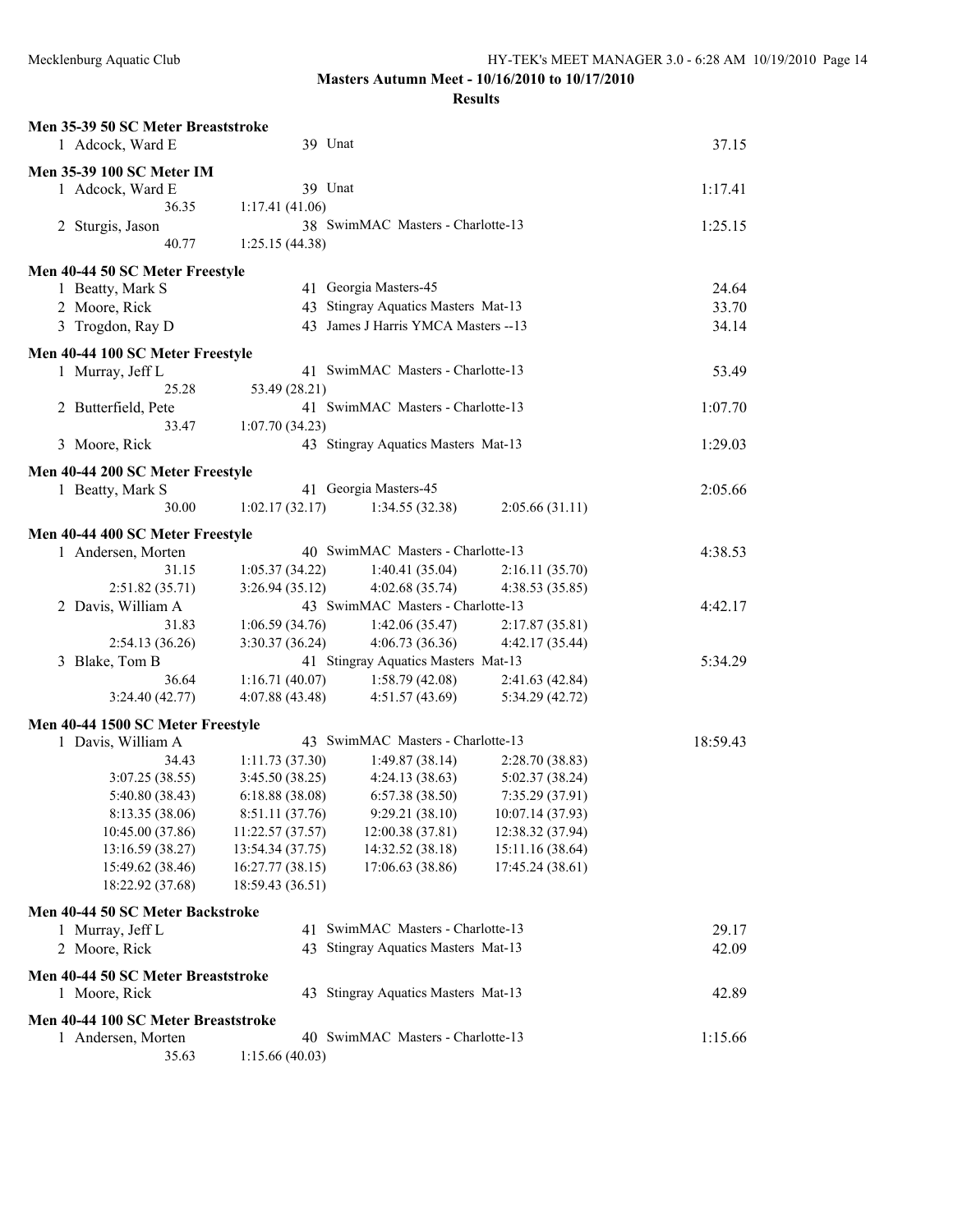| (Men 40-44 100 SC Meter Breaststroke)               |                                                        |         |
|-----------------------------------------------------|--------------------------------------------------------|---------|
| 2 Blake, Tom B                                      | 41 Stingray Aquatics Masters Mat-13                    | 1:27.55 |
| 41.16                                               | 1:27.55(46.39)                                         |         |
| 3 Moore, Rick                                       | 43 Stingray Aquatics Masters Mat-13                    | 1:40.37 |
| 45.43                                               | 1:40.37(54.94)                                         |         |
| Men 40-44 200 SC Meter Breaststroke                 |                                                        |         |
| 1 Beatty, Mark S                                    | 41 Georgia Masters-45                                  | 2:37.87 |
| 36.28                                               | 1:57.76(40.87)<br>1:16.89(40.61)<br>2:37.87(40.11)     |         |
| 2 Moore, Rick                                       | 43 Stingray Aquatics Masters Mat-13                    | 3:55.39 |
| 48.62                                               | 2:53.65(1:07.20)<br>1:46.45(57.83)<br>3:55.39(1:01.74) |         |
|                                                     |                                                        |         |
| Men 40-44 50 SC Meter Butterfly<br>1 Murray, Jeff L | 41 SwimMAC Masters - Charlotte-13                      | 26.78   |
|                                                     |                                                        |         |
| Men 40-44 100 SC Meter Butterfly                    |                                                        |         |
| 1 Beatty, Mark S                                    | 41 Georgia Masters-45                                  | 1:01.07 |
| 27.69                                               | 1:01.07(33.38)                                         |         |
| 2 Andersen, Morten                                  | 40 SwimMAC Masters - Charlotte-13                      | 1:01.15 |
| 28.14                                               | 1:01.15(33.01)                                         |         |
| <b>Men 40-44 100 SC Meter IM</b>                    |                                                        |         |
| 1 Andersen, Morten                                  | 40 SwimMAC Masters - Charlotte-13                      | 1:05.50 |
| 30.16                                               | 1:05.50(35.34)                                         |         |
| 2 Moore, Rick                                       | 43 Stingray Aquatics Masters Mat-13                    | 1:33.69 |
| 43.40                                               | 1:33.69(50.29)                                         |         |
| <b>Men 40-44 200 SC Meter IM</b>                    |                                                        |         |
| 1 Andersen, Morten                                  | 40 SwimMAC Masters - Charlotte-13                      | 2:21.12 |
| 29.24                                               | 1:05.99(36.75)<br>1:47.15(41.16)<br>2:21.12 (33.97)    |         |
| 2 Blake, Tom B                                      | 41 Stingray Aquatics Masters Mat-13                    | 2:47.53 |
| 33.40                                               | 1:17.10(43.70)<br>2:06.98(49.88)<br>2:47.53(40.55)     |         |
| Men 40-44 400 SC Meter IM                           |                                                        |         |
| 1 Andersen, Morten                                  | 40 SwimMAC Masters - Charlotte-13                      | 5:14.42 |
| 31.28                                               | 1:07.88(36.60)<br>1:49.02(41.14)<br>2:30.34(41.32)     |         |
| 3:15.26(44.92)                                      | 4:01.43(46.17)<br>4:37.78(36.35)<br>5:14.42(36.64)     |         |
|                                                     |                                                        |         |
| Men 45-49 50 SC Meter Freestyle                     |                                                        |         |
| 1 McCool, Chris                                     | 45 Unat                                                | 25.51   |
| 2 McNamara, Tank F                                  | 47 Georgia Masters-45                                  | 27.36   |
| 3 Engels, Detlef N                                  | 47 SwimMAC Masters - Charlotte-13                      | 37.57   |
| Men 45-49 100 SC Meter Freestyle                    |                                                        |         |
| 1 McCool, Chris                                     | 45 Unat                                                | 57.34   |
| 27.01                                               | 57.34 (30.33)                                          |         |
| 2 McCullagh, Mark A                                 | 47 SwimMAC Masters - Charlotte-13                      | 1:04.12 |
| 30.50                                               | 1:04.12(33.62)                                         |         |
| 3 Cook, Gregory B                                   | 48 Demon Masters - Wake Forest Un-13                   | 1:10.96 |
| 33.87                                               | 1:10.96 (37.09)                                        |         |
| 4 Engels, Detlef N                                  | 47 SwimMAC Masters - Charlotte-13                      | 1:23.80 |
| 39.49                                               | 1:23.80(44.31)                                         |         |
| Men 45-49 200 SC Meter Freestyle                    |                                                        |         |
| 1 Stevenson, Chris L                                | 46 Virginia Masters Swim Team-12                       | 2:05.82 |
| 29.21                                               | 1:01.15(31.94)<br>1:33.75(32.60)<br>2:05.82(32.07)     |         |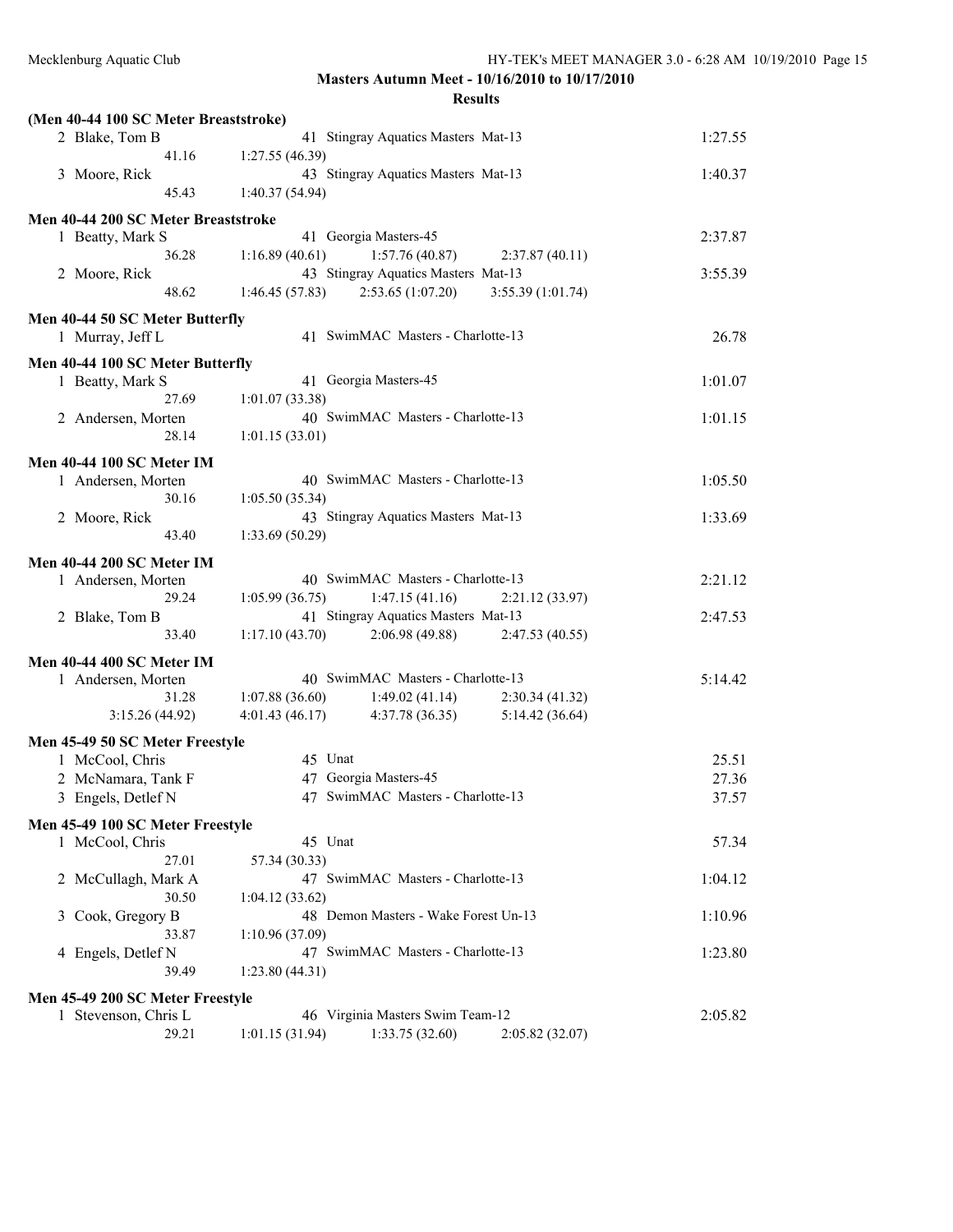| (Men 45-49 200 SC Meter Freestyle)  |                   |                                   |                                  |          |
|-------------------------------------|-------------------|-----------------------------------|----------------------------------|----------|
| 2 McCullagh, Mark A                 |                   | 47 SwimMAC Masters - Charlotte-13 |                                  | 2:26.95  |
| 32.40                               | 1:08.90(36.50)    | 1:47.96(39.06)                    | 2:26.95 (38.99)                  |          |
| Men 45-49 400 SC Meter Freestyle    |                   |                                   |                                  |          |
| 1 Stevenson, Chris L                |                   | 46 Virginia Masters Swim Team-12  |                                  | 4:22.21  |
| 30.41                               | 1:03.23(32.82)    | 1:36.37(33.14)                    |                                  |          |
| 2:42.91 (33.24)                     | 3:16.15(33.24)    | 3:49.36(33.21)                    | 2:09.67(33.30)<br>4:22.21(32.85) |          |
|                                     |                   |                                   |                                  |          |
| Men 45-49 1500 SC Meter Freestyle   |                   |                                   |                                  |          |
| 1 McNamara, Tank F                  |                   | 47 Georgia Masters-45             |                                  | 21:41.05 |
| 38.35                               | 1:21.41(43.06)    | 2:05.40 (43.99)                   | 2:50.03(44.63)                   |          |
| 3:33.41 (43.38)                     | 4:16.68(43.27)    | 5:00.14(43.46)                    | 5:43.72 (43.58)                  |          |
| 6:25.97(42.25)                      | 7:10.24(44.27)    | 7:55.19(44.95)                    | 8:39.28 (44.09)                  |          |
| 9:22.12(42.84)                      | 10:06.08(43.96)   | 10:49.98 (43.90)                  | 11:32.93(42.95)                  |          |
| 12:16.67(43.74)                     | 13:00.17(43.50)   | 13:44.75 (44.58)                  | 15:56.45(2:11.70)                |          |
|                                     |                   | 16:39.76()                        | 17:22.79 (43.03)                 |          |
| 18:07.47 (44.68)                    | 18:50.94 (43.47)  | 19:34.19 (43.25)                  | 20:17.01 (42.82)                 |          |
| 21:01.20 (44.19)                    | 21:41.05 (39.85)  |                                   |                                  |          |
| Men 45-49 50 SC Meter Backstroke    |                   |                                   |                                  |          |
| 1 McCool, Chris                     | 45 Unat           |                                   |                                  | 33.89    |
|                                     |                   | 47 SwimMAC Masters - Charlotte-13 |                                  | 44.53    |
| 2 Engels, Detlef N                  |                   |                                   |                                  |          |
| Men 45-49 100 SC Meter Backstroke   |                   |                                   |                                  |          |
| 1 Stevenson, Chris L                |                   | 46 Virginia Masters Swim Team-12  |                                  | 1:00.74  |
| 29.43                               | 1:00.74(31.31)    |                                   |                                  |          |
| 2 McCool, Chris                     | 45 Unat           |                                   |                                  | 1:12.81  |
| 35.80                               | 1:12.81(37.01)    |                                   |                                  |          |
| 3 McCullagh, Mark A                 |                   | 47 SwimMAC Masters - Charlotte-13 |                                  | 1:22.32  |
| 40.08                               | 1:22.32(42.24)    |                                   |                                  |          |
| 4 Engels, Detlef N                  |                   | 47 SwimMAC Masters - Charlotte-13 |                                  | 1:40.88  |
| 49.75                               | 1:40.88(51.13)    |                                   |                                  |          |
|                                     |                   |                                   |                                  |          |
| Men 45-49 200 SC Meter Backstroke   |                   |                                   |                                  |          |
| 1 Stevenson, Chris L                |                   | 46 Virginia Masters Swim Team-12  |                                  | 2:11.91  |
| 31.01                               | 2:11.91 (1:40.90) |                                   |                                  |          |
| Men 45-49 50 SC Meter Breaststroke  |                   |                                   |                                  |          |
| 1 Wennborg, Lars A                  |                   | 47 SwimMAC Masters - Charlotte-13 |                                  | 33.01    |
| 2 McCool, Chris                     | 45 Unat           |                                   |                                  | 34.25    |
| 3 McNamara, Tank F                  |                   | 47 Georgia Masters-45             |                                  | 36.17    |
| 4 Engels, Detlef N                  |                   | 47 SwimMAC Masters - Charlotte-13 |                                  |          |
|                                     |                   |                                   |                                  | 47.39    |
| Men 45-49 100 SC Meter Breaststroke |                   |                                   |                                  |          |
| 1 Wennborg, Lars A                  |                   | 47 SwimMAC Masters - Charlotte-13 |                                  | 1:12.00  |
| 33.42                               | 1:12.00(38.58)    |                                   |                                  |          |
| 2 McCool, Chris                     | 45 Unat           |                                   |                                  | 1:16.93  |
| 36.15                               | 1:16.93(40.78)    |                                   |                                  |          |
| 3 Bagot, John J                     |                   | 48 SwimMAC Masters - Charlotte-13 |                                  | 1:25.65  |
| 40.38                               | 1:25.65(45.27)    |                                   |                                  |          |
| 4 Engels, Detlef N                  |                   | 47 SwimMAC Masters - Charlotte-13 |                                  | 1:49.37  |
| 50.89                               | 1:49.37(58.48)    |                                   |                                  |          |
|                                     |                   |                                   |                                  |          |
| Men 45-49 200 SC Meter Breaststroke |                   |                                   |                                  |          |
| 1 Wennborg, Lars A                  |                   | 47 SwimMAC Masters - Charlotte-13 |                                  | 2:40.88  |
| 36.23                               | 1:15.63(39.40)    | 1:56.93(41.30)                    | 2:40.88(43.95)                   |          |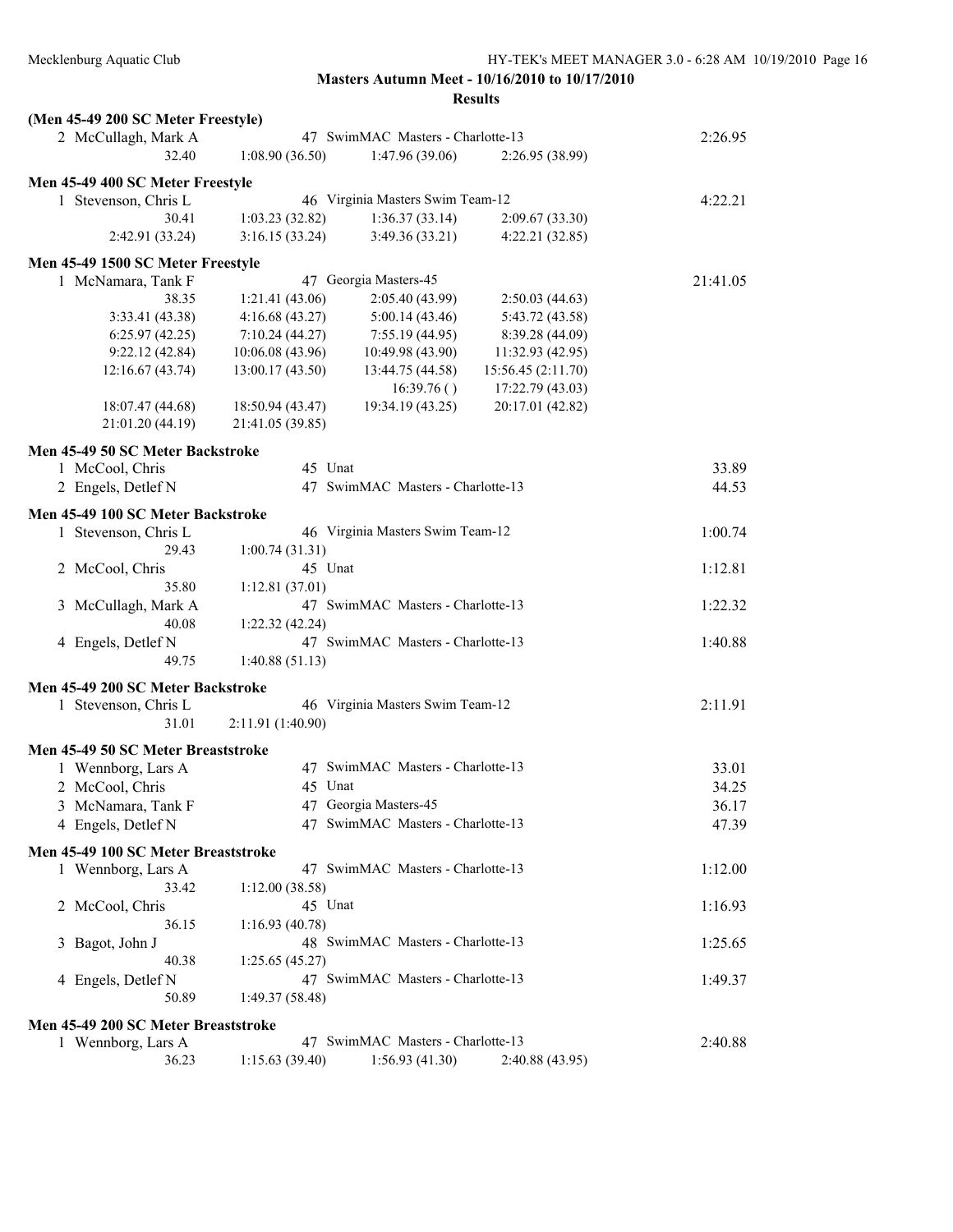| 1 Stevenson, Chris L<br>46 Virginia Masters Swim Team-12<br>26.80<br>45 Unat<br>27.82<br>2 McCool, Chris<br>47 SwimMAC Masters - Charlotte-13<br>3 McCullagh, Mark A<br>33.01<br>4 Bagot, John J<br>48 SwimMAC Masters - Charlotte-13<br>34.49<br>47 SwimMAC Masters - Charlotte-13<br>5 Engels, Detlef N<br>44.68<br>Men 45-49 100 SC Meter Butterfly<br>46 Virginia Masters Swim Team-12<br>1:00.20<br>1 Stevenson, Chris L<br>28.11<br>1:00.20(32.09)<br>45 Unat<br>2 McCool, Chris<br>1:03.80<br>29.91<br>1:03.80(33.89)<br>47 SwimMAC Masters - Charlotte-13<br>3 McCullagh, Mark A<br>1:17.70<br>34.17<br>1:17.70(43.53)<br><b>Men 45-49 100 SC Meter IM</b><br>45 Unat<br>1 McCool, Chris<br>1:06.47<br>30.33<br>1:06.47(36.14)<br>47 SwimMAC Masters - Charlotte-13<br>1:38.91<br>2 Engels, Detlef N<br>1:38.91(52.23)<br>46.68<br><b>Men 45-49 200 SC Meter IM</b><br>45 Unat<br>2:26.61<br>1 McCool, Chris<br>1:07.54(37.81)<br>29.73<br>1:52.26(44.72)<br>2:26.61(34.35)<br>47 SwimMAC Masters - Charlotte-13<br>2:53.84<br>2 McCullagh, Mark A<br>1:20.41(45.74)<br>2:14.13(53.72)<br>34.67<br>2:53.84(39.71)<br>48 Demon Masters - Wake Forest Un-13<br>2:56.80<br>3 Cook, Gregory B<br>36.88<br>1:23.47(46.59)<br>2:15.33(51.86)<br>2:56.80(41.47)<br>48 SwimMAC Masters - Charlotte-13<br>DQ<br>--- Bagot, John J<br>1:30.31(52.89)<br>37.42<br>2:19.90(49.59)<br>DQ (42.82)<br>Men 50-54 50 SC Meter Freestyle<br>53 Duke Aquatics-13<br>26.93<br>1 Klein, Jon E<br>2 Dyer, Andy<br>52 Unat<br>27.34<br>3 Banfield, Robert C<br>53 Beaufort Masters Swim Team-55<br>29.67<br>4 Acheson, Scott A<br>52 James J Harris YMCA Masters -- 13<br>37.39<br>Men 50-54 100 SC Meter Freestyle<br>53 Duke Aquatics-13<br>1:00.84<br>1 Klein, Jon E<br>29.07<br>1:00.84(31.77)<br>51 Twin Rivers YMCA Masters New-13<br>1:06.62<br>2 Doyle, Mark<br>32.44<br>1:06.62(34.18)<br>52 James J Harris YMCA Masters --13<br>3 Acheson, Scott A<br>1:24.85<br>41.51<br>1:24.85(43.34)<br>Men 50-54 200 SC Meter Freestyle<br>53 Duke Aquatics-13<br>1 Klein, Jon E<br>2:15.09<br>30.60<br>1:05.26(34.66)<br>1:40.63(35.37)<br>2:15.09(34.46)<br>50 North Carolina Masters Swimmin-13<br>2 Hollett, Peter G<br>2:15.52<br>1:40.59(34.96)<br>31.97<br>1:05.63(33.66)<br>2:15.52(34.93)<br>51 Twin Rivers YMCA Masters New-13<br>3 Doyle, Mark<br>2:22.51<br>1:47.31(36.04)<br>34.54<br>1:11.27(36.73)<br>2:22.51(35.20)<br>52 James J Harris YMCA Masters -- 13<br>3:10.09<br>Acheson, Scott A<br>4 | Men 45-49 50 SC Meter Butterfly |                                                    |  |
|-------------------------------------------------------------------------------------------------------------------------------------------------------------------------------------------------------------------------------------------------------------------------------------------------------------------------------------------------------------------------------------------------------------------------------------------------------------------------------------------------------------------------------------------------------------------------------------------------------------------------------------------------------------------------------------------------------------------------------------------------------------------------------------------------------------------------------------------------------------------------------------------------------------------------------------------------------------------------------------------------------------------------------------------------------------------------------------------------------------------------------------------------------------------------------------------------------------------------------------------------------------------------------------------------------------------------------------------------------------------------------------------------------------------------------------------------------------------------------------------------------------------------------------------------------------------------------------------------------------------------------------------------------------------------------------------------------------------------------------------------------------------------------------------------------------------------------------------------------------------------------------------------------------------------------------------------------------------------------------------------------------------------------------------------------------------------------------------------------------------------------------------------------------------------------------------------------------------------------------------------------------------------------------------------------------------------------------------------------------------------------------------------------------------------------------------------------------------------------------------------|---------------------------------|----------------------------------------------------|--|
|                                                                                                                                                                                                                                                                                                                                                                                                                                                                                                                                                                                                                                                                                                                                                                                                                                                                                                                                                                                                                                                                                                                                                                                                                                                                                                                                                                                                                                                                                                                                                                                                                                                                                                                                                                                                                                                                                                                                                                                                                                                                                                                                                                                                                                                                                                                                                                                                                                                                                                 |                                 |                                                    |  |
|                                                                                                                                                                                                                                                                                                                                                                                                                                                                                                                                                                                                                                                                                                                                                                                                                                                                                                                                                                                                                                                                                                                                                                                                                                                                                                                                                                                                                                                                                                                                                                                                                                                                                                                                                                                                                                                                                                                                                                                                                                                                                                                                                                                                                                                                                                                                                                                                                                                                                                 |                                 |                                                    |  |
|                                                                                                                                                                                                                                                                                                                                                                                                                                                                                                                                                                                                                                                                                                                                                                                                                                                                                                                                                                                                                                                                                                                                                                                                                                                                                                                                                                                                                                                                                                                                                                                                                                                                                                                                                                                                                                                                                                                                                                                                                                                                                                                                                                                                                                                                                                                                                                                                                                                                                                 |                                 |                                                    |  |
|                                                                                                                                                                                                                                                                                                                                                                                                                                                                                                                                                                                                                                                                                                                                                                                                                                                                                                                                                                                                                                                                                                                                                                                                                                                                                                                                                                                                                                                                                                                                                                                                                                                                                                                                                                                                                                                                                                                                                                                                                                                                                                                                                                                                                                                                                                                                                                                                                                                                                                 |                                 |                                                    |  |
|                                                                                                                                                                                                                                                                                                                                                                                                                                                                                                                                                                                                                                                                                                                                                                                                                                                                                                                                                                                                                                                                                                                                                                                                                                                                                                                                                                                                                                                                                                                                                                                                                                                                                                                                                                                                                                                                                                                                                                                                                                                                                                                                                                                                                                                                                                                                                                                                                                                                                                 |                                 |                                                    |  |
|                                                                                                                                                                                                                                                                                                                                                                                                                                                                                                                                                                                                                                                                                                                                                                                                                                                                                                                                                                                                                                                                                                                                                                                                                                                                                                                                                                                                                                                                                                                                                                                                                                                                                                                                                                                                                                                                                                                                                                                                                                                                                                                                                                                                                                                                                                                                                                                                                                                                                                 |                                 |                                                    |  |
|                                                                                                                                                                                                                                                                                                                                                                                                                                                                                                                                                                                                                                                                                                                                                                                                                                                                                                                                                                                                                                                                                                                                                                                                                                                                                                                                                                                                                                                                                                                                                                                                                                                                                                                                                                                                                                                                                                                                                                                                                                                                                                                                                                                                                                                                                                                                                                                                                                                                                                 |                                 |                                                    |  |
|                                                                                                                                                                                                                                                                                                                                                                                                                                                                                                                                                                                                                                                                                                                                                                                                                                                                                                                                                                                                                                                                                                                                                                                                                                                                                                                                                                                                                                                                                                                                                                                                                                                                                                                                                                                                                                                                                                                                                                                                                                                                                                                                                                                                                                                                                                                                                                                                                                                                                                 |                                 |                                                    |  |
|                                                                                                                                                                                                                                                                                                                                                                                                                                                                                                                                                                                                                                                                                                                                                                                                                                                                                                                                                                                                                                                                                                                                                                                                                                                                                                                                                                                                                                                                                                                                                                                                                                                                                                                                                                                                                                                                                                                                                                                                                                                                                                                                                                                                                                                                                                                                                                                                                                                                                                 |                                 |                                                    |  |
|                                                                                                                                                                                                                                                                                                                                                                                                                                                                                                                                                                                                                                                                                                                                                                                                                                                                                                                                                                                                                                                                                                                                                                                                                                                                                                                                                                                                                                                                                                                                                                                                                                                                                                                                                                                                                                                                                                                                                                                                                                                                                                                                                                                                                                                                                                                                                                                                                                                                                                 |                                 |                                                    |  |
|                                                                                                                                                                                                                                                                                                                                                                                                                                                                                                                                                                                                                                                                                                                                                                                                                                                                                                                                                                                                                                                                                                                                                                                                                                                                                                                                                                                                                                                                                                                                                                                                                                                                                                                                                                                                                                                                                                                                                                                                                                                                                                                                                                                                                                                                                                                                                                                                                                                                                                 |                                 |                                                    |  |
|                                                                                                                                                                                                                                                                                                                                                                                                                                                                                                                                                                                                                                                                                                                                                                                                                                                                                                                                                                                                                                                                                                                                                                                                                                                                                                                                                                                                                                                                                                                                                                                                                                                                                                                                                                                                                                                                                                                                                                                                                                                                                                                                                                                                                                                                                                                                                                                                                                                                                                 |                                 |                                                    |  |
|                                                                                                                                                                                                                                                                                                                                                                                                                                                                                                                                                                                                                                                                                                                                                                                                                                                                                                                                                                                                                                                                                                                                                                                                                                                                                                                                                                                                                                                                                                                                                                                                                                                                                                                                                                                                                                                                                                                                                                                                                                                                                                                                                                                                                                                                                                                                                                                                                                                                                                 |                                 |                                                    |  |
|                                                                                                                                                                                                                                                                                                                                                                                                                                                                                                                                                                                                                                                                                                                                                                                                                                                                                                                                                                                                                                                                                                                                                                                                                                                                                                                                                                                                                                                                                                                                                                                                                                                                                                                                                                                                                                                                                                                                                                                                                                                                                                                                                                                                                                                                                                                                                                                                                                                                                                 |                                 |                                                    |  |
|                                                                                                                                                                                                                                                                                                                                                                                                                                                                                                                                                                                                                                                                                                                                                                                                                                                                                                                                                                                                                                                                                                                                                                                                                                                                                                                                                                                                                                                                                                                                                                                                                                                                                                                                                                                                                                                                                                                                                                                                                                                                                                                                                                                                                                                                                                                                                                                                                                                                                                 |                                 |                                                    |  |
|                                                                                                                                                                                                                                                                                                                                                                                                                                                                                                                                                                                                                                                                                                                                                                                                                                                                                                                                                                                                                                                                                                                                                                                                                                                                                                                                                                                                                                                                                                                                                                                                                                                                                                                                                                                                                                                                                                                                                                                                                                                                                                                                                                                                                                                                                                                                                                                                                                                                                                 |                                 |                                                    |  |
|                                                                                                                                                                                                                                                                                                                                                                                                                                                                                                                                                                                                                                                                                                                                                                                                                                                                                                                                                                                                                                                                                                                                                                                                                                                                                                                                                                                                                                                                                                                                                                                                                                                                                                                                                                                                                                                                                                                                                                                                                                                                                                                                                                                                                                                                                                                                                                                                                                                                                                 |                                 |                                                    |  |
|                                                                                                                                                                                                                                                                                                                                                                                                                                                                                                                                                                                                                                                                                                                                                                                                                                                                                                                                                                                                                                                                                                                                                                                                                                                                                                                                                                                                                                                                                                                                                                                                                                                                                                                                                                                                                                                                                                                                                                                                                                                                                                                                                                                                                                                                                                                                                                                                                                                                                                 |                                 |                                                    |  |
|                                                                                                                                                                                                                                                                                                                                                                                                                                                                                                                                                                                                                                                                                                                                                                                                                                                                                                                                                                                                                                                                                                                                                                                                                                                                                                                                                                                                                                                                                                                                                                                                                                                                                                                                                                                                                                                                                                                                                                                                                                                                                                                                                                                                                                                                                                                                                                                                                                                                                                 |                                 |                                                    |  |
|                                                                                                                                                                                                                                                                                                                                                                                                                                                                                                                                                                                                                                                                                                                                                                                                                                                                                                                                                                                                                                                                                                                                                                                                                                                                                                                                                                                                                                                                                                                                                                                                                                                                                                                                                                                                                                                                                                                                                                                                                                                                                                                                                                                                                                                                                                                                                                                                                                                                                                 |                                 |                                                    |  |
|                                                                                                                                                                                                                                                                                                                                                                                                                                                                                                                                                                                                                                                                                                                                                                                                                                                                                                                                                                                                                                                                                                                                                                                                                                                                                                                                                                                                                                                                                                                                                                                                                                                                                                                                                                                                                                                                                                                                                                                                                                                                                                                                                                                                                                                                                                                                                                                                                                                                                                 |                                 |                                                    |  |
|                                                                                                                                                                                                                                                                                                                                                                                                                                                                                                                                                                                                                                                                                                                                                                                                                                                                                                                                                                                                                                                                                                                                                                                                                                                                                                                                                                                                                                                                                                                                                                                                                                                                                                                                                                                                                                                                                                                                                                                                                                                                                                                                                                                                                                                                                                                                                                                                                                                                                                 |                                 |                                                    |  |
|                                                                                                                                                                                                                                                                                                                                                                                                                                                                                                                                                                                                                                                                                                                                                                                                                                                                                                                                                                                                                                                                                                                                                                                                                                                                                                                                                                                                                                                                                                                                                                                                                                                                                                                                                                                                                                                                                                                                                                                                                                                                                                                                                                                                                                                                                                                                                                                                                                                                                                 |                                 |                                                    |  |
|                                                                                                                                                                                                                                                                                                                                                                                                                                                                                                                                                                                                                                                                                                                                                                                                                                                                                                                                                                                                                                                                                                                                                                                                                                                                                                                                                                                                                                                                                                                                                                                                                                                                                                                                                                                                                                                                                                                                                                                                                                                                                                                                                                                                                                                                                                                                                                                                                                                                                                 |                                 |                                                    |  |
|                                                                                                                                                                                                                                                                                                                                                                                                                                                                                                                                                                                                                                                                                                                                                                                                                                                                                                                                                                                                                                                                                                                                                                                                                                                                                                                                                                                                                                                                                                                                                                                                                                                                                                                                                                                                                                                                                                                                                                                                                                                                                                                                                                                                                                                                                                                                                                                                                                                                                                 |                                 |                                                    |  |
|                                                                                                                                                                                                                                                                                                                                                                                                                                                                                                                                                                                                                                                                                                                                                                                                                                                                                                                                                                                                                                                                                                                                                                                                                                                                                                                                                                                                                                                                                                                                                                                                                                                                                                                                                                                                                                                                                                                                                                                                                                                                                                                                                                                                                                                                                                                                                                                                                                                                                                 |                                 |                                                    |  |
|                                                                                                                                                                                                                                                                                                                                                                                                                                                                                                                                                                                                                                                                                                                                                                                                                                                                                                                                                                                                                                                                                                                                                                                                                                                                                                                                                                                                                                                                                                                                                                                                                                                                                                                                                                                                                                                                                                                                                                                                                                                                                                                                                                                                                                                                                                                                                                                                                                                                                                 |                                 |                                                    |  |
|                                                                                                                                                                                                                                                                                                                                                                                                                                                                                                                                                                                                                                                                                                                                                                                                                                                                                                                                                                                                                                                                                                                                                                                                                                                                                                                                                                                                                                                                                                                                                                                                                                                                                                                                                                                                                                                                                                                                                                                                                                                                                                                                                                                                                                                                                                                                                                                                                                                                                                 |                                 |                                                    |  |
|                                                                                                                                                                                                                                                                                                                                                                                                                                                                                                                                                                                                                                                                                                                                                                                                                                                                                                                                                                                                                                                                                                                                                                                                                                                                                                                                                                                                                                                                                                                                                                                                                                                                                                                                                                                                                                                                                                                                                                                                                                                                                                                                                                                                                                                                                                                                                                                                                                                                                                 |                                 |                                                    |  |
|                                                                                                                                                                                                                                                                                                                                                                                                                                                                                                                                                                                                                                                                                                                                                                                                                                                                                                                                                                                                                                                                                                                                                                                                                                                                                                                                                                                                                                                                                                                                                                                                                                                                                                                                                                                                                                                                                                                                                                                                                                                                                                                                                                                                                                                                                                                                                                                                                                                                                                 |                                 |                                                    |  |
|                                                                                                                                                                                                                                                                                                                                                                                                                                                                                                                                                                                                                                                                                                                                                                                                                                                                                                                                                                                                                                                                                                                                                                                                                                                                                                                                                                                                                                                                                                                                                                                                                                                                                                                                                                                                                                                                                                                                                                                                                                                                                                                                                                                                                                                                                                                                                                                                                                                                                                 |                                 |                                                    |  |
|                                                                                                                                                                                                                                                                                                                                                                                                                                                                                                                                                                                                                                                                                                                                                                                                                                                                                                                                                                                                                                                                                                                                                                                                                                                                                                                                                                                                                                                                                                                                                                                                                                                                                                                                                                                                                                                                                                                                                                                                                                                                                                                                                                                                                                                                                                                                                                                                                                                                                                 |                                 |                                                    |  |
|                                                                                                                                                                                                                                                                                                                                                                                                                                                                                                                                                                                                                                                                                                                                                                                                                                                                                                                                                                                                                                                                                                                                                                                                                                                                                                                                                                                                                                                                                                                                                                                                                                                                                                                                                                                                                                                                                                                                                                                                                                                                                                                                                                                                                                                                                                                                                                                                                                                                                                 |                                 |                                                    |  |
|                                                                                                                                                                                                                                                                                                                                                                                                                                                                                                                                                                                                                                                                                                                                                                                                                                                                                                                                                                                                                                                                                                                                                                                                                                                                                                                                                                                                                                                                                                                                                                                                                                                                                                                                                                                                                                                                                                                                                                                                                                                                                                                                                                                                                                                                                                                                                                                                                                                                                                 |                                 |                                                    |  |
|                                                                                                                                                                                                                                                                                                                                                                                                                                                                                                                                                                                                                                                                                                                                                                                                                                                                                                                                                                                                                                                                                                                                                                                                                                                                                                                                                                                                                                                                                                                                                                                                                                                                                                                                                                                                                                                                                                                                                                                                                                                                                                                                                                                                                                                                                                                                                                                                                                                                                                 |                                 |                                                    |  |
|                                                                                                                                                                                                                                                                                                                                                                                                                                                                                                                                                                                                                                                                                                                                                                                                                                                                                                                                                                                                                                                                                                                                                                                                                                                                                                                                                                                                                                                                                                                                                                                                                                                                                                                                                                                                                                                                                                                                                                                                                                                                                                                                                                                                                                                                                                                                                                                                                                                                                                 |                                 |                                                    |  |
|                                                                                                                                                                                                                                                                                                                                                                                                                                                                                                                                                                                                                                                                                                                                                                                                                                                                                                                                                                                                                                                                                                                                                                                                                                                                                                                                                                                                                                                                                                                                                                                                                                                                                                                                                                                                                                                                                                                                                                                                                                                                                                                                                                                                                                                                                                                                                                                                                                                                                                 |                                 |                                                    |  |
|                                                                                                                                                                                                                                                                                                                                                                                                                                                                                                                                                                                                                                                                                                                                                                                                                                                                                                                                                                                                                                                                                                                                                                                                                                                                                                                                                                                                                                                                                                                                                                                                                                                                                                                                                                                                                                                                                                                                                                                                                                                                                                                                                                                                                                                                                                                                                                                                                                                                                                 |                                 |                                                    |  |
|                                                                                                                                                                                                                                                                                                                                                                                                                                                                                                                                                                                                                                                                                                                                                                                                                                                                                                                                                                                                                                                                                                                                                                                                                                                                                                                                                                                                                                                                                                                                                                                                                                                                                                                                                                                                                                                                                                                                                                                                                                                                                                                                                                                                                                                                                                                                                                                                                                                                                                 |                                 |                                                    |  |
|                                                                                                                                                                                                                                                                                                                                                                                                                                                                                                                                                                                                                                                                                                                                                                                                                                                                                                                                                                                                                                                                                                                                                                                                                                                                                                                                                                                                                                                                                                                                                                                                                                                                                                                                                                                                                                                                                                                                                                                                                                                                                                                                                                                                                                                                                                                                                                                                                                                                                                 |                                 |                                                    |  |
|                                                                                                                                                                                                                                                                                                                                                                                                                                                                                                                                                                                                                                                                                                                                                                                                                                                                                                                                                                                                                                                                                                                                                                                                                                                                                                                                                                                                                                                                                                                                                                                                                                                                                                                                                                                                                                                                                                                                                                                                                                                                                                                                                                                                                                                                                                                                                                                                                                                                                                 |                                 |                                                    |  |
|                                                                                                                                                                                                                                                                                                                                                                                                                                                                                                                                                                                                                                                                                                                                                                                                                                                                                                                                                                                                                                                                                                                                                                                                                                                                                                                                                                                                                                                                                                                                                                                                                                                                                                                                                                                                                                                                                                                                                                                                                                                                                                                                                                                                                                                                                                                                                                                                                                                                                                 |                                 |                                                    |  |
|                                                                                                                                                                                                                                                                                                                                                                                                                                                                                                                                                                                                                                                                                                                                                                                                                                                                                                                                                                                                                                                                                                                                                                                                                                                                                                                                                                                                                                                                                                                                                                                                                                                                                                                                                                                                                                                                                                                                                                                                                                                                                                                                                                                                                                                                                                                                                                                                                                                                                                 |                                 |                                                    |  |
|                                                                                                                                                                                                                                                                                                                                                                                                                                                                                                                                                                                                                                                                                                                                                                                                                                                                                                                                                                                                                                                                                                                                                                                                                                                                                                                                                                                                                                                                                                                                                                                                                                                                                                                                                                                                                                                                                                                                                                                                                                                                                                                                                                                                                                                                                                                                                                                                                                                                                                 |                                 |                                                    |  |
|                                                                                                                                                                                                                                                                                                                                                                                                                                                                                                                                                                                                                                                                                                                                                                                                                                                                                                                                                                                                                                                                                                                                                                                                                                                                                                                                                                                                                                                                                                                                                                                                                                                                                                                                                                                                                                                                                                                                                                                                                                                                                                                                                                                                                                                                                                                                                                                                                                                                                                 |                                 |                                                    |  |
|                                                                                                                                                                                                                                                                                                                                                                                                                                                                                                                                                                                                                                                                                                                                                                                                                                                                                                                                                                                                                                                                                                                                                                                                                                                                                                                                                                                                                                                                                                                                                                                                                                                                                                                                                                                                                                                                                                                                                                                                                                                                                                                                                                                                                                                                                                                                                                                                                                                                                                 |                                 |                                                    |  |
| 41.15                                                                                                                                                                                                                                                                                                                                                                                                                                                                                                                                                                                                                                                                                                                                                                                                                                                                                                                                                                                                                                                                                                                                                                                                                                                                                                                                                                                                                                                                                                                                                                                                                                                                                                                                                                                                                                                                                                                                                                                                                                                                                                                                                                                                                                                                                                                                                                                                                                                                                           |                                 | 1:28.01(46.86)<br>2:16.24(48.23)<br>3:10.09(53.85) |  |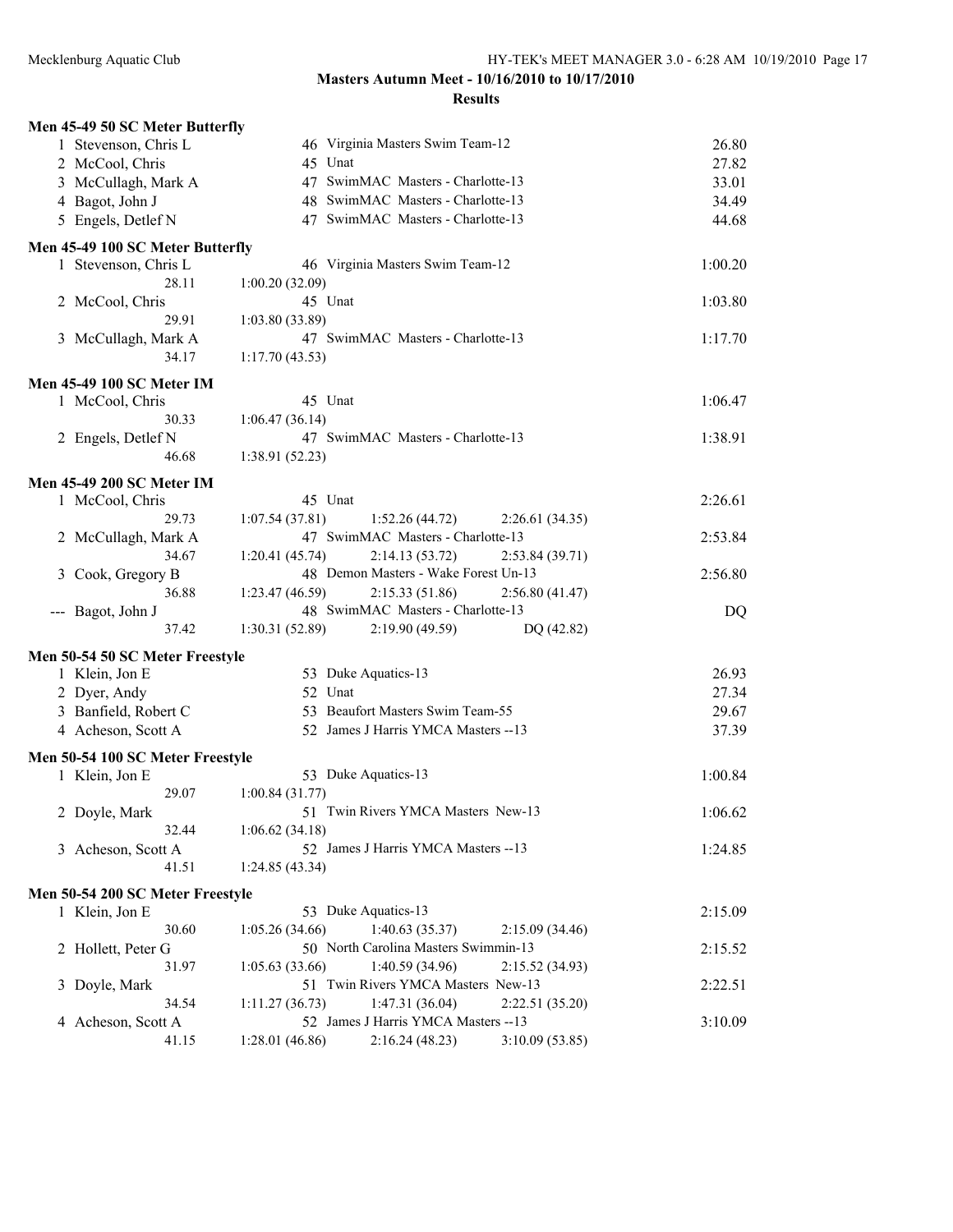| Men 50-54 400 SC Meter Freestyle    |                   |                                      |                  |          |
|-------------------------------------|-------------------|--------------------------------------|------------------|----------|
| 1 Hollett, Peter G                  |                   | 50 North Carolina Masters Swimmin-13 |                  | 4:45.68  |
| 32.91                               | 1:08.26(35.35)    | 1:44.62(36.36)                       | 2:21.02 (36.40)  |          |
| 2:57.27(36.25)                      | 3:33.43(36.16)    | 4:09.83(36.40)                       | 4:45.68 (35.85)  |          |
| Men 50-54 800 SC Meter Freestyle    |                   |                                      |                  |          |
| 1 Hollett, Peter G                  |                   | 50 North Carolina Masters Swimmin-13 |                  | 10:08.73 |
| 34.54                               | 1:11.98(37.44)    | 1:50.38(38.40)                       | 2:29.33(38.95)   |          |
| 3:08.23 (38.90)                     | 3:47.29 (39.06)   | 4:25.99 (38.70)                      | 5:04.66(38.67)   |          |
| 5:43.10 (38.44)                     | 6:21.54(38.44)    | 7:00.09(38.55)                       | 7:38.41 (38.32)  |          |
| 8:17.02(38.61)                      | 8:55.37 (38.35)   | 9:33.15 (37.78)                      | 10:08.73 (35.58) |          |
| 2 Banfield, Robert C                |                   | 53 Beaufort Masters Swim Team-55     |                  | 13:16.70 |
| 39.82                               | 1:25.38(45.56)    | 2:13.78 (48.40)                      | 3:02.06(48.28)   |          |
| 3:52.15(50.09)                      | 4:42.66(50.51)    | 5:33.22 (50.56)                      | 6:24.37(51.15)   |          |
| 7:15.64(51.27)                      | 8:08.01(52.37)    | 8:59.22(51.21)                       | 9:52.13(52.91)   |          |
| 10:44.47 (52.34)                    | 11:35.84 (51.37)  | 12:27.82 (51.98)                     | 13:16.70 (48.88) |          |
| Men 50-54 1500 SC Meter Freestyle   |                   |                                      |                  |          |
| 1 Acheson, Scott A                  |                   | 52 James J Harris YMCA Masters -- 13 |                  | 25:20.47 |
| 50.38                               | 1:39.33(48.95)    | 2:28.69(49.36)                       | 3:19.55(50.86)   |          |
| 4:08.74(49.19)                      | 4:59.68 (50.94)   | 5:50.31(50.63)                       | 6:40.16(49.85)   |          |
| 7:30.74 (50.58)                     | 8:23.41 (52.67)   | 9:14.49(51.08)                       | 10:05.52(51.03)  |          |
| 10:56.56(51.04)                     | 11:48.08 (51.52)  | 12:39.85 (51.77)                     | 13:31.14 (51.29) |          |
| 14:21.86 (50.72)                    | 15:13.27 (51.41)  | 16:03.39 (50.12)                     | 16:53.61 (50.22) |          |
| 17:44.30 (50.69)                    | 18:35.29 (50.99)  | 19:26.18 (50.89)                     | 20:17.32 (51.14) |          |
| 21:09.92 (52.60)                    | 22:01.17 (51.25)  | 22:52.84 (51.67)                     | 23:43.61 (50.77) |          |
| 24:34.22 (50.61)                    | 25:20.47 (46.25)  |                                      |                  |          |
|                                     |                   |                                      |                  |          |
|                                     |                   |                                      |                  |          |
| Men 50-54 50 SC Meter Backstroke    |                   |                                      |                  |          |
| 1 Klein, Jon E                      |                   | 53 Duke Aquatics-13                  |                  | 30.81    |
| 2 Doyle, Mark                       |                   | 51 Twin Rivers YMCA Masters New-13   |                  | 33.86    |
| Men 50-54 100 SC Meter Backstroke   |                   |                                      |                  |          |
| 1 Klein, Jon E                      |                   | 53 Duke Aquatics-13                  |                  | 1:06.52  |
| 32.10                               | 1:06.52(34.42)    |                                      |                  |          |
| 2 Doyle, Mark                       |                   | 51 Twin Rivers YMCA Masters New-13   |                  | 1:13.36  |
| 36.43                               | 1:13.36 (36.93)   |                                      |                  |          |
|                                     |                   |                                      |                  |          |
| Men 50-54 200 SC Meter Backstroke   |                   |                                      |                  |          |
| 1 Klein, Jon E<br>35.04             |                   | 53 Duke Aquatics-13                  |                  | 2:31.77  |
|                                     | 2:31.77 (1:56.73) |                                      |                  |          |
| 2 Doyle, Mark<br>38.17              | 2:42.69(2:04.52)  | 51 Twin Rivers YMCA Masters New-13   |                  | 2:42.69  |
|                                     |                   |                                      |                  |          |
| Men 50-54 50 SC Meter Breaststroke  |                   |                                      |                  |          |
| 1 Dyer, Andy                        | 52 Unat           |                                      |                  | 33.80    |
| 2 Banfield, Robert C                |                   | 53 Beaufort Masters Swim Team-55     |                  | 41.04    |
| Men 50-54 100 SC Meter Breaststroke |                   |                                      |                  |          |
| 1 Acheson, Scott A                  |                   | 52 James J Harris YMCA Masters --13  |                  | 1:50.10  |
| 52.88                               | 1:50.10(57.22)    |                                      |                  |          |
| Men 50-54 50 SC Meter Butterfly     |                   |                                      |                  |          |
| 1 Klein, Jon E                      |                   | 53 Duke Aquatics-13                  |                  | 28.81    |
| 2 Doyle, Mark                       |                   | 51 Twin Rivers YMCA Masters New-13   |                  | 32.91    |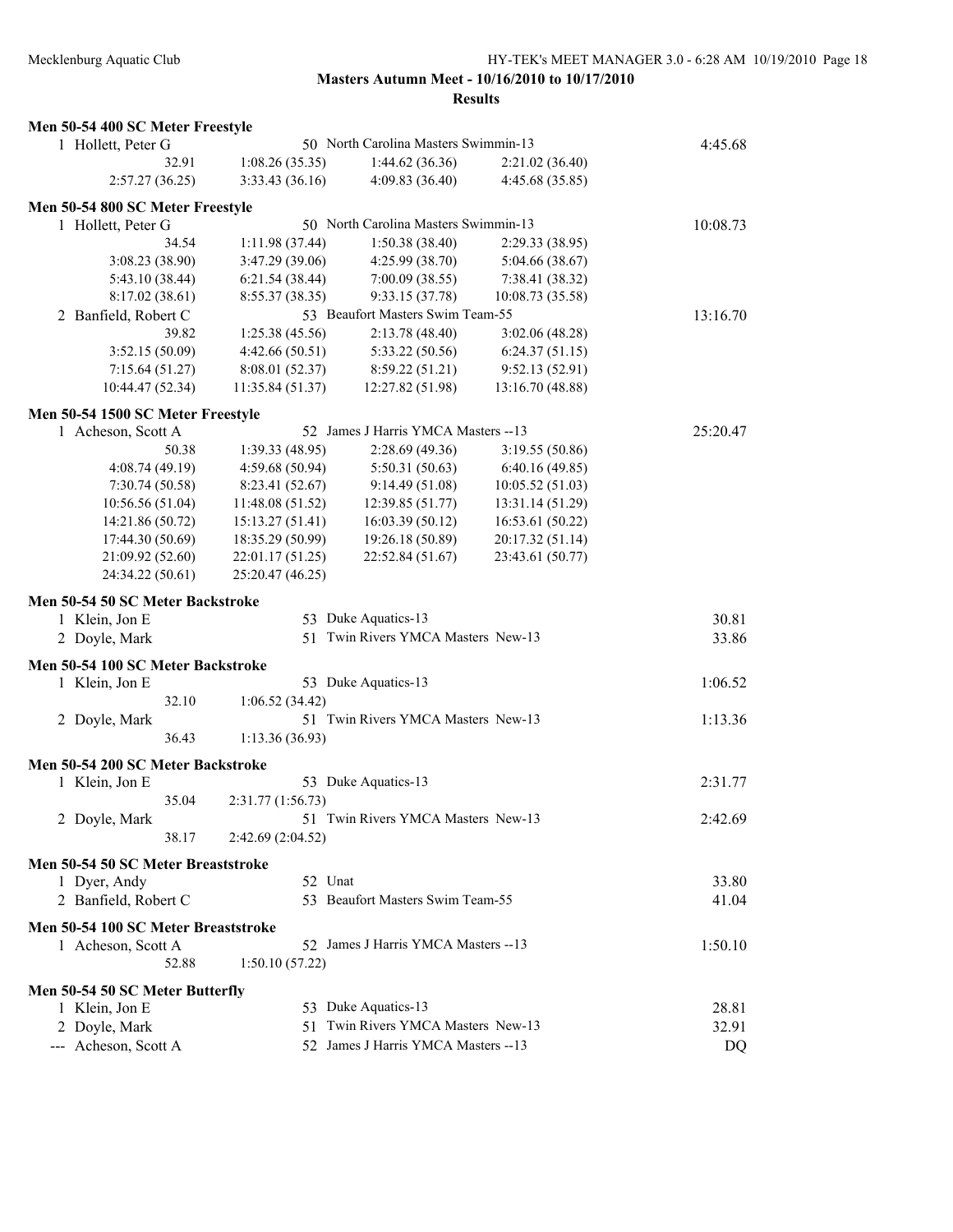| Men 50-54 100 SC Meter Butterfly    |                                                                |          |
|-------------------------------------|----------------------------------------------------------------|----------|
| 1 Acheson, Scott A                  | 1:45.70                                                        |          |
| 49.80                               | 1:45.70(55.90)                                                 |          |
| <b>Men 50-54 100 SC Meter IM</b>    |                                                                |          |
| 1 Dyer, Andy                        | 52 Unat                                                        | 1:09.17  |
| 33.34                               | 1:09.17(35.83)                                                 |          |
| 2 Doyle, Mark                       | 51 Twin Rivers YMCA Masters New-13                             | 1:17.06  |
| 34.97                               | 1:17.06(42.09)                                                 |          |
| 3 Banfield, Robert C                | 53 Beaufort Masters Swim Team-55                               | 1:25.37  |
| 39.70                               | 1:25.37(45.67)                                                 |          |
| Men 55-59 50 SC Meter Freestyle     |                                                                |          |
| 1 Schmitz, Bob L                    | 58 Duke Aquatics-13                                            | 30.66    |
| 2 Kelley, Steven D                  | 59 Twin Rivers YMCA Masters New-13                             | 33.23    |
|                                     |                                                                |          |
| Men 55-59 100 SC Meter Freestyle    |                                                                |          |
| 1 Schmitz, Bob L                    | 58 Duke Aquatics-13                                            | 1:06.97  |
| 31.96                               | 1:06.97(35.01)                                                 |          |
| 2 Kelley, Steven D                  | 59 Twin Rivers YMCA Masters New-13                             | 1:18.63  |
| 37.79                               | 1:18.63(40.84)                                                 |          |
| 3 Miller, Jamie A                   | 56 Triad Masters Swimming Greens-13                            | 1:34.33  |
| 47.18                               | 1:34.33(47.15)                                                 |          |
| Men 55-59 400 SC Meter Freestyle    |                                                                |          |
| 1 Miller, Jamie A                   | 56 Triad Masters Swimming Greens-13                            | 9:26.06  |
| 54.43                               | 2:59.44 (2:05.01)<br>4:02.24(1:02.80)<br>5:03.24 (1:01.00)     |          |
| 7:01.35(1:58.11)                    | 9:26.06 (2:24.71)                                              |          |
| Men 55-59 1500 SC Meter Freestyle   |                                                                |          |
| 1 Miller, Jamie A                   | 56 Triad Masters Swimming Greens-13                            | 30:01.44 |
| 52.64                               | 1:54.75(1:02.11)<br>3:59.38 (2:04.63)<br>5:00.60 (1:01.22)     |          |
|                                     | 7:04.74()                                                      |          |
|                                     | 11:09.39()                                                     |          |
| 13:10.62()                          | 15:12.15 (1:00.16)<br>14:11.99 (1:01.37)<br>16:13.77(1:01.62)  |          |
| 17:14.73 (1:00.96)                  | 18:15.43 (1:00.70)<br>19:19.29 (1:03.86)<br>20:21.08 (1:01.79) |          |
|                                     | 22:21.06()<br>23:18.86 (57.80)                                 |          |
| 24:18.81 (59.95)                    | 26:14.63 (58.21)<br>25:16.42 (57.61)<br>27:14.92 (1:00.29)     |          |
| 29:10.08 (1:55.16)                  | 30:01.44 (51.36)                                               |          |
| Men 55-59 50 SC Meter Backstroke    |                                                                |          |
| 1 Schmitz, Bob L                    | 58 Duke Aquatics-13                                            | 38.37    |
| 2 Miller, Jamie A                   | 56 Triad Masters Swimming Greens-13                            | 57.45    |
| Men 55-59 50 SC Meter Breaststroke  |                                                                |          |
| 1 Schmitz, Bob L                    | 58 Duke Aquatics-13                                            | 36.57    |
| 2 Vestal, Neal L                    | 56 Unat                                                        | 37.22    |
| 3 Miller, Jamie A                   | 56 Triad Masters Swimming Greens-13                            | 51.93    |
|                                     |                                                                |          |
| Men 55-59 100 SC Meter Breaststroke |                                                                |          |
| 1 Schmitz, Bob L                    | 58 Duke Aquatics-13                                            | 1:21.61  |
| 37.84                               | 1:21.61(43.77)                                                 |          |
| 2 Vestal, Neal L<br>39.34           | 56 Unat                                                        | 1:23.80  |
| Miller, Jamie A<br>3                | 1:23.80(44.46)<br>56 Triad Masters Swimming Greens-13          | 1:57.61  |
| 55.86                               | 1:57.61(1:01.75)                                               |          |
|                                     |                                                                |          |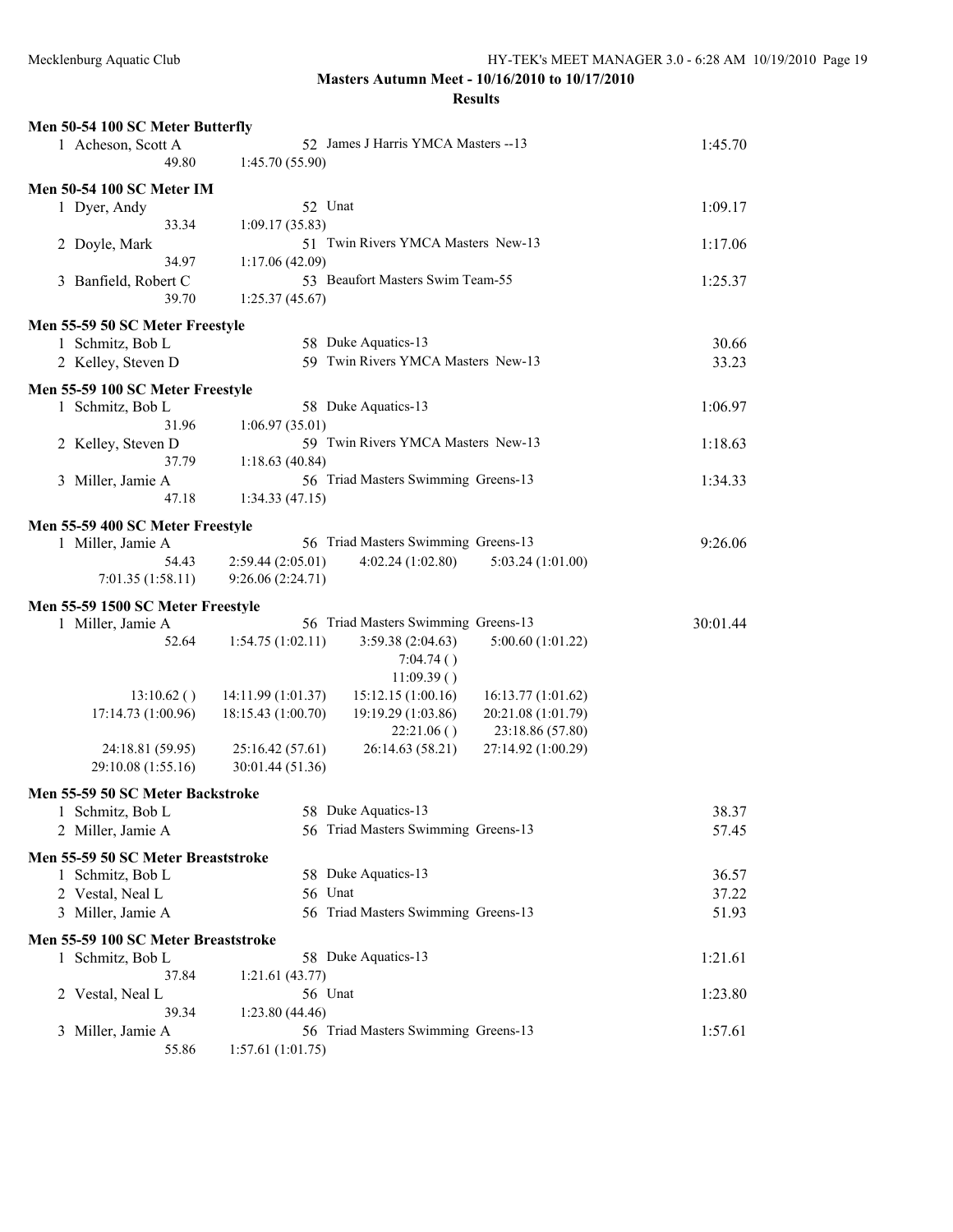| Men 55-59 200 SC Meter Breaststroke                |                  |                                      |                  |         |
|----------------------------------------------------|------------------|--------------------------------------|------------------|---------|
| 1 Miller, Jamie A                                  |                  | 56 Triad Masters Swimming Greens-13  |                  | 4:20.67 |
| 56.90                                              | 2:07.30(1:10.40) | 3:16.41(1:09.11)                     | 4:20.67(1:04.26) |         |
| Men 55-59 50 SC Meter Butterfly                    |                  |                                      |                  |         |
| 1 Miller, Jamie A                                  |                  | 56 Triad Masters Swimming Greens-13  |                  | 47.94   |
|                                                    |                  |                                      |                  |         |
| Men 55-59 100 SC Meter Butterfly                   |                  |                                      |                  |         |
| 1 Miller, Jamie A                                  |                  | 56 Triad Masters Swimming Greens-13  |                  | 1:56.64 |
| 53.38                                              | 1:56.64(1:03.26) |                                      |                  |         |
| <b>Men 55-59 100 SC Meter IM</b>                   |                  |                                      |                  |         |
| 1 Vestal, Neal L                                   | 56 Unat          |                                      |                  | 1:16.39 |
| 35.47                                              | 1:16.39(40.92)   |                                      |                  |         |
| 2 Schmitz, Bob L                                   |                  | 58 Duke Aquatics-13                  |                  | 1:19.19 |
| 36.78                                              | 1:19.19(42.41)   |                                      |                  |         |
| 3 Miller, Jamie A                                  |                  | 56 Triad Masters Swimming Greens-13  |                  | 1:52.64 |
| 53.97                                              | 1:52.64(58.67)   |                                      |                  |         |
|                                                    |                  |                                      |                  |         |
| Men 60-64 50 SC Meter Freestyle                    |                  |                                      |                  |         |
| 1 Anderson, Craig                                  |                  | 61 Twin Rivers YMCA Masters New-13   |                  | 32.28   |
| Men 60-64 100 SC Meter Freestyle                   |                  |                                      |                  |         |
| 1 Anderson, Craig                                  |                  | 61 Twin Rivers YMCA Masters New-13   |                  | 1:10.75 |
| 34.29                                              | 1:10.75(36.46)   |                                      |                  |         |
|                                                    |                  |                                      |                  |         |
| Men 60-64 400 SC Meter Freestyle                   |                  | 61 Twin Rivers YMCA Masters New-13   |                  | 5:53.46 |
| 1 Anderson, Craig<br>39.25                         |                  |                                      |                  |         |
|                                                    | 1:22.26(43.01)   | 2:06.60(44.34)                       | 2:53.20(46.60)   |         |
| 3:39.67(46.47)                                     | 4:25.58(45.91)   | 5:11.16(45.58)                       | 5:53.46(42.30)   |         |
| Men 60-64 50 SC Meter Backstroke                   |                  |                                      |                  |         |
| 1 Anderson, Craig                                  |                  | 61 Twin Rivers YMCA Masters New-13   |                  | 40.86   |
| Men 60-64 100 SC Meter Backstroke                  |                  |                                      |                  |         |
| 1 Anderson, Craig                                  |                  | 61 Twin Rivers YMCA Masters New-13   |                  | 1:28.29 |
| 43.95                                              | 1:28.29(44.34)   |                                      |                  |         |
|                                                    |                  |                                      |                  |         |
| Men 60-64 50 SC Meter Breaststroke                 |                  |                                      |                  |         |
| 1 Anderson, Craig                                  |                  | 61 Twin Rivers YMCA Masters New-13   |                  | 41.51   |
| Men 60-64 100 SC Meter Breaststroke                |                  |                                      |                  |         |
| 1 Anderson, Craig                                  |                  | 61 Twin Rivers YMCA Masters New-13   |                  | 1:32.75 |
| 43.83                                              | 1:32.75(48.92)   |                                      |                  |         |
|                                                    |                  |                                      |                  |         |
| Men 60-64 200 SC Meter Breaststroke                |                  |                                      |                  |         |
| 1 Anderson, Craig                                  |                  | 61 Twin Rivers YMCA Masters New-13   |                  | 3:25.62 |
| 47.10                                              | 1:39.38(52.28)   | 2:33.00(53.62)                       | 3:25.62(52.62)   |         |
| <b>Men 60-64 100 SC Meter IM</b>                   |                  |                                      |                  |         |
| 1 Anderson, Craig                                  |                  | 61 Twin Rivers YMCA Masters New-13   |                  | 1:24.18 |
| 40.35                                              | 1:24.18(43.83)   |                                      |                  |         |
|                                                    |                  |                                      |                  |         |
| Men 65-69 50 SC Meter Freestyle<br>1 Torrico, Rudy |                  | 68 James J Harris YMCA Masters --13  |                  | 48.60   |
|                                                    |                  |                                      |                  |         |
| Men 65-69 100 SC Meter Freestyle                   |                  |                                      |                  |         |
| 1 Kute, Tim E                                      |                  | 65 Demon Masters - Wake Forest Un-13 |                  | 1:13.85 |
| 35.61                                              | 1:13.85(38.24)   |                                      |                  |         |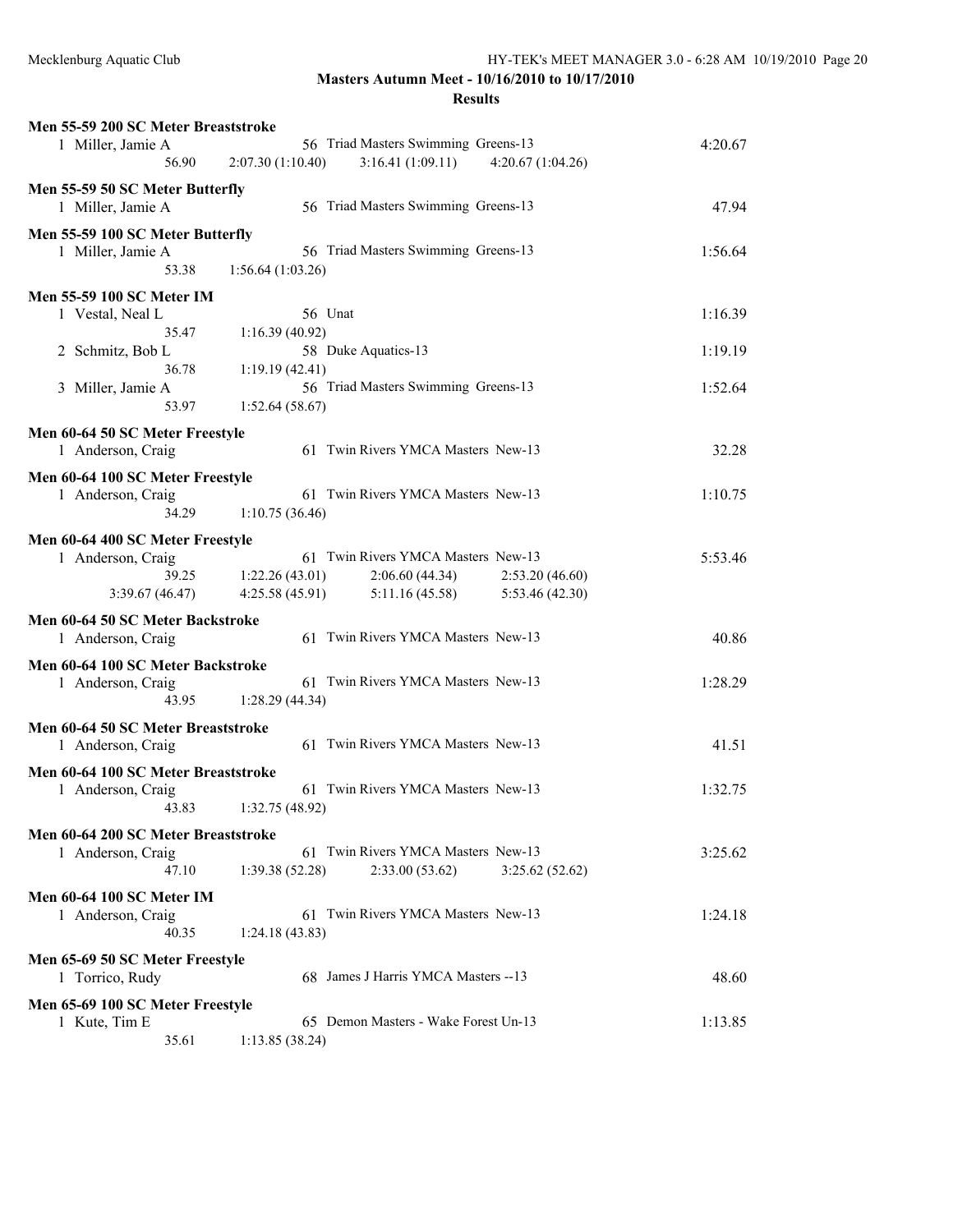| (Men 65-69 100 SC Meter Freestyle)  |                                    |                                      |                   |         |
|-------------------------------------|------------------------------------|--------------------------------------|-------------------|---------|
| 2 Van Meeteren, Hans P              | 66 Twin Rivers YMCA Masters New-13 |                                      |                   | 1:33.31 |
| 44.63                               | 1:33.31 (48.68)                    |                                      |                   |         |
| Men 65-69 200 SC Meter Freestyle    |                                    |                                      |                   |         |
| 1 Van Meeteren, Hans P              |                                    | 66 Twin Rivers YMCA Masters New-13   |                   | 3:33.72 |
| 50.46                               | 1:47.18 (56.72)                    | 2:42.74 (55.56)                      | 3:33.72 (50.98)   |         |
| 2 Torrico, Rudy                     |                                    | 68 James J Harris YMCA Masters -- 13 |                   | 4:39.19 |
| 1:00.73                             | 2:14.25(1:13.52)                   | 3:29.47(1:15.22)                     | 4:39.19 (1:09.72) |         |
| Men 65-69 400 SC Meter Freestyle    |                                    |                                      |                   |         |
| 1 Poiletman, Robert M               |                                    | 67 Columbia Masters-55               |                   | 5:23.96 |
| 36.47                               | 1:17.23(40.76)                     | 1:58.59(41.36)                       | 2:40.39 (41.80)   |         |
| 3:20.87(40.48)                      | 4:02.30(41.43)                     | 4:43.49 (41.19)                      | 5:23.96 (40.47)   |         |
| 2 Kute, Tim E                       |                                    | 65 Demon Masters - Wake Forest Un-13 |                   | 5:53.64 |
| 37.97                               | 1:20.02(42.05)                     | 2:03.99(43.97)                       | 2:50.60(46.61)    |         |
| 3:36.61(46.01)                      | 4:22.61(46.00)                     | 5:08.53 (45.92)                      | 5:53.64(45.11)    |         |
| 3 Van Meeteren, Hans P              |                                    | 66 Twin Rivers YMCA Masters New-13   |                   | 7:40.73 |
| 53.77                               | 1:52.20(58.43)                     | 2:51.52(59.32)                       | 3:51.37(59.85)    |         |
| 4:50.86 (59.49)                     | 5:49.37(58.51)                     | 6:46.38(57.01)                       | 7:40.73 (54.35)   |         |
|                                     |                                    |                                      |                   |         |
| Men 65-69 100 SC Meter Backstroke   |                                    |                                      |                   |         |
| 1 Poiletman, Robert M               |                                    | 67 Columbia Masters-55               |                   | 1:22.12 |
| 41.00                               | 1:22.12(41.12)                     |                                      |                   |         |
| Men 65-69 50 SC Meter Breaststroke  |                                    |                                      |                   |         |
| 1 Van Meeteren, Hans P              |                                    | 66 Twin Rivers YMCA Masters New-13   |                   | 49.16   |
| Men 65-69 100 SC Meter Breaststroke |                                    |                                      |                   |         |
| 1 Van Meeteren, Hans P              |                                    | 66 Twin Rivers YMCA Masters New-13   |                   | 1:48.37 |
| 52.53                               | 1:48.37(55.84)                     |                                      |                   |         |
|                                     |                                    |                                      |                   |         |
| Men 65-69 50 SC Meter Butterfly     |                                    |                                      |                   |         |
| 1 Poiletman, Robert M               |                                    | 67 Columbia Masters-55               |                   | 32.71   |
| 2 White, Bernard T                  |                                    | 67 Charlotte SwimMasters-13          |                   | 36.99   |
| Men 65-69 100 SC Meter Butterfly    |                                    |                                      |                   |         |
| 1 Poiletman, Robert M               |                                    | 67 Columbia Masters-55               |                   | 1:10.61 |
| 33.27                               | 1:10.61(37.34)                     |                                      |                   |         |
| 2 White, Bernard T                  |                                    | 67 Charlotte SwimMasters-13          |                   | 1:34.17 |
| 45.63                               | 1:34.17(48.54)                     |                                      |                   |         |
|                                     |                                    |                                      |                   |         |
| Men 65-69 200 SC Meter Butterfly    |                                    | 67 Columbia Masters-55               |                   |         |
| 1 Poiletman, Robert M               |                                    |                                      |                   | 2:42.72 |
| 37.95                               | 1:21.21(43.26)                     | 2:03.92(42.71)                       | 2:42.72 (38.80)   |         |
| <b>Men 65-69 100 SC Meter IM</b>    |                                    |                                      |                   |         |
| 1 Van Meeteren, Hans P              |                                    | 66 Twin Rivers YMCA Masters New-13   |                   | 1:45.03 |
| 53.25                               | 1:45.03(51.78)                     |                                      |                   |         |
| Men 65-69 200 SC Meter IM           |                                    |                                      |                   |         |
| 1 Kute, Tim E                       |                                    | 65 Demon Masters - Wake Forest Un-13 |                   | 3:04.58 |
| 40.51                               | 1:26.26(45.75)                     | 2:22.11(55.85)                       | 3:04.58(42.47)    |         |
| Van Meeteren, Hans P<br>2           |                                    | 66 Twin Rivers YMCA Masters New-13   |                   | 3:50.51 |
| 53.10                               | 1:56.16(1:03.06)                   | 2:57.10 (1:00.94)                    | 3:50.51(53.41)    |         |
|                                     |                                    |                                      |                   |         |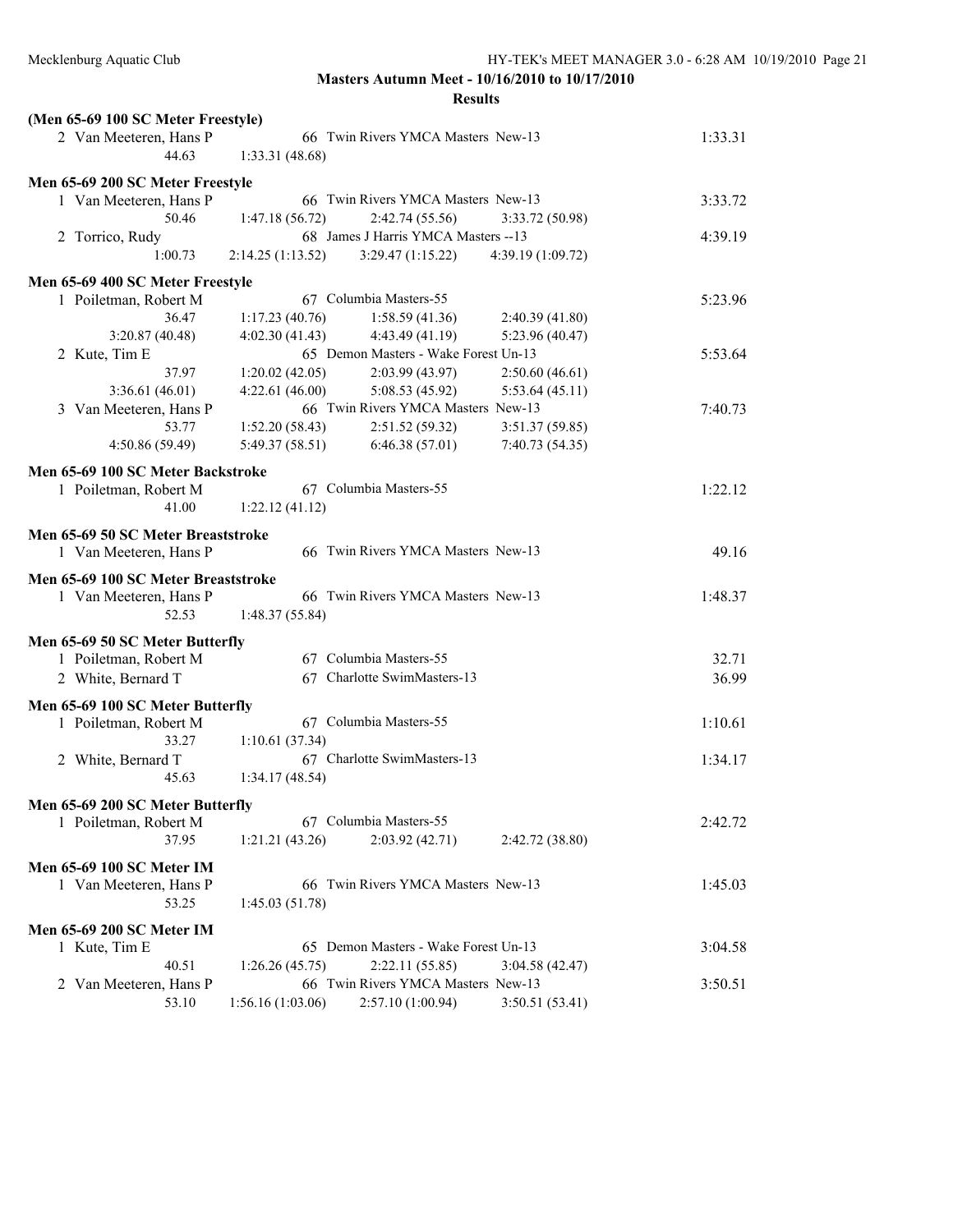| Men 65-69 400 SC Meter IM          |                    |                                      |                    |          |
|------------------------------------|--------------------|--------------------------------------|--------------------|----------|
| 1 Van Meeteren, Hans P             |                    | 66 Twin Rivers YMCA Masters New-13   |                    | 8:11.76  |
| 57.03                              | 1:58.46(1:01.43)   | 3:05.96 (1:07.50)                    | 4:12.11(1:06.15)   |          |
| 5:14.48 (1:02.37)                  | 6:17.02(1:02.54)   | 7:15.59(58.57)                       | 8:11.76(56.17)     |          |
| Men 70-74 50 SC Meter Freestyle    |                    |                                      |                    |          |
| 1 Clark, Jerry                     |                    | 73 Charlotte SwimMasters-13          |                    | 34.25    |
|                                    |                    |                                      |                    |          |
| Men 70-74 100 SC Meter Freestyle   |                    |                                      |                    |          |
| 1 Clark, Jerry                     |                    | 73 Charlotte SwimMasters-13          |                    | 1:17.55  |
| 37.25                              | 1:17.55(40.30)     |                                      |                    |          |
| Men 70-74 200 SC Meter Freestyle   |                    |                                      |                    |          |
| 1 Clark, Jerry                     |                    | 73 Charlotte SwimMasters-13          |                    | 2:56.22  |
| 41.62                              | 1:26.84(45.22)     | 2:12.03(45.19)                       | 2:56.22(44.19)     |          |
|                                    |                    |                                      |                    |          |
| Men 70-74 400 SC Meter Freestyle   |                    |                                      |                    |          |
| 1 Clark, Jerry                     |                    | 73 Charlotte SwimMasters-13          |                    | 6:21.55  |
| 44.66                              | 1:32.33(47.67)     | 2:20.59(48.26)                       | 3:09.17(48.58)     |          |
| 3:57.47(48.30)                     | 4:45.97(48.50)     | 5:34.34(48.37)                       | 6:21.55(47.21)     |          |
| Men 75-79 50 SC Meter Freestyle    |                    |                                      |                    |          |
| 1 Mitchell, Clarke E               |                    | 78 Asheville Masters Swimming-13     |                    | 34.78    |
| 2 Palmer, Pete                     |                    | 75 Beaufort Masters Swim Team-55     |                    | 41.35    |
| 3 DePaul, Don                      |                    | 77 James J Harris YMCA Masters -- 13 |                    | 1:09.22  |
|                                    |                    |                                      |                    |          |
| Men 75-79 200 SC Meter Freestyle   |                    |                                      |                    |          |
| 1 DePaul, Don                      |                    | 77 James J Harris YMCA Masters -- 13 |                    | 5:44.69  |
| 1:19.51                            | 2:48.31 (1:28.80)  | 4:21.03 (1:32.72)                    | 5:44.69 (1:23.66)  |          |
| Men 75-79 800 SC Meter Freestyle   |                    |                                      |                    |          |
| 1 Palmer, Pete                     |                    | 75 Beaufort Masters Swim Team-55     |                    | 14:51.08 |
| 48.13                              | 1:43.68(55.55)     | 2:39.81 (56.13)                      | 3:35.88 (56.07)    |          |
| 4:32.75 (56.87)                    | 5:29.82 (57.07)    | 6:26.70(56.88)                       | 7:22.09 (55.39)    |          |
| 8:19.27(57.18)                     | 9:15.59(56.32)     | 10:12.60(57.01)                      | 11:08.99(56.39)    |          |
| 12:04.25 (55.26)                   | 13:01.24 (56.99)   | 13:58.86 (57.62)                     | 14:51.08 (52.22)   |          |
| Men 75-79 1500 SC Meter Freestyle  |                    |                                      |                    |          |
| 1 Scott, Dick A                    |                    | 75 Virginia Masters Swim Team-12     |                    | 36:31.57 |
| 1:00.70                            | 2:09.08 (1:08.38)  | 3:18.46 (1:09.38)                    | 4:27.54 (1:09.08)  |          |
| 5:38.10 (1:10.56)                  | 6:48.45(1:10.35)   | 7:58.32 (1:09.87)                    | 9:08.76 (1:10.44)  |          |
| 10:18.76 (1:10.00)                 | 11:30.45 (1:11.69) | 12:41.70 (1:11.25)                   | 13:53.66 (1:11.96) |          |
| 15:03.39 (1:09.73)                 | 16:14.84 (1:11.45) | 17:26.47(1:11.63)                    | 18:37.73 (1:11.26) |          |
| 19:49.79 (1:12.06)                 | 21:00.87 (1:11.08) | 22:12.85 (1:11.98)                   | 23:25.76 (1:12.91) |          |
| 24:38.08 (1:12.32)                 | 25:50.42 (1:12.34) | 27:01.63 (1:11.21)                   | 28:13.68 (1:12.05) |          |
| 29:24.96 (1:11.28)                 | 30:37.33 (1:12.37) | 31:47.58 (1:10.25)                   | 32:58.49 (1:10.91) |          |
| 36:31.57 (3:33.08)                 |                    |                                      |                    |          |
|                                    |                    |                                      |                    |          |
| Men 75-79 50 SC Meter Backstroke   |                    |                                      |                    |          |
| 1 Mitchell, Clarke E               |                    | 78 Asheville Masters Swimming-13     |                    | 40.15    |
| 2 DePaul, Don                      |                    | 77 James J Harris YMCA Masters -- 13 |                    | 1:51.50  |
| Men 75-79 100 SC Meter Backstroke  |                    |                                      |                    |          |
| 1 Mitchell, Clarke E               |                    | 78 Asheville Masters Swimming-13     |                    | 1:32.46  |
| 45.15                              | 1:32.46(47.31)     |                                      |                    |          |
|                                    |                    |                                      |                    |          |
| Men 75-79 50 SC Meter Breaststroke |                    |                                      |                    |          |
| 1 Palmer, Pete                     |                    | 75 Beaufort Masters Swim Team-55     |                    | 50.55    |
| 2 Scott, Dick A                    |                    | 75 Virginia Masters Swim Team-12     |                    | 53.11    |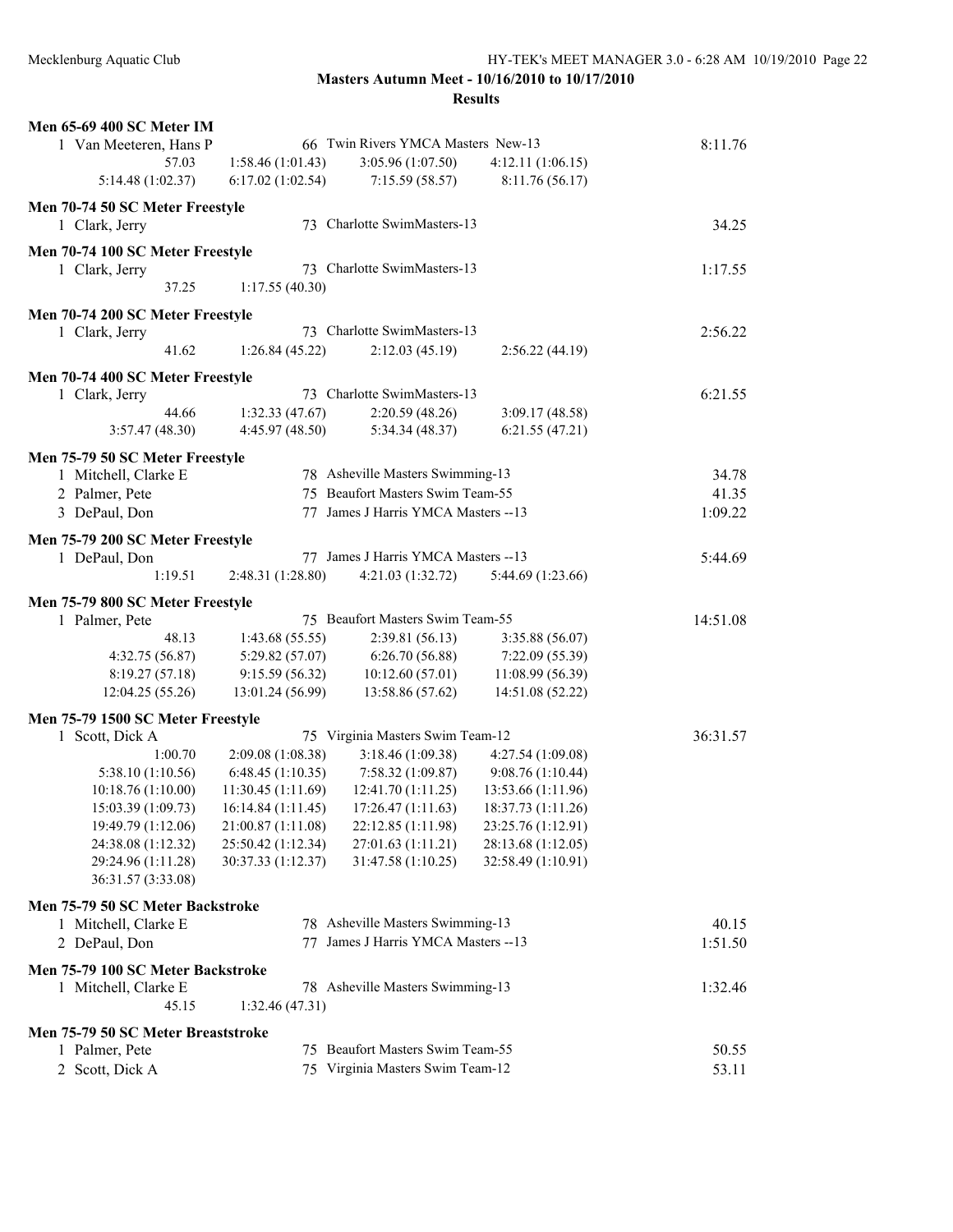| --- DePaul, Don                                                                       | (Men 75-79 50 SC Meter Breaststroke)<br>77 James J Harris YMCA Masters --13 |                                                                              |                                       |             |
|---------------------------------------------------------------------------------------|-----------------------------------------------------------------------------|------------------------------------------------------------------------------|---------------------------------------|-------------|
| Men 75-79 100 SC Meter Breaststroke<br>1 Scott, Dick A<br>58.87                       | 2:04.86(1:05.99)                                                            | 75 Virginia Masters Swim Team-12                                             |                                       | 2:04.86     |
| Men 75-79 200 SC Meter Breaststroke<br>1 Scott, Dick A<br>1:01.89                     | 2:11.32(1:09.43)                                                            | 75 Virginia Masters Swim Team-12<br>3:22.40(1:11.08)                         | 4:29.77(1:07.37)                      | 4:29.77     |
| Men 75-79 50 SC Meter Butterfly<br>1 Mitchell, Clarke E<br>--- DePaul, Don            |                                                                             | 78 Asheville Masters Swimming-13<br>77 James J Harris YMCA Masters -- 13     |                                       | 40.19<br>DQ |
| Men 75-79 100 SC Meter Butterfly<br>1 Huson, John J<br>1:01.01                        | 2:13.14(1:12.13)                                                            | 76 James J Harris YMCA Masters --13                                          |                                       | 2:13.14     |
| Men 75-79 200 SC Meter Butterfly<br>1 Scott, Dick A<br>1:05.68                        | 2:28.17(1:22.49)                                                            | 75 Virginia Masters Swim Team-12<br>3:58.95(1:30.78)                         | 5:34.76 (1:35.81)                     | 5:34.76     |
| <b>Men 75-79 100 SC Meter IM</b><br>1 Palmer, Pete<br>54.54                           | 1:49.53(54.99)                                                              | 75 Beaufort Masters Swim Team-55                                             |                                       | 1:49.53     |
| --- DePaul, Don<br>1:54.28                                                            | DQ (1:51.73)                                                                | 77 James J Harris YMCA Masters --13                                          |                                       | DQ          |
| <b>Men 75-79 200 SC Meter IM</b><br>1 Scott, Dick A<br>1:01.22                        | 2:08.04(1:06.82)                                                            | 75 Virginia Masters Swim Team-12<br>3:23.82(1:15.78)                         | 4:29.63(1:05.81)                      | 4:29.63     |
| Men 75-79 400 SC Meter IM<br>1 Huson, John J<br>1:06.42<br>6:02.53(1:21.76)           | 2:26.71(1:20.29)<br>7:25.56(1:23.03)                                        | 76 James J Harris YMCA Masters -- 13<br>3:35.23(1:08.52)<br>8:27.48(1:01.92) | 4:40.77 (1:05.54)<br>9:30.06(1:02.58) | 9:30.06     |
| Men 80-84 50 SC Meter Freestyle<br>1 Neubig, Philip H                                 |                                                                             | 81 Beaufort Masters Swim Team-55                                             |                                       | 1:07.59     |
| Men 80-84 200 SC Meter Freestyle<br>1 Neubig, Philip H<br>1:14.55                     | 2:45.71(1:31.16)                                                            | 81 Beaufort Masters Swim Team-55<br>5:39.02 (2:53.31)                        |                                       | 5:39.02     |
| Men 80-84 1500 SC Meter Freestyle<br>1 Neubig, Philip H<br>1:21.03                    | 47:08.41 (45:47.38)                                                         | 81 Beaufort Masters Swim Team-55                                             |                                       | 47:08.41    |
| Women 120-159 200 SC Meter Medley Relay<br>1 Triad Masters Swimming Greens<br>35.80   | 1:19.56(43.76)                                                              | A<br>1:54.00(34.44)                                                          | 2:27.23(33.23)                        | 2:27.23     |
| Women 160-199 200 SC Meter Freestyle Relay<br>1 Twin Rivers YMCA Masters Nev<br>31.34 | 1:27.28 (55.94)                                                             | A<br>2:13.17(45.89)                                                          | 2:47.08 (33.91)                       | 2:47.08     |